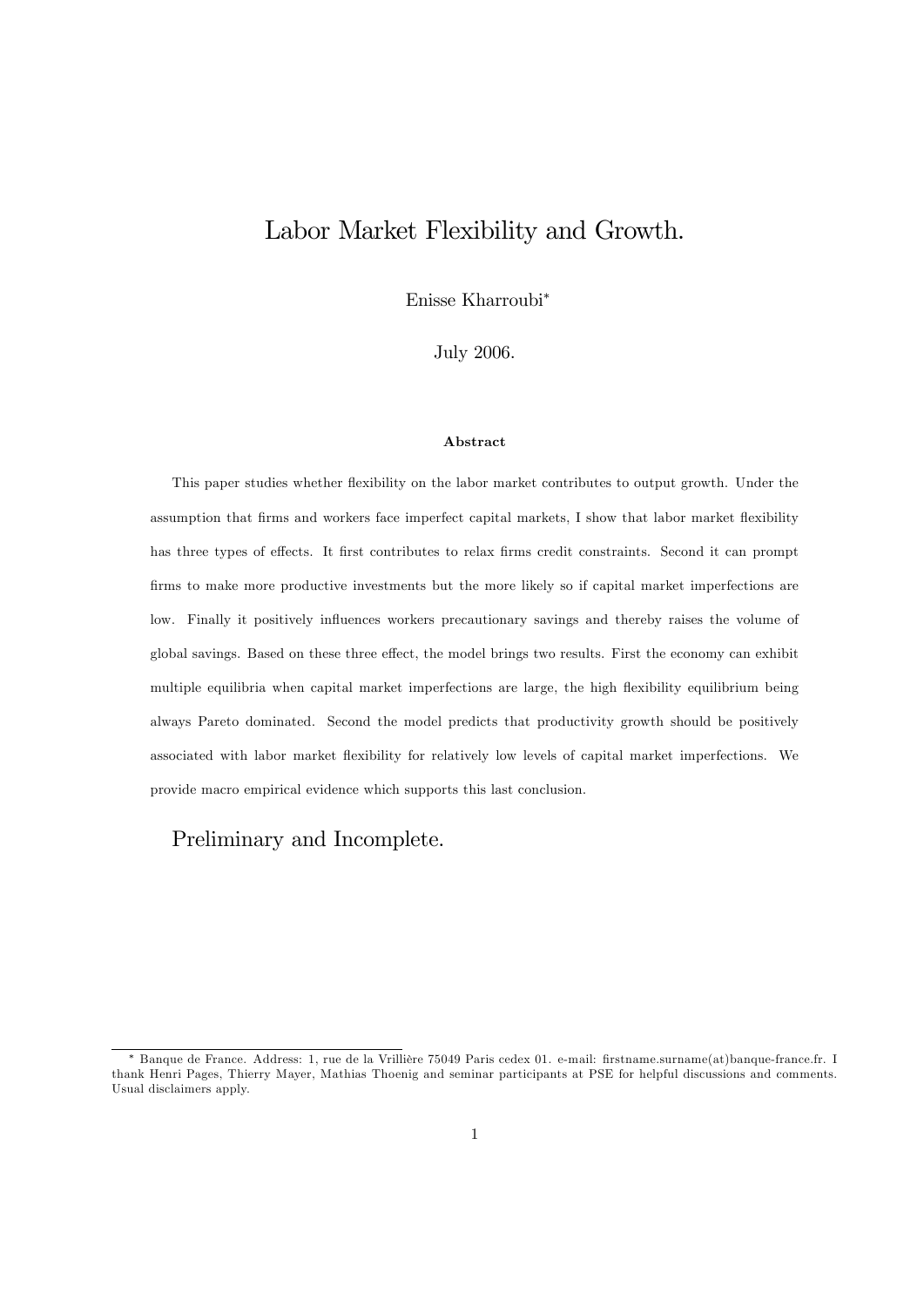# 1. Introduction.

Since its creation, the Euro Zone has been lagging behind the United States in terms of output growth. From 1992 to 2005, the US business sector has been growing significantly faster pace than its Euro Zone counterpart, year 2001 being the sole significant exception. Moreover while this growth gap seemed to be on a disappearing trend by the end on the 1990's, the first years of the 2000's decade have witnessed a resurgence in this growth gap with a steady expansion from 0.7 in 2002 to about 2.5 percentage points in 2005.



Figure 1: Business Sector GDP Growth. Source: OECD Economic Outlook.

A broader focus on the whole economy (and not only on the business sector) yields a very similar view as to the Euro Zone-USA growth gap: on average, the US has grown each year 1.4 percentage point faster than the Euro Zone on 1992-2005. Not withstanding this worrying picture for the Euro Zone, a similar pattern emerges from a rapid comparison of the respective productivity growth performances. The difference in output per worker growth is still more than one percentage point in the business sector and 0.8% percentage point for the whole economy in favor of the US.

Why is this so? Why has the U.S. grown, over the last years, significantly faster than the Euro Zone? Where does the growth gap between the Euro Zone and the US come from? Providing an answer to this question is not an easy task: looking at figures for long run fundamental sources of growth, namely investment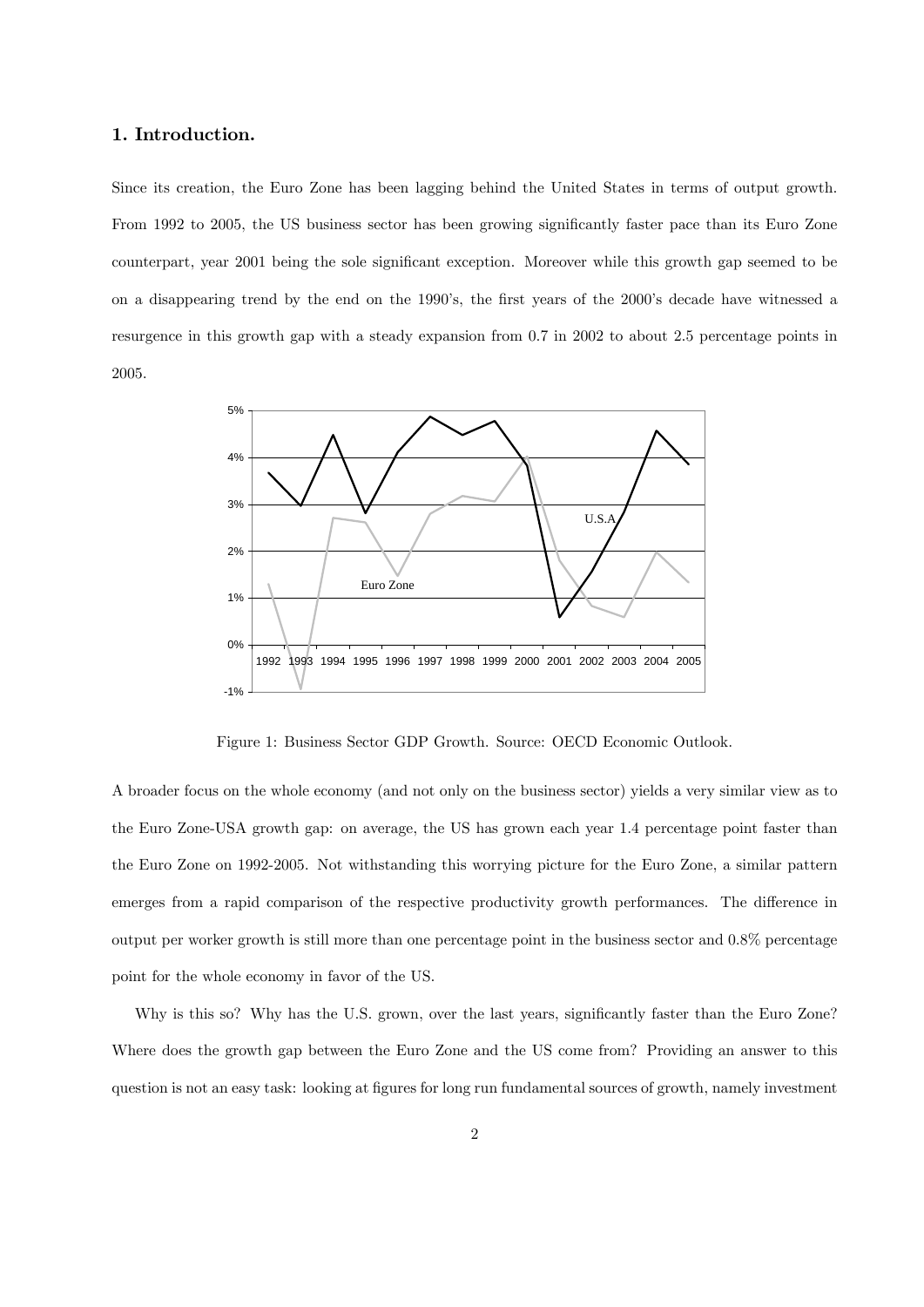and employment evolutions, it turns out that employment has been increasing somewhat faster in the US than in Euro Zone (1.4% to 0.8% per year on 1992-2005) while the investment to output ratio has been on average pretty larger in the Euro Zone than in the US (16.1% to 12.9% on 1992-2005). Finally considering the fact that catch-up effects should be larger for the Euro Zone given that its productivity is lower, a rapid calibration of a Solow growth model shows that this figures should predict a productivity growth gap in favor of the Euro Zone not in favor of the US<sup>1</sup>. Still business sector labor productivity growth has been growing on average 1 percentage point faster in the US than in the Euro Zone on 1992-2005<sup>2</sup>.



Figure 2: Average Productivity Growth. Source: OECD Economic Outlook.

Therefore if traditional growth determinants cannot account for the output - productivity growth gaps, then this begs the question of where these gaps come from and whether any stark structural difference between these two economies can help understanding this long run growth performance gap? On the list of possible culprits or at least of suspects, the labor market and its regulation have been given very high priority.

 $1$ Put differently, given the figures for capital accumulation and employment growth in the US and the Euro Zone, the difference in TFP needed to rationalize the difference in growth rates is inconsistent with empirical estimates of TFP growth.

 $^2$ All the figures stated here have been taken out of the OECD economic outlook. The employment variable (ETB) is named "employment of the business sector", the output variable (GDPBV) is named "gross domestic product business sector volume factor cost" and the investment variable (IBV) is named "private non-residential fixed capital formation volume".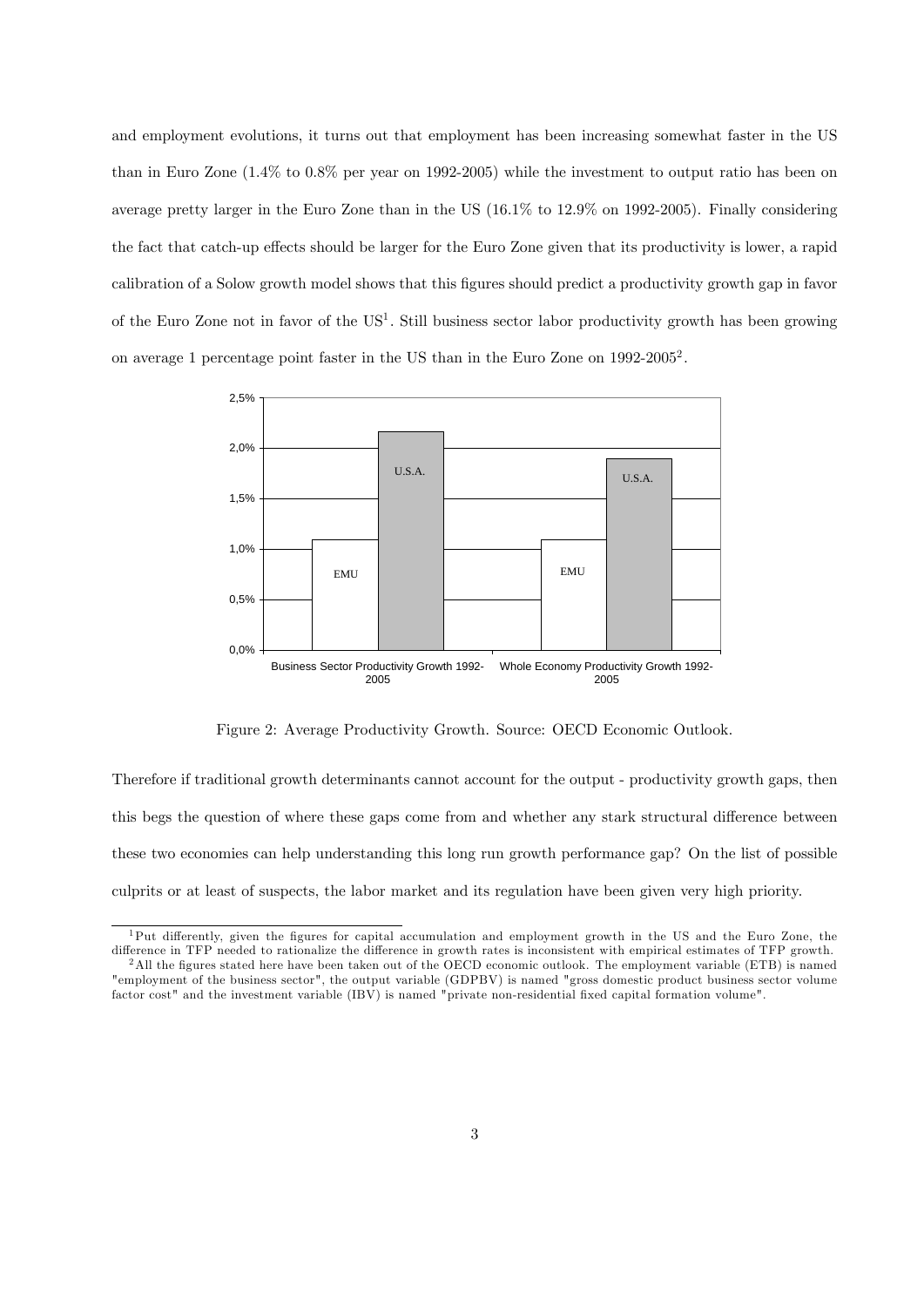

Figure 3: Labor Regulation Indexes. Source: Botero et al. [2004].

Indeed, a large number of commentators have pointed in the direction of the labor market, regarded as the driving element of this growth gap. More precisely, the supposed lack of flexibility in Euro Zone labor markets has been set responsible for the poor growth performance relative to the U.S.<sup>3</sup>. However it is important to note that labor market regulation does not have a priori any direct impact on growth, at least according to standard growth models because it does not affect directly fundamental sources for capital accumulation such as savings and investment. Nor does the functioning of the labor market affect education or the capacity to carry out research and development activities, which are the primary sources of endogenous long run growth. It therefore remains a question to understand how such a pattern whose ináuence is mostly indirect (i.e. second order) can have that huge (i.e. Örst order) impact so as to be a valid explanation for the Euro Zone - US growth gap. In this paper I ask two questions. First (how) can labor market institutions affect productivity growth ? Put differently, does labor market flexibility enhance growth and how? Second what are the policy implications that come out of the set of answers delivered to the first questions?

<sup>3</sup>Recently (march 2006), the president of the ECB, Jean-Claude Trichet, endorsed this view, in an interview declaring "anything that helps raising flexibility is good to fight joblessness in today's world". Both the IMF and the OECD also share to a similar belief: îTo enjoy strong GDP growth, developed economies need, as a priority, policy frameworks that encourage competitive intensity. This means [...] encouraging labor market flexibility". (Finance & Development, march  $2006$ ).<sup>n</sup>[...] institutional structures and policy settings that favour competition and flexibility in capital and labour markets [...] also make a key difference to growth prospects. In particular, many of our countries need more competitive product markets; labour markets that adjust better and more rapidly to shocksî. (The Sources of Economic Growth in OECD Countries [2003]) Last but not least, the Kok report on employment policy (2003) underlines the need for more flexibility in labor markets as a means to enforce the Lisbon agenda designed to make Europe the most competitive economic area in the world.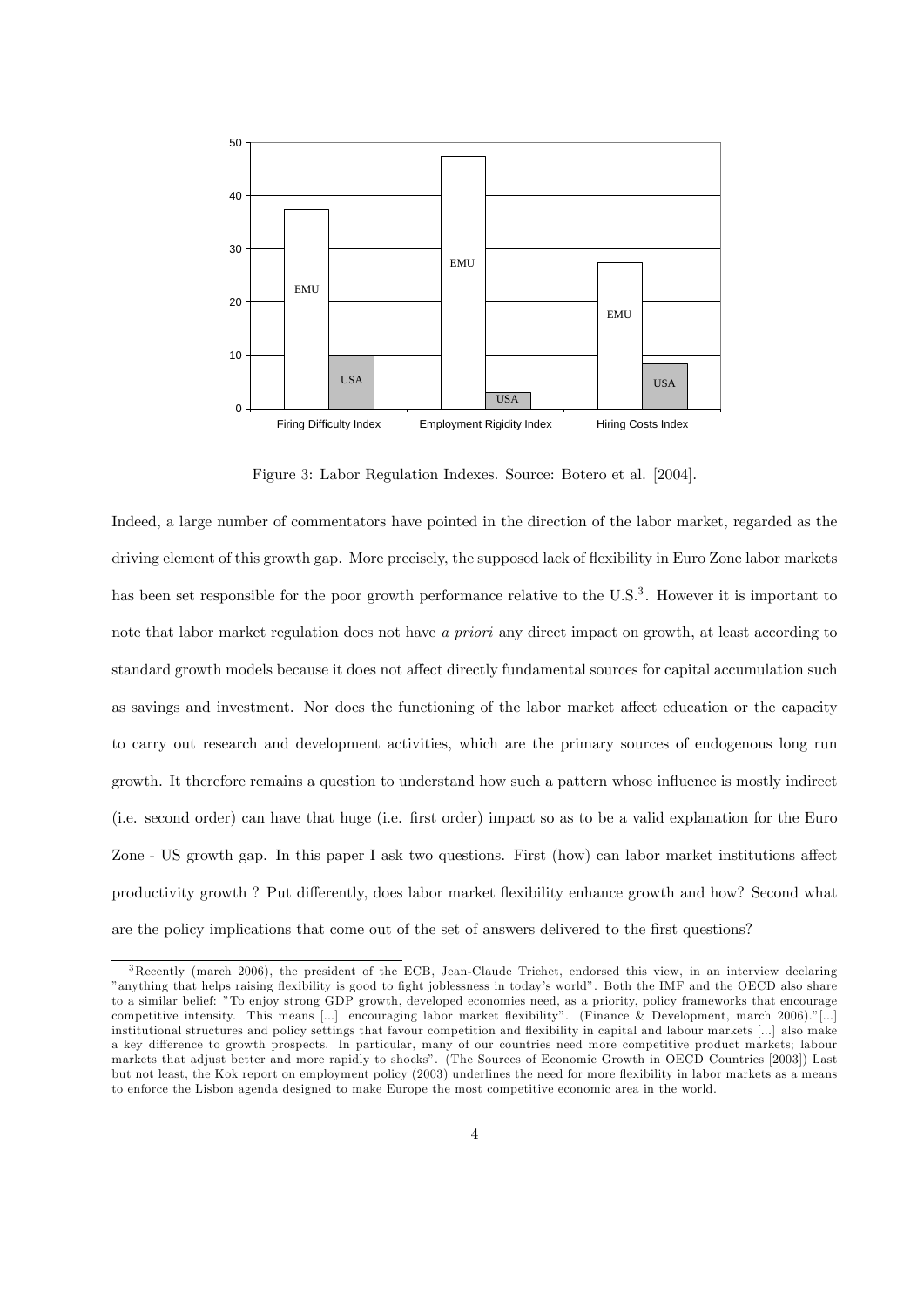

Figure 4: Labor Market Regulation. Source: OECD Employment Outlook.

The idea I will push forward in this paper consists in claiming that labor market institutions can account for sizeable productivity growth gaps in general and the for the US-Euro Zone productivity growth gap in particular when interactions between labor and credit markets are taken into account. The basic claim of the model consists in showing that on the one hand labor market flexibility always helps firms reducing their borrowing constraints. On the other hand however, labor market flexbility can decrease (resp. increase) firms incentives to invest in high total factor productivity projects when firms face tight (resp. wide) borrowing constraints. Labor market flexibility will therefore be positively associated with productivity growth if and only if capital markets are sufficiently well developed. This conclusion will finally prove to be confirmed through empirical evidence.

# 1.1. Mechanism of the model.

We model labor market flexibility as the possibility for firms to propose wage contracts contingent to the ex post marginal productivity of labor. When the labor market is flexible, then firms do not provide any insurance to workers against ex post fluctuations in labor productivity: labor compensation is then contingent to ex post effective labor productivity. On the contrary, when the labor market is said to be inflexible, then firms provide insurance to workers against ex post fluctuations in labor productivity and labor compensation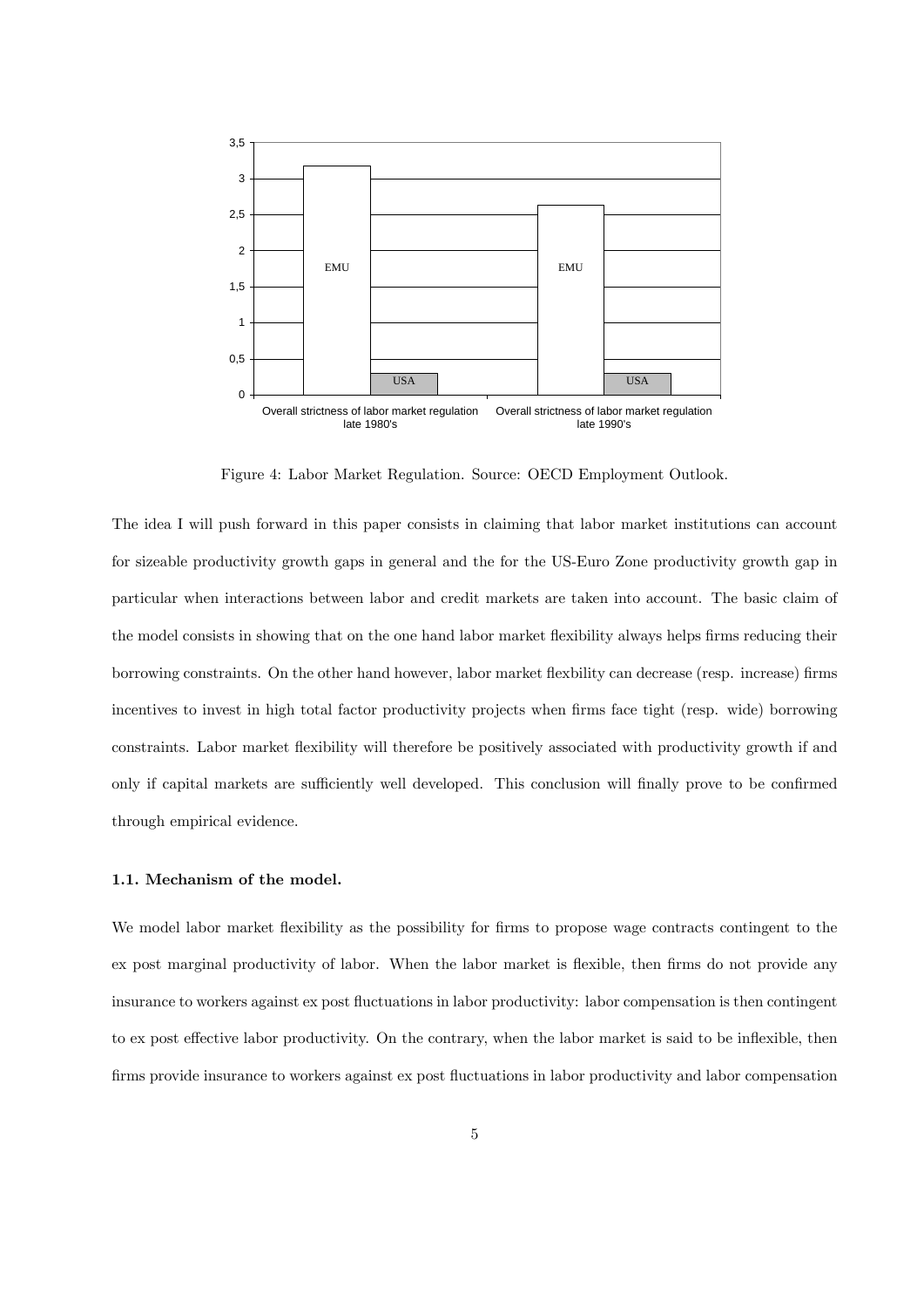is then related to the ex ante average and not the ex post effective productivity of labor. Put differently, labor market flexibility is inversely related to the degree of wage insurance provided by firms to workers<sup>4</sup>.

In a simple model with risk neutral firms and risk averse workers, firms should optimally provide fixed wage contracts to workers with full insurance against ex post fluctuations in labor productivity. Now let us make two assumptions. First Örms face capital market imperfections in the form of ex post imperfect enforceability. Second, firms can choose the project they invest in among different technologies with more productive technologies also embedding more volatile shocks. Then the wage contract they agree upon with workers has an influence on their borrowing capacity. Namely if firms provide contingent wage contracts -(part of) labor productivity risk is transferred to workers- then that can raise firms profits before debt repayments in the bad states of the world and thereby raise firms borrowing capacity<sup>5</sup>. As soon as firms marginal productivity of capital is larger than the risk free interest rate, then the policy consisting for firms to provide contingent wage contracts in order to alleviate borrowing constraints can raise expected profits.

Moreover the wage contract firms provide workers with modifies firm incentives for investment: when a firm decides to propose contingent wage contracts, it benefits on the one hand from an increase in its borrowing capacity while on the other hand, it has to pay a premium on its wage bill. Then when capital markets imperfections are large, if the firm invests in a highly productive technology, it looses the gain in terms of increased borrowing capacity since its productivity in the bad state is very low (because more productive projects are also more volatile). On the contrary, when capital markets imperfections are low, if the Örm invests in a highly productive technology, although its productivity in the bad state is very low, it does not loose as much of its gain in terms of increased borrowing capacity because lenders are able somewhat to smooth (imperfectly) bad and good states of nature. As a result at the individual optimum, labor market

 $4$ One may argue that although wage flexibility is important, it remains a second order issue relative to employment flexibility as long as workers are more concerned with loosing their jobs than undergoing a wage cut. Although this point is well-taken, it is important to note that under the assumption that a Walarasian spot labor market exists at each date, compensation and employment risks are isomorphic at the aggregate level since at any date, the labor market balances supply from (previously sacked) workers and demand from firms, the wage rate being the equilibrium variable. Therefore under the assumption that a set of complete labor markets exists the dichotomy between wage and employment áexibility is irrelevant and one can focus on wage risk as long as it simplifies the analysis. The model focusing on "wage risk" is in particular more tractable insofar as one can rely on a static ex ante ex post model while the "employment risk" model definitely needs some type of time-to-build technology as to define a non degenerate choice for firms between short and long term labor contracts.

<sup>&</sup>lt;sup>5</sup>Equivalently, when a firm adopts a contingent labor compensation scheme, this reduces the risk premium on its financial liabilities, the volume of capital borrowed being given.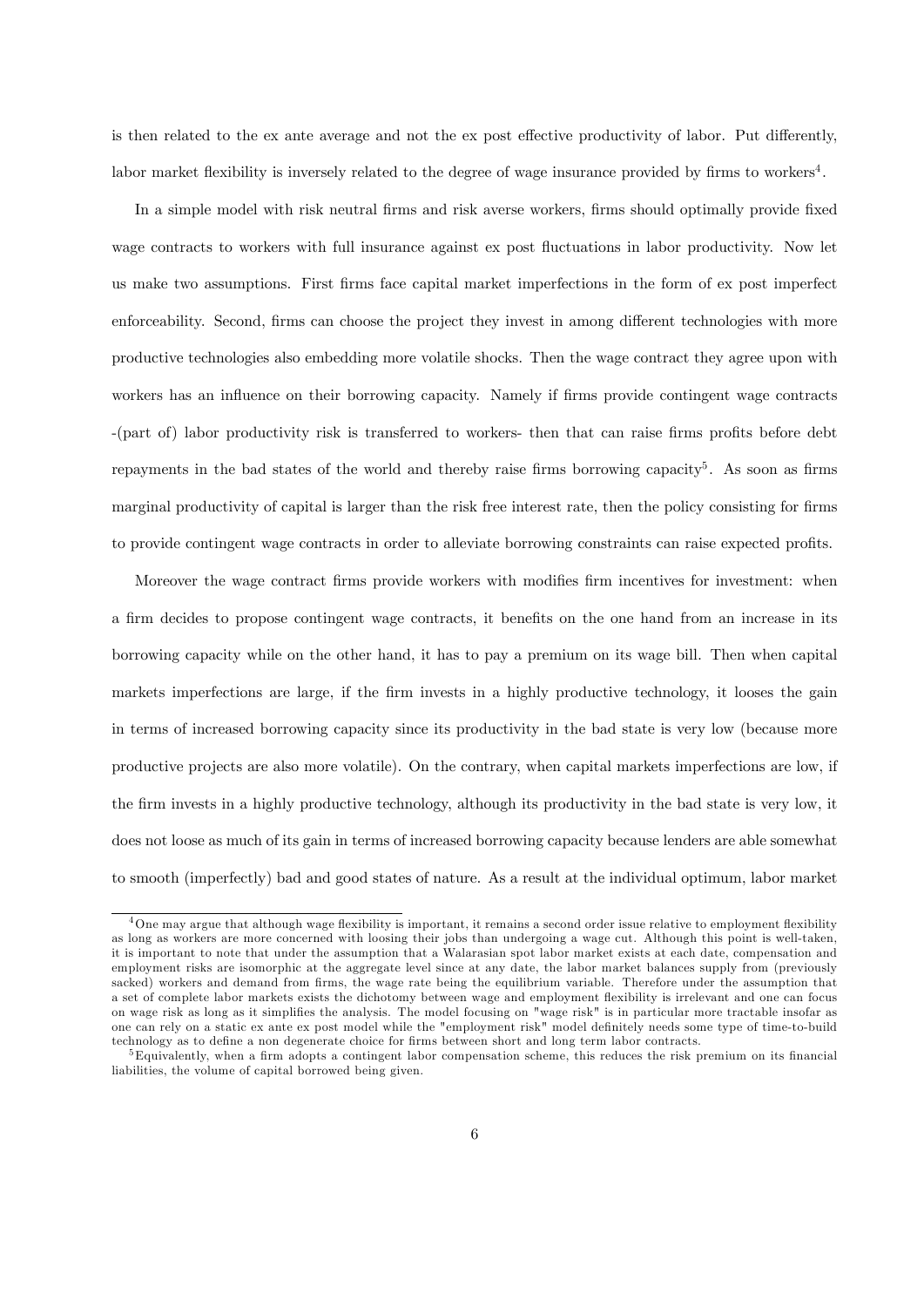flexibility is more likely to be associated with higher total factor productivity, the lower the capital market imperfections, i.e. the higher the degree of financial development.

To sum up, when capital imperfections are large, labor market flexibility is associated with more rapid capital accumulation but with lower total factor productivity. When capital imperfections are large, labor market flexibility is associated with higher growth through more rapid capital accumulation and through higher total factor productivity.

# 1.2. Related literature.

To be written.

#### 1.3. Road map of the paper.

The paper is organized as follows. The following section lays down the model and its main assumptions. Section 3 describes the different strategies agents adopt as regards the labor and the capital market. In section 4, we build the general equilibrium of the economy. The individual and social optimality properties for the different possible equilibria are derived in section 5. The main results of the model as regards growth and labor market flexibility can then be found in section 6. Conclusions are eventually drawn in section 7.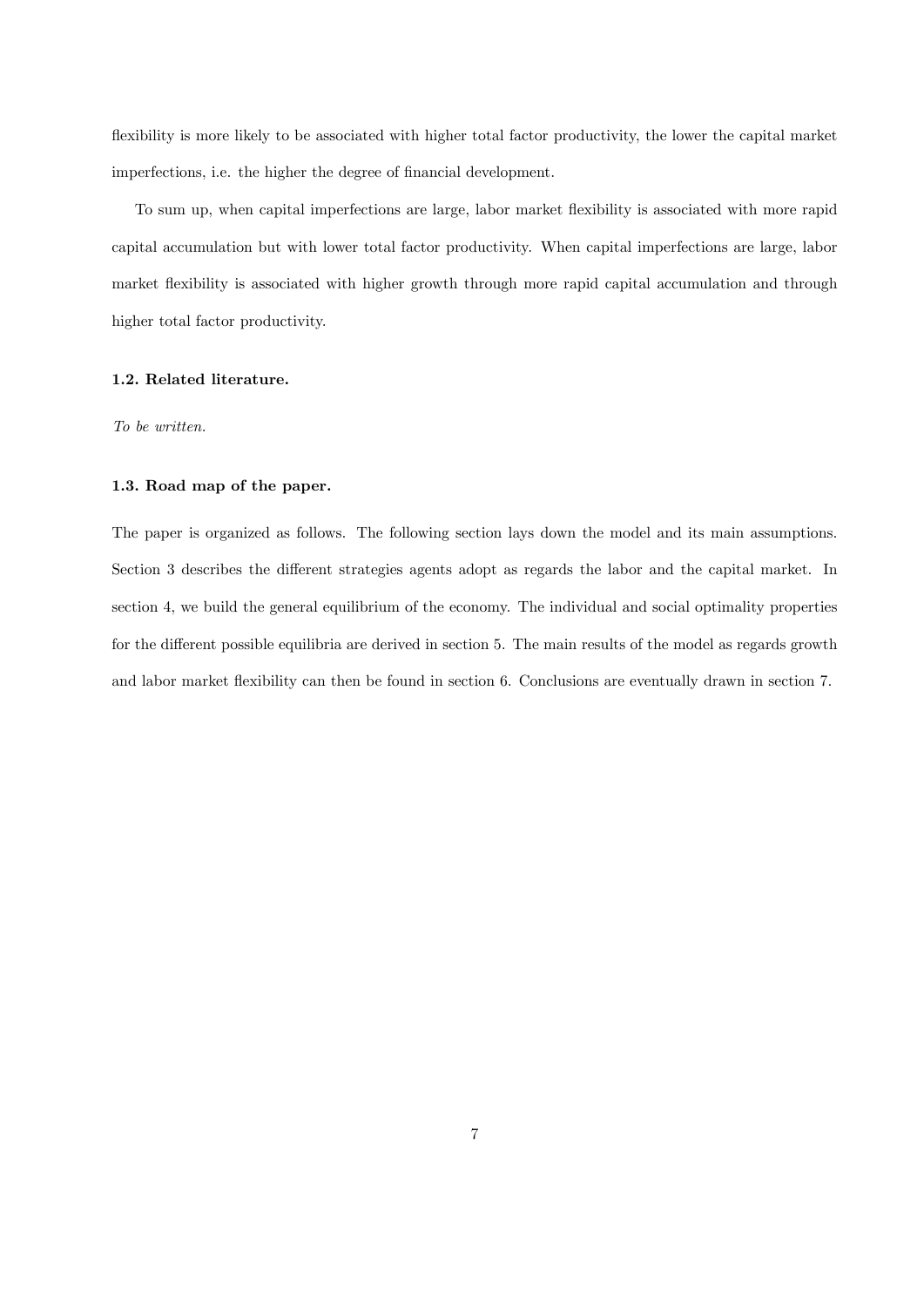# 2. The framework.

We consider a single good economy with three types of agents, entrepreneurs, lenders and workers. All agents live for two periods t and  $t + 1$ . There is a continuum of unit mass of each of type of agent.

# 2.1. Entrepreneurs and lenders.

Entrepreneurs and lenders do not have any labor endowment but they have a capital endowment  $k$  at time t. Their preference writes as

$$
U_e = (b_{t+1})^{\beta} (c_{t+1})^{1-\beta} \tag{2.1}
$$

where  $b_{t+1}$  represents the time  $t+1$  bequest an entrepreneur makes to its off-spring and  $c_{t+1}$  represents the time  $t+1$  consumption. lenders can lend their capital k on the capital market. Entrepreneurs have access to a set of constant returns to scale technologies. Noting  $k$  the capital stock invested (be it entrepreneurs own funds or financial liabilities entrepreneurs have contracted) and  $l$  the number of workers hired, entrepreneurs<sup>'</sup> technologies write as

$$
y_s = A_s k^{\alpha} l^{1-\alpha} \tag{2.2}
$$

Entrepreneurs' technologies are subject to a macroeconomic shock s, There are two states of nature, a good  $s = h$  and a bad one  $s = l$  with  $A_h > A_l$ . Both states of nature are equiprobable. We adopt the following notations: we note m the mean,  $m = \frac{A_h + A_l}{2}$  and  $\sigma$  the standard deviation,  $\sigma = \frac{A_h - A_l}{2}$ . Finally we assume that  $\frac{\partial m}{\partial \sigma} > 0$ : projects which are more productive on average also embed more volatile shocks.

An entrepreneur is faced with the following budget constraints: At time  $t$ , it can invest its own capital and borrow from capital markets to invest in its firm. Similarly, at time t lenders can lend their capital on the loan market. At time  $t + 1$ , entrepreneurs and lenders divide their final income between consumption and bequest to the next generation of entrepreneurs. Noting s the volume of capital invested at time t, and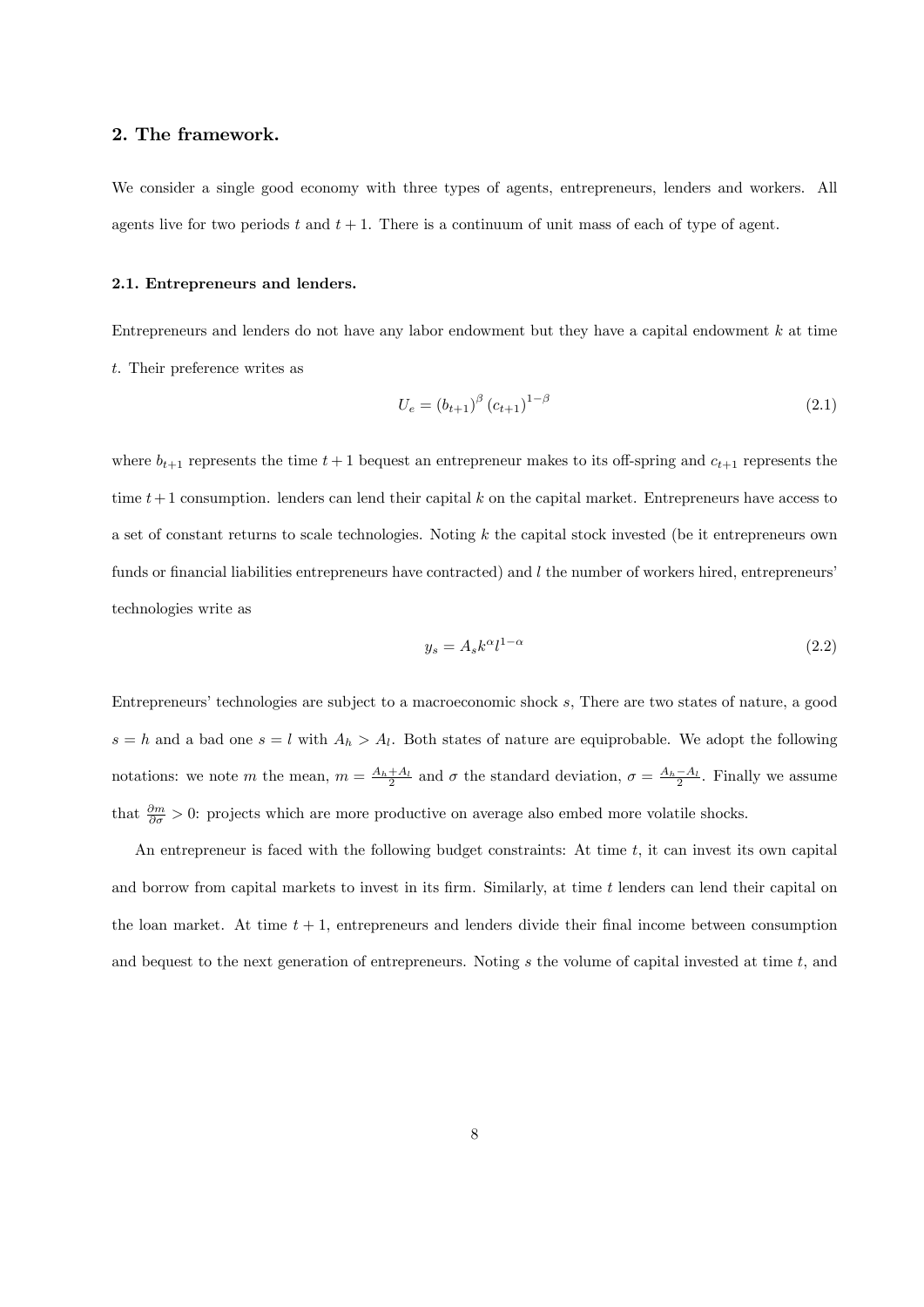$k_i$  agent i initial capital endowment, an entrepreneur or a lender faces the following budget constraints:

$$
s_t \le k_i
$$
  

$$
c_{t+1} + b_{t+1} \le (1 + \rho_{i,s}) s_t
$$
 (2.3)

where  $\rho_{i,s} = r$  if the agent i is a lender and  $\rho_{i,s}$  is the firm's return on asset in state s if agent i is an entrepreneur. Entrepreneurs and lenders program therefore writes as

$$
\max_{b_{t+1}:c_{t+1}} (b_{t+1})^{\beta} (c_{t+1})^{1-\beta}
$$
\n
$$
\text{s.t. } c_{t+1} + b_{t+1} \le (1 + \rho_{i,s}) k_i
$$
\n
$$
(2.4)
$$

Once production has taken place and liabilities have been paid back, entrepreneurs and lenders problem consists in choosing the volume of goods they want to devote to bequest and consumption given their final income. Given that entrepreneurs and lenders know the return  $\rho_{i,s}$  when they choose how much to consume and how much to be queath, the optimal bequest  $b_{t+1}^*$  and the optimal consumption  $c_{t+1}^*$  write as

$$
b_{t+1}^{*} = \beta (1 + \rho_{i,s}) k_i
$$
  

$$
c_{t+1}^{*} = (1 - \beta) (1 + \rho_{i,s}) k_i
$$
 (2.5)

Assuming as previously that  $\beta = \frac{1}{2}$ , entrepreneurs and lenders expected indirect utility then writes as

$$
V_e = \frac{1}{2} E \left[ \left( 1 + \rho_{i,s} \right) k_i \right] \tag{2.6}
$$

In the case of a lender the optimal decision consists in lending its capital  $k$  on the capital market. On the contrary, in the case an entrepreneur, its problem consists in maximizing its expected profit, i.e.  $E\left[\left(1+\rho_{i,s}\right)k_i\right]$ . To do so, entrepreneurs take two types of decisions: on the one hand they determine the volume of labor l and the amount of capital d they want to invest. On the other hand, they choose the labor contract  ${w_s}_s$ they offer to workers and the technology  $m(\sigma)$  they want to invest in.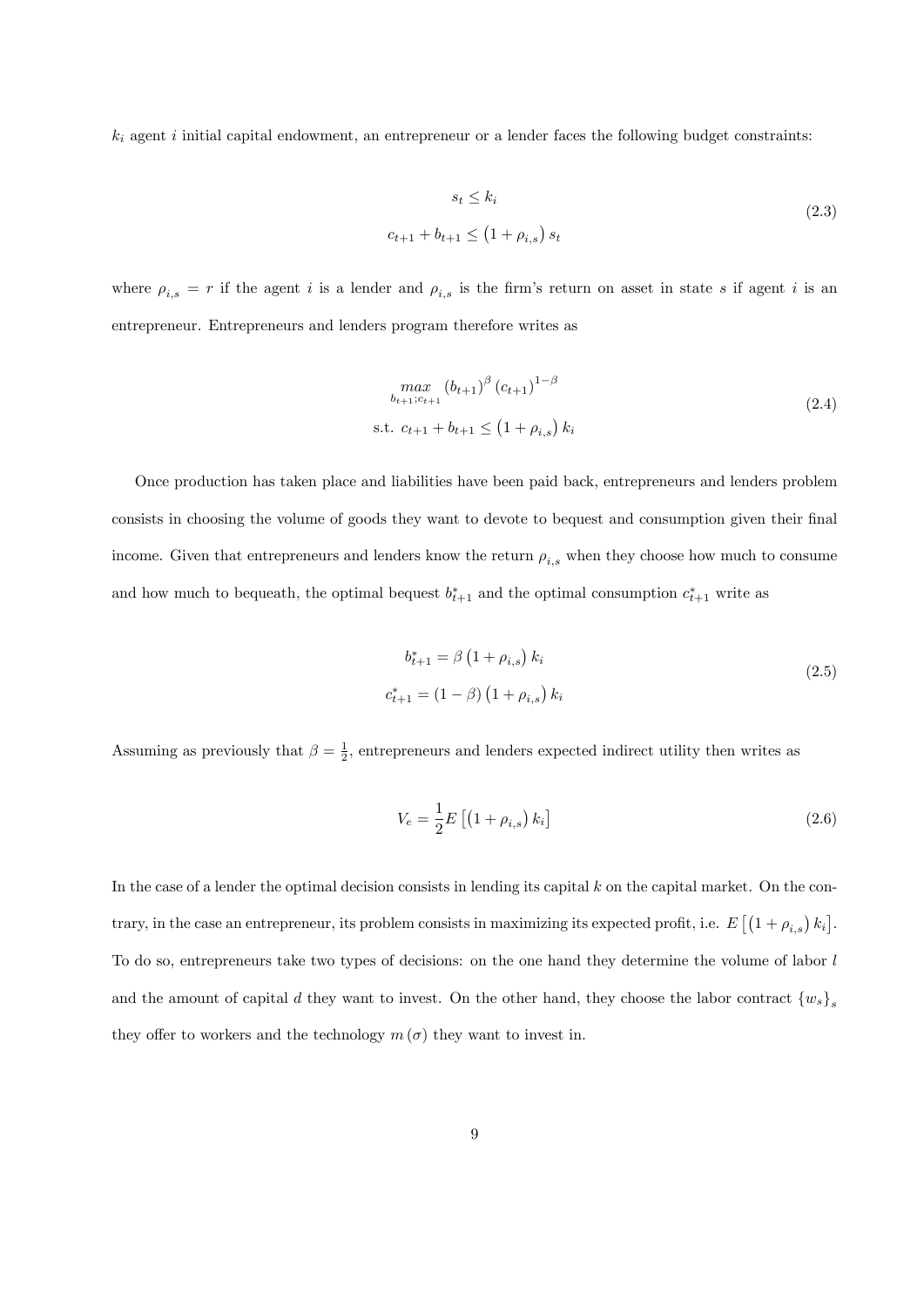### 2.2. Workers.

At time t, workers have a labor endowment equal to one but no capital endowment. Their preference writes as

$$
U_w = \left(c_t\right)^{\beta} \left(c_{t+1}\right)^{1-\beta} \tag{2.7}
$$

Workers borrow capital to finance their time t consumption  $c_t$ . They also provide their labor endowment to firms. At time  $t + 1$ , they use their labor income to finance their time  $t + 1$  consumption  $c_{t+1}$  and pay back the loans contracted at time t. Let us note  $w_s$ , a worker's time  $t + 1$  labor income when state s happens at time  $t + 1$ , then the budget constraints each worker faces write as

$$
c_t \le d_t
$$
  

$$
c_{t+1} \le w_s - (1+r) d_t
$$
 (2.8)

where  $d_t$  is the amount of debt a worker contracts at time t and r is the interest rate on period t loans due at time  $t + 1$ . Workers' program therefore writes as

$$
\max_{c_t; c_{s,t+1}} (c_t)^{\beta} E (c_{s,t+1})^{1-\beta}
$$
  
s.t.  $c_{s,t+1} \le w_s - (1+r)c_t$  (2.9)

#### 2.3. Workers optimal consumption choices.

The problem for workers consists in choosing the optimal consumption path  $(c_t; c_{s,t+1})$  given the interest rate on the capital market r, and the wage contract  ${w_s}_s$  they have agreed on with entrepreneurs. Noting  $c_t^*$  the optimal time t consumption, the first order condition of the problem  $(??)$  then writes as

$$
\frac{\beta w_h - (1+r) c_t^*}{(1+r) c_t^* - \beta w_l} = \left[ \frac{w_h - (1+r) c_t^*}{w_l - (1+r) c_t^*} \right]^\beta \tag{2.10}
$$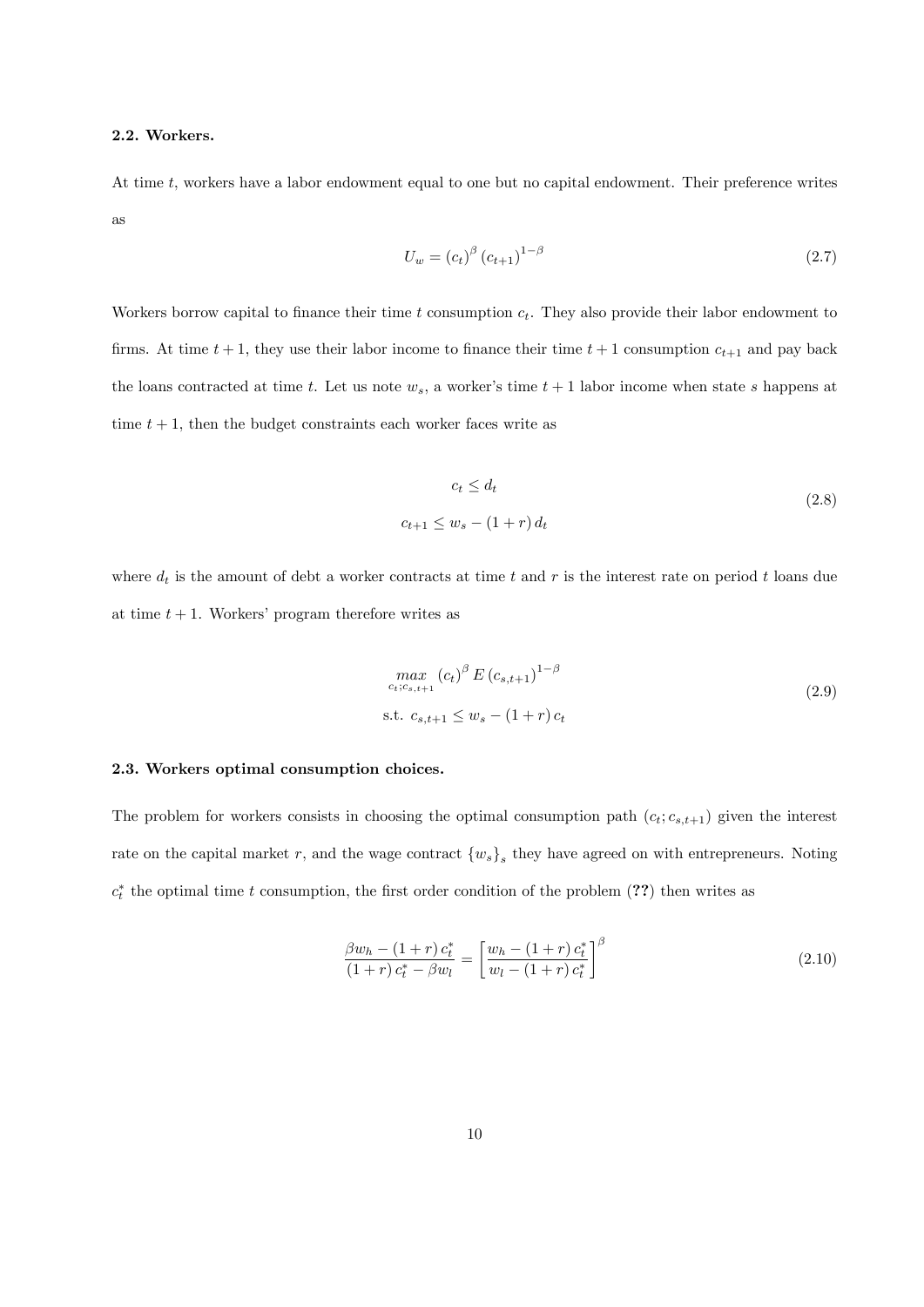In the case where  $\beta = \frac{1}{2}$ , the last condition simplifies as

$$
(1+r)c_t^* = \frac{w_h}{w_h + w_l} w_l \tag{2.11}
$$

This means that consumers optimal first period consumption is such that its second period cost is equal to a given fraction of the lowest second period wage income. Thereby the optimal time  $t+1$  consumption  $c_{s,t+1}^*$ is always strictly positive:

$$
c_{s,t+1}^* = \frac{w_s}{w_h + w_l} w_s \tag{2.12}
$$

One can also note that the optimal first period consumption decreases, every thing else equal, with any mean preserving spread in the wage contract  ${w_s}_s$ . This corresponds to a standard precautionary savings motive: when income volatility increases and in the absence of any financial instrument to hedge income fluctuations, workers decide to reduce the amount of capital borrowed from capital market in order not to compromise their future consumption. The expected indirect utility of consumers then writes as

$$
V_w = \frac{1}{2} \left( \frac{w_l w_h}{1+r} \right)^{\frac{1}{2}} \tag{2.13}
$$

As expected, consumers' expected indirect utility decreases with the interest rate and increases with the income  $w_s$ . Moreover consumers are indifferent between two different wage contracts  $\{w_{1,s}\}_s$  and  $\{w_{2,s}\}_s$  if and only if for they yield the same level of indirect utility, every thing else equal. This then writes as

$$
w_{1,l}w_{1,h} = w_{2,l}w_{2,h}
$$

Assuming for instance that  ${w_{1,s}}_s$  is a fixed wage contract, i.e.  $w_{1,l} = w_{1,h} = w$  while  ${w_{2,s}}_s$  is a strictly contingent contract, i.e.  $w_{2,s} = \eta_s w$  with  $\eta_l \neq \eta_h$ , then the last condition simplifies as

$$
\eta_h = \eta_l^{-1} \tag{2.14}
$$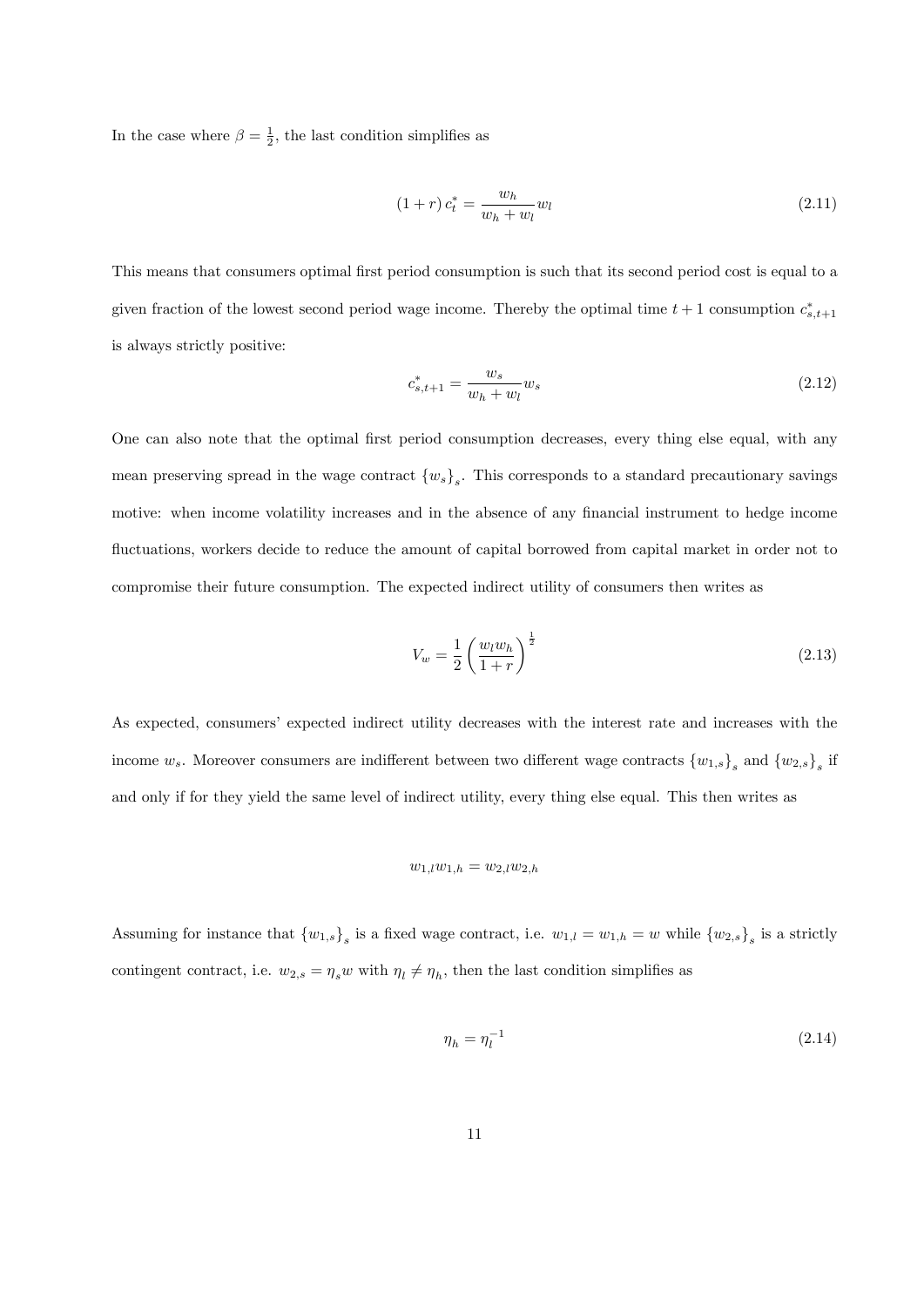### 2.4. Markets.

At the beginning of each period, there are two different markets which open one after the other. The first market on which transactions take place is the capital market. On this market, entrepreneurs and workers sign one period contracts with lenders. We assume that entrepreneurs face ex post imperfect enforceability. They can default on their financial claims at some cost. The risk free interest rate is noted  $r$ . The second market on which transactions take place is the labor market. The labor market is competitive. At the end of the period, firms pay wages to workers and financial contracts are paid back. An entrepreneur profits in state s write as

$$
\pi_{1,s} = y_s(d, l) - w_s l - (1+r) d
$$

where  $d$  is the volume of capital the entrepreneur has borrowed from the capital market and  $l$  is the number of workers he has hired. Since transactions are imperfectly enforceable, Örms can always retain a fraction  $\tau$  of their output and abstract from paying their debts (the marginal cost to default is in this case equal to  $1 - \tau$ ). In this case conditional on state s happening, they earn

$$
\pi_{2,s} = \tau\left(y_s\left(d,l\right) - w_s l\right)
$$

with  $\tau \leq 1$ . To be incentive compatible the face value of the entrepreneur financial liabilities  $(1 + r) d$  and the wage bill  $w_s l$  must be such that the cost to pay back one's liabilities is lower than the cost to default. Then a firm liabilities must be such that

$$
(1+r) d \le (1-\tau) (y_s (d,l) - w_s l) \tag{2.15}
$$

This constraint is valid only as long as firms are not able to issue contingent debt. In the case where firms can issue contingent debt, then the borrowing constraint firms face writes as

$$
(1+r^*) d \le (1-\tau) \max_{s} (y_s(d,l) - w_s l)
$$
\n(2.16)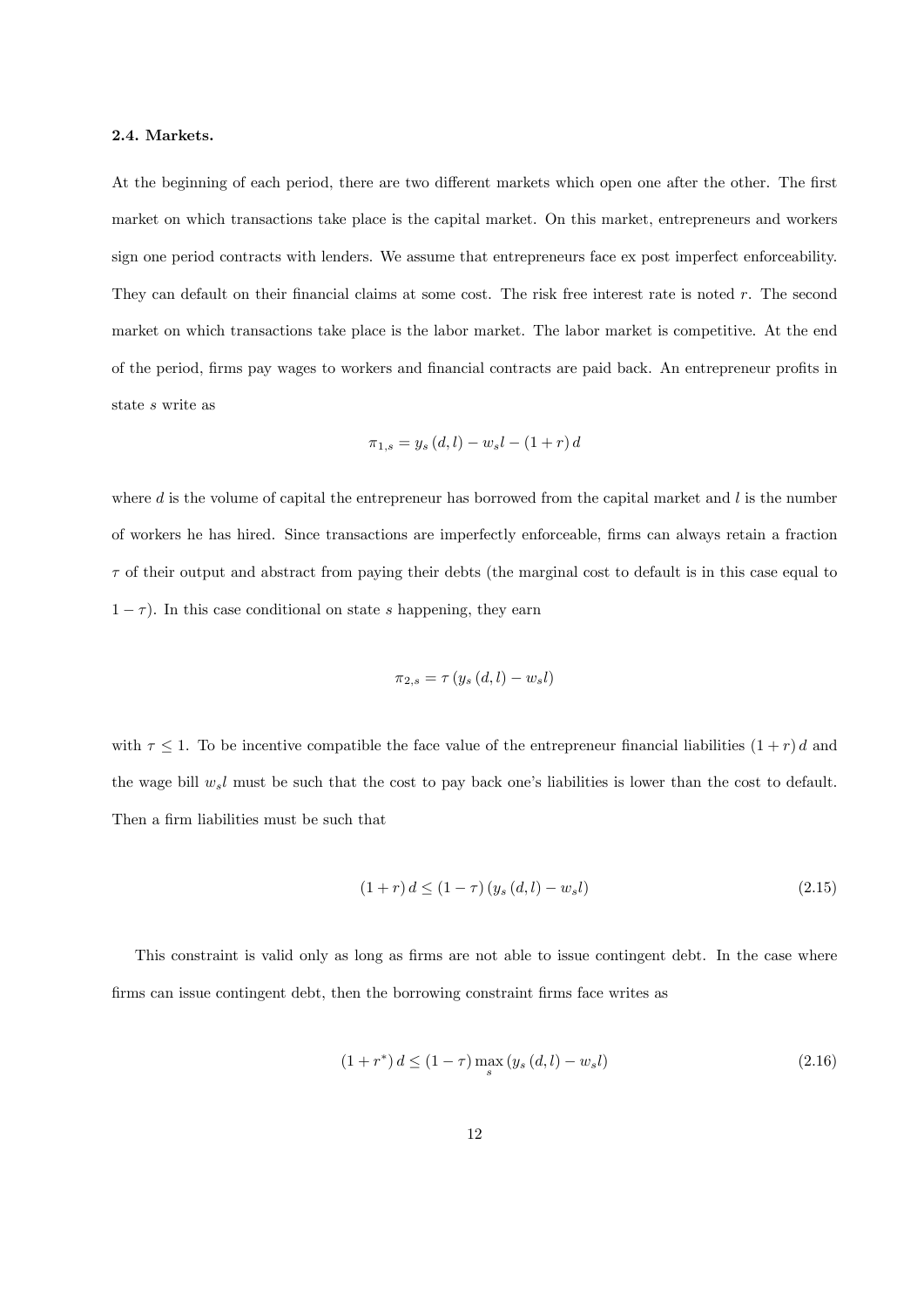where  $r^*$  is the interest rate on risky debt.

# 3. The no contingent debt economy.

# 3.1. Firms optimal behavior.

Given that firm decisions are sequential, the program of a representative firm can be solved with backward induction. First we determine the strategy of the representative firm as regards the volume of labor it hires, then we turn to the capital demand of the representative firm and finally we determine the optimal wage contract and the optimal technology. Let us consider a firm  $i$  which has chosen a given compensation scheme  $\{w_l, w_h\}$  when other firms choose to propose an equivalent certain wage rate w. Then assuming that the compensation scheme  $\{w_l, w_h\}$  verifies workers participation constraint, i.e.  $w_l w_h \geq w^2$ , where w is the certain equivalent wage rate proposed on the labor market, firm  $i$  program first consists in choosing the number of worker  $l_i$  such that it solves

$$
\max_{l_i} E\Pi(l_i) = m(\sigma) \left( k_i + d_i \right)^{\alpha} l_i^{1-\alpha} - E w_s l_i - (1+r) d_i \tag{3.1}
$$

The solution to this problem (firm  $i$  optimal demand for labor) then writes as

$$
(1 - \alpha) m(\sigma) (k_i + d_i)^{\alpha} l_i^{-\alpha} = E w_s \tag{3.2}
$$

Now one can solve the problem consisting for firm i in determining its optimal amount of debt finance  $d_i$ . This amounts to solve the following problem

$$
\max_{d_i} E\Pi(d_i) = m(\sigma) (k_i + d_i)^{\alpha} l_i^{1-\alpha} - E w_s l_i - (1+r) d_i
$$
\n
$$
\text{s.t.} \begin{cases}\n(1-\alpha) m(\sigma) (k_i + d_i)^{\alpha} l_i^{-\alpha} = E w_s \\
\forall s, (1+r) d_i \le (1-\tau) [A_s (k_i + d_i)^{\alpha} l_i^{1-\alpha} - w_s l_i]\n\end{cases}
$$
\n(3.3)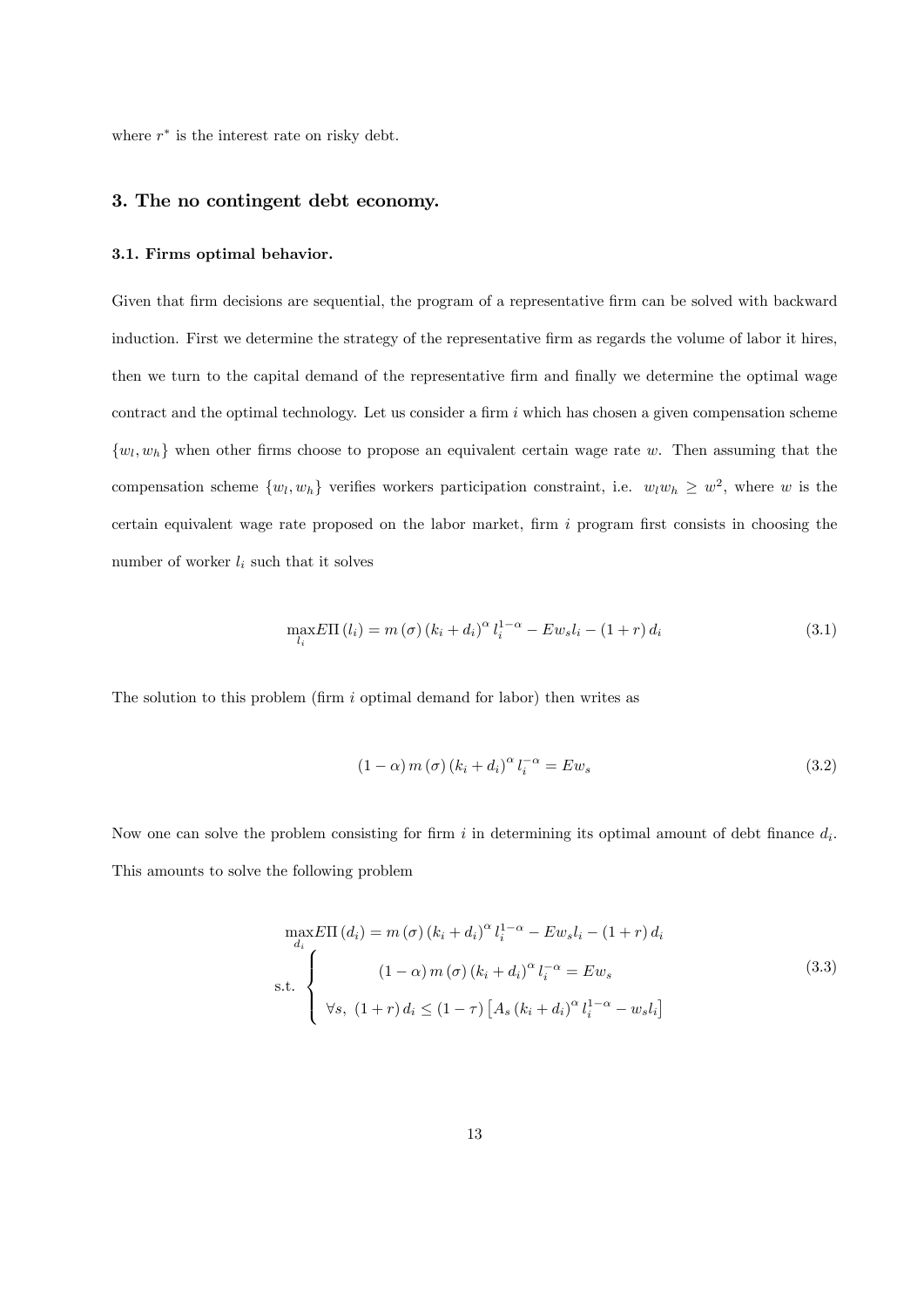Introducing firm i optimal labor demand  $(3.2)$  in both the objective function  $(3.1)$  and the borrowing constraints  $(1 - \tau) [A_s (k_i + d_i)^{\alpha} l_i^{1-\alpha} - w_s l_i] \ge (1 + r) d_i$  we can rewrite (3.3) as the following problem

$$
\max_{d_i} E\Pi(d_i) = \alpha m(\sigma) \left[ \frac{1-\alpha}{E w_s} m(\sigma) \right]^{-\frac{1-\alpha}{\alpha}} (k_i + d_i) - (1+r) d_i
$$
\n
$$
\text{s.t. } \forall s, \ (1+r) \, d_i \le (1-\tau) \left[ \frac{1-\alpha}{E w_s} m(\sigma) \right]^{-\frac{1-\alpha}{\alpha}} \left[ A_s - (1-\alpha) \frac{m(\sigma)}{E w_s} w_s \right] (k_i + d_i)
$$
\n
$$
(3.4)
$$

The labor contract  ${w_s}_s$  has two different effects on the borrowing capacity of the firm. An increase in the volatility of labor compensation raises the cost of labor and as a matter of fact reduces the productivity of the firm because the efficiency frontier the firm faces is less favorable. On the contrary however, an increase in the volatility of labor compensation can raise profits before debt repayments and hence raise the cost for the firm to default and thereby increase the borrowing capacity of the firm. Similarly, the choice of the technology  $\sigma$  has two different effects on the borrowing capacity of the firm. On the one hand an increase in the volatility of technological shocks raises by definition the firm average productivity. On the other hand however, an increase in the volatility of technological shocks reduces the productivity of the firm conditional on a bad state of nature. Moreover for a given compensation scheme  $\{w_s\}_s$  an increase in the volatility of technological shocks increases the firm demand for labor and hence further reduces profits before debt repayments conditional on a bad state of nature.

There are then two different cases: if  $\alpha m(\sigma) \left[ \frac{1-\alpha}{Ew_s} m(\sigma) \right]^{\frac{1-\alpha}{\alpha}} \leq 1+r$ , then firms simply lend their capital on financial markets because lending is more profitable than investing in the firm. Firms expected profits write as  $E\Pi^* = (1+r) k$ . As is clear the expected profits of firm i do not depend upon nor on the type of the labor contract nor on the technology chosen. On the contrary when  $\alpha m(\sigma) \left[ \frac{1-\alpha}{E w_s} m(\sigma) \right]^{\frac{1-\alpha}{\alpha}} > 1+r$  then firm  $i$  optimal expected profits write as

$$
E\Pi = \frac{\alpha m\left(\sigma\right) - \left(1 - \tau\right) \left[A_j - \left(1 - \alpha\right) \frac{w_j}{E w_s} m\left(\sigma\right)\right]}{\left(1 + r\right) \left[\frac{E w_s}{\left(1 - \alpha\right) m\left(\sigma\right)}\right]^{\frac{1 - \alpha}{\alpha}} - \left(1 - \tau\right) \left[A_j - \left(1 - \alpha\right) \frac{w_j}{E w_s} m\left(\sigma\right)\right]} \left(1 + r\right) k_i
$$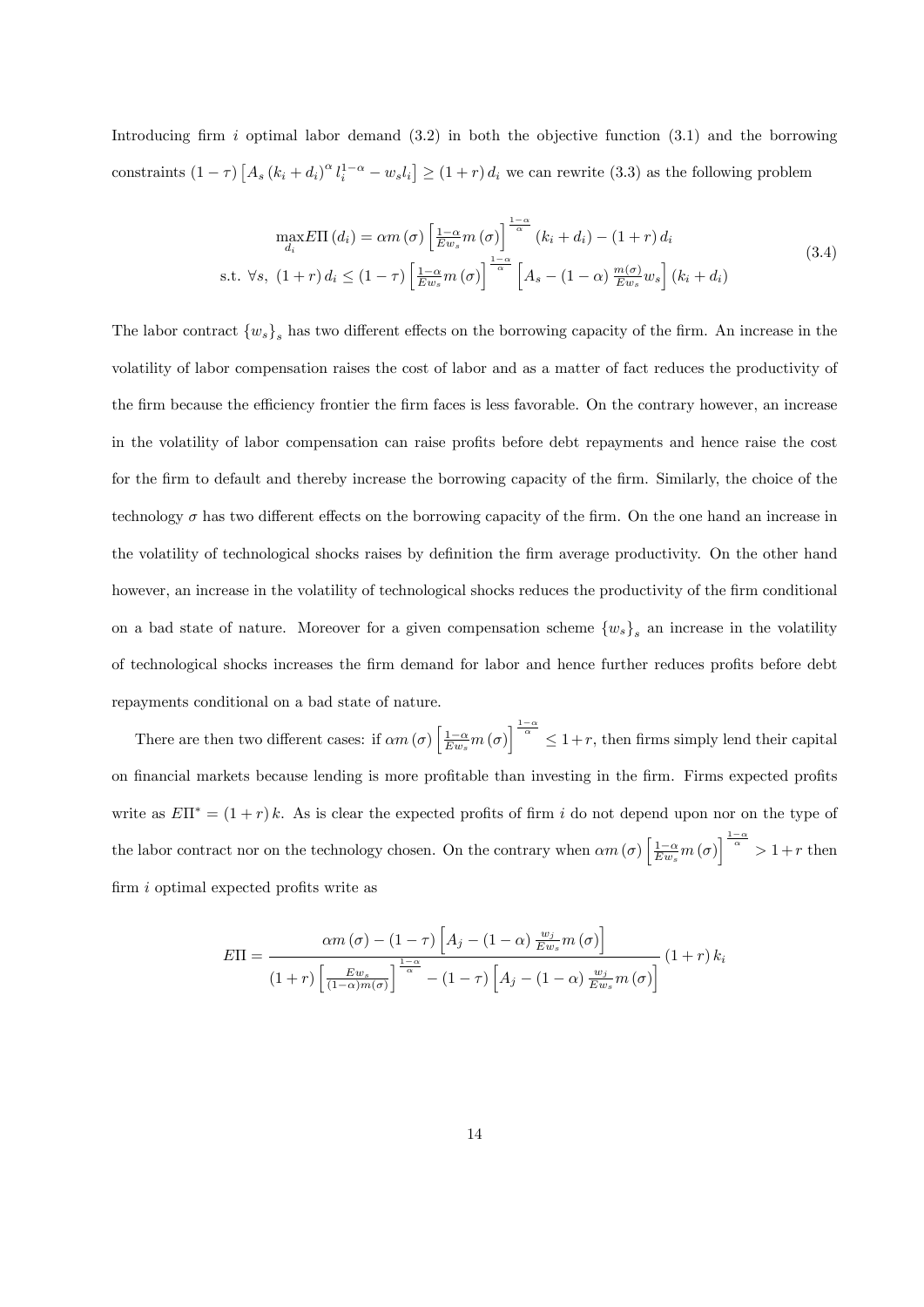where  $j$  is the state of nature for which the borrowing constraint is binding:

$$
j = \arg\min_{p} \left[ A_p - (1 - \alpha) \frac{w_p}{E w_s} m(\sigma) \right]
$$

Assuming for now on that  $\tau = 1$ , noting  $w_s = \eta_s w$ , and simplifying the last expression, we obtain that the state of nature for which the borrowing constraint is binding is the bad state, i.e.  $j = l$ , if and only if

$$
\eta_l^2 > \frac{(1-\alpha) m - \sigma}{(1-\alpha) m + \sigma}
$$

Then firms expected profits write as

$$
\frac{E\Pi\left(\sigma,\eta\right)}{\left(1+r\right)k_{i}} = \frac{\alpha - \left(1-\tau\right)\left[1-\frac{\sigma}{m}-2\left(1-\alpha\right)\frac{\eta^{2}}{1+\eta^{2}}\right]}{\alpha - \left(1-\tau\right)\left[1-\frac{\sigma}{m}-2\left(1-\alpha\right)\frac{\eta^{2}}{1+\eta^{2}}\right] - \left[\alpha - \frac{1+r}{m}\left[\frac{w}{\left(1-\alpha\right)m}\frac{1+\eta^{2}}{2\eta}\right]^{\frac{1-\alpha}{\alpha}}\right]}
$$

where for now on  $\eta$  stands for  $\eta_l$ . As is clear in this last case, the expected profits of firm i do depend upon on the type of the labor contract and the technology chosen. Firms' expected profits can be positively or negatively related to wage variability since on the one hand wage variability raises labor costs and therefore reduces the firm's productivity while on the other hand, wage variability can ease the firm's borrowing constraints by increasing minimum profits before debt repayments. Similarly, choosing a more productive technology raises expected profits on the one hand because total factor productivity is larger. On the other hand however, choosing a more productive technology means every thing else equal a lower borrowing capacity due to more volatile shocks.

The next propositions then derive the main properties of the optimal wage contract and the optimal technology in this last context.

**Proposition 1.** As long as firms credit constraint is binding, the optimal wage contract  $\{w_l^*, w_h^*\}$  is such that  $w_l^* < w < w_h^*$ . Moreover the difference  $w_h^* - w_l^*$  decreases with the risk free interest rate r.

**Proposition 2.** When firms cannot issue contingent debt, noting  $\varepsilon(y)$  the elasticity of y wrt to  $\sigma$ , the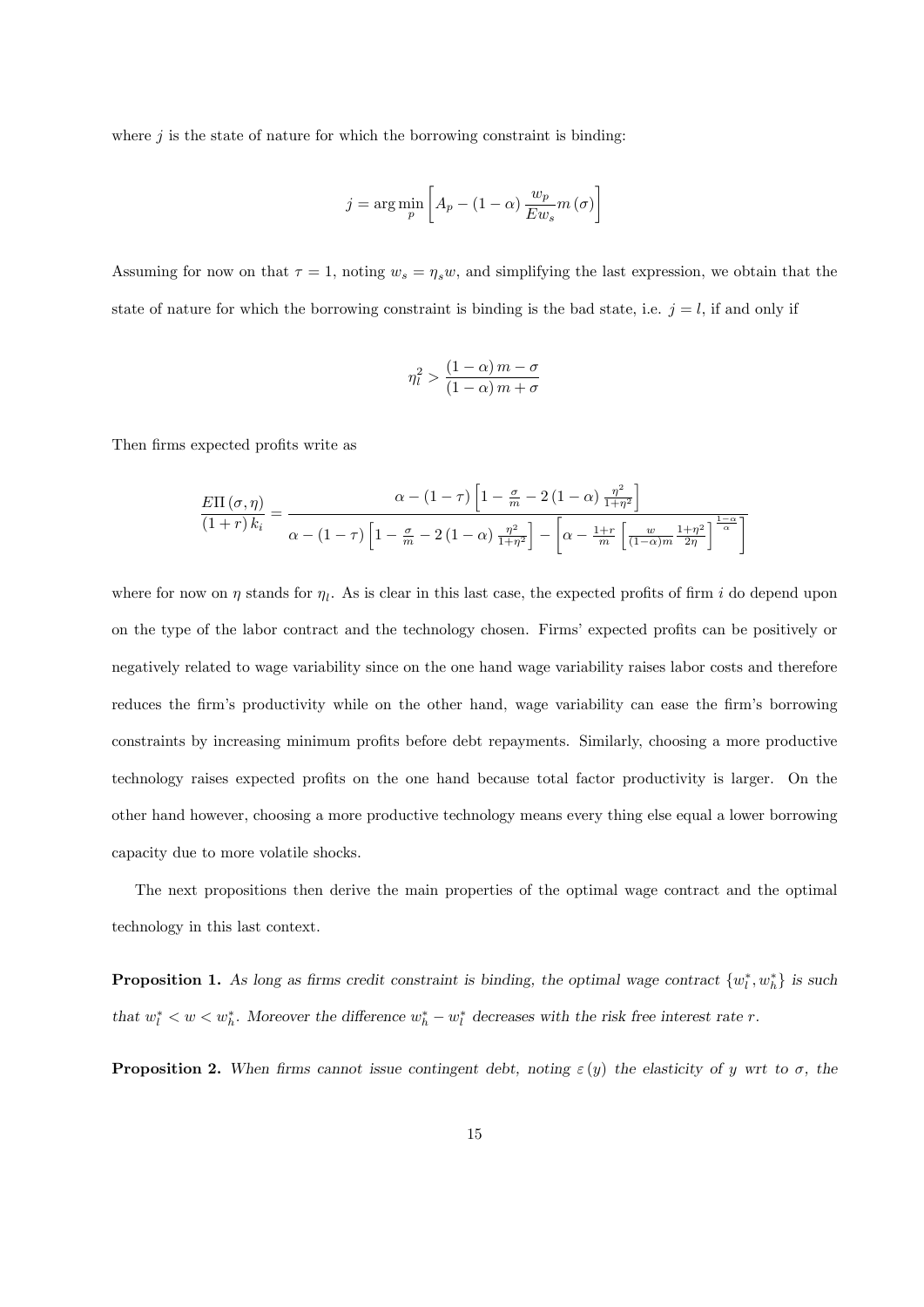optimal technology  $\sigma^*$  is an increasing function of the optimal wage contract  $\eta^*$  if and only if

$$
\varepsilon\left(\frac{\partial m}{\partial\sigma}\right)<\varepsilon\left(m\right)\left[\varepsilon\left(m\right)-1\right]
$$

Proof. c.f. appendix 7.2 for a proof of proposition 1. As concerns proposition 2, the first order condition determining the optimal wage contract  $\eta^*$  writes as

$$
\alpha = \frac{1+r}{m} \left[ \frac{E w_s}{(1-\alpha) m} \right]^{\frac{1-\alpha}{\alpha}} \left[ 1 + \frac{1-\eta^4}{4\eta^2} \frac{\alpha - (1-\tau) \left[ 1 - \frac{\sigma}{m} - 2(1-\alpha) \frac{\eta^2}{1+\eta^2} \right]}{\alpha \tau} \right]
$$

while the first order condition determining the optimal technology  $\sigma^*$  writes as

$$
\alpha = \frac{1+r}{m} \left[ \frac{E w_s}{(1-\alpha) m} \right]^{\frac{1-\alpha}{\alpha}} \left[ 1 + \frac{m}{\sigma} \frac{\varepsilon(m)}{1-\varepsilon(m)} \frac{\alpha - (1-\tau) \left[ 1 - \frac{\sigma}{m} - (1-\alpha) \frac{\eta^2}{1+\eta^2} \right]}{\alpha \tau} \right]
$$

where  $\varepsilon(y) = \frac{\sigma}{y} \frac{\partial y}{\partial \sigma}$ . Therefore the individually optimal wage contract and the individually optimal technology verify the following condition that

$$
\varepsilon(m) = \frac{1 - \eta^4}{4\eta^2} \varepsilon\left(\frac{\sigma}{m}\right) \frac{\sigma}{m}
$$

The optimal technology  $\sigma$  is therefore an increasing function of the optimal wage contract  $\eta$  if and only if

$$
\frac{\partial}{\partial \sigma} \left[ \frac{\varepsilon(m)}{\varepsilon \left( \frac{\sigma}{m} \right) \frac{\sigma}{m}} \right] < 0
$$

Applying the following property

$$
\frac{\partial \varepsilon \left(m\right)}{\partial \sigma }=\frac{\varepsilon \left(m\right)}{\sigma }\left[1-\varepsilon \left(m\right)+\varepsilon \left(\frac{\partial m}{\partial \sigma }\right)\right]
$$

the last condition  $\frac{\partial}{\partial \sigma} \left[ \frac{\varepsilon(m)}{\varepsilon(\frac{\sigma}{2})} \right]$  $\varepsilon\left(\frac{\sigma}{m}\right)\frac{\sigma}{m}$ 1 < 0 ends up being equivalent to

$$
\varepsilon\left(\frac{\partial m}{\partial \sigma}\right) < \varepsilon(m) \left[\varepsilon\left(m\right) - 1\right]
$$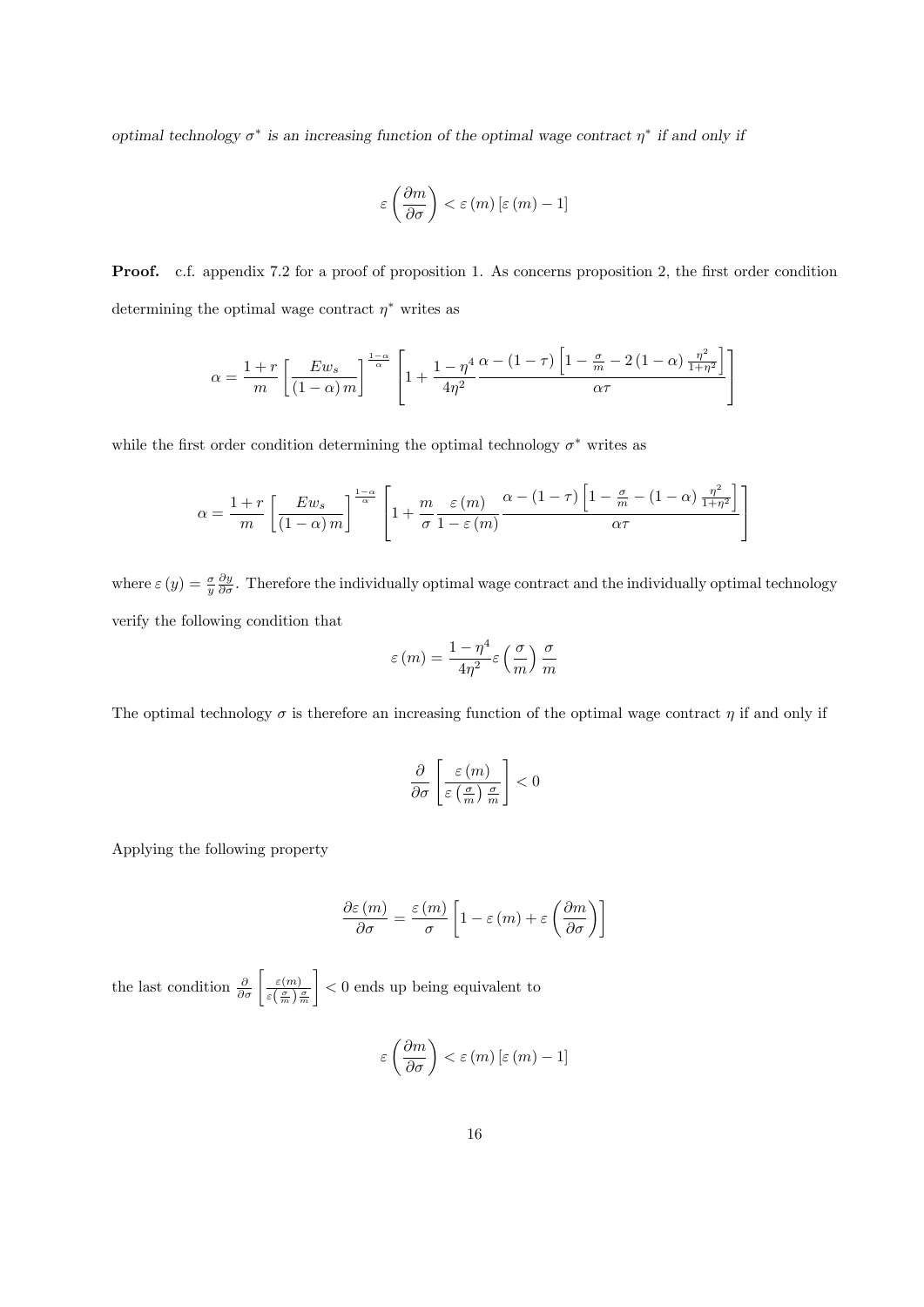In this case, the condition

$$
\varepsilon(m) = \frac{1 - \eta^4}{4\eta^2} \varepsilon\left(\frac{\sigma}{m}\right) \frac{\sigma}{m}
$$

defines a positive relationship between  $\eta$  and  $\sigma$  while the condition

$$
\alpha = \frac{1+r}{m} \left[ \frac{Ew_s}{(1-\alpha)m} \right]^{\frac{1-\alpha}{\alpha}} \left[ 1 + \frac{\varepsilon(m)}{1-\varepsilon(m)} \left[ \frac{1-\tau}{\alpha \tau} + \frac{m}{\sigma} \frac{\alpha - (1-\tau) \left[ 1-(1-\alpha) \frac{\eta^2}{1+\eta^2} \right]}{\alpha \tau} \right] \right]
$$

defines a negative relationship between  $\eta^*$  and  $\sigma^*$ . These two conditions therefore determine a unique couple  $(\sigma^*, \eta^*)$  which maximizes firms expected profits.



Figure 5: Firm optimal strategies in partial equilibrium when contingent debt is not available.

In this proposition, we have three different properties. The first one states that the situation where firms are not able to borrow capital up to the point where the expected marginal productivity of capital is equal to the risk free interest rate is a necessary and sufficient condition for firms to provide contingent compensation schemes to workers. This property is very natural: consider a firm which provides fixed wage contracts and faces a binding borrowing constraint in the sense that its expected marginal productivity of capital is larger than the interest rate on the capital market when the borrowing capacitty is exhausted. Then on the one hand there is a strictly positive cost to being unable to borrow a larger volume of capital. On the other hand providing contingent wage contracts could help increase the volume of capital it is possible to borrow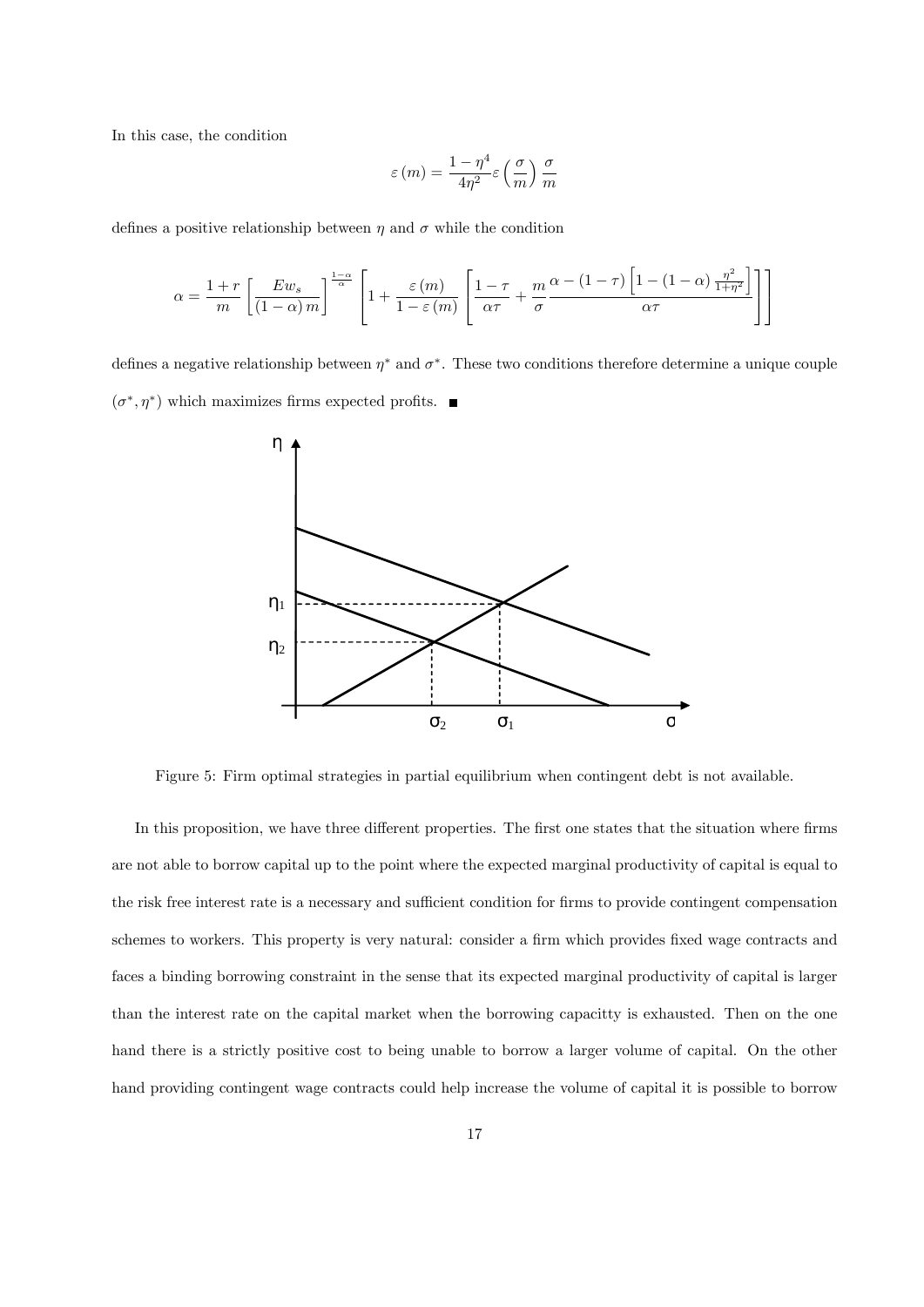while the marginal increase in labor cost is zero with fixed wage contracts since

$$
\left.\frac{\partial Ew_s}{\partial\eta}\right|_{\eta=1}=\left.\frac{\partial}{\partial\eta}\left(\eta+\frac{1}{\eta}\right)\right|_{\eta=1}=\left.\left(1-\frac{1}{\eta^2}\right)\right|_{\eta=1}=0
$$

Therefore as soon as firms are credit constrained, they have incentives to provide contingent wage contracts basically because a binding credit constraint is always marginally costly while providing flexible labor contracts is always marginally cost free. Secondly proposition 1 states that a large interest rate reduces firms incentives to provide contingent labor compensation schemes. This is natural since a large interest rate reduces firms demand for capital and therefore reduces the need to provide contingent labor contracts. Finally proposition 2 shows that firms which choose to provide workers with more flexible labor contracts also choose to invest in less productive technologies. Once again this is very natural: if a firm decides to provide áexible labor contracts in order to alleviate its credit constraints, it also undergoes an increase in labor costs due to the risk premium it pays to workers. Now investing in a highly productive technology also means accepting large fluctuations in the firm's productivity. Given that lenders compute the borrowing constraint they impose to firms w.r.t. the bad state of nature, investing in a highly productive technology and providing flexible labor contracts would mean that the firm would pay for a risk premium on workers wages without benefiting from an increased borrowing capacity since a highly productive technology is very unproductive when the bad state happens. Therefore firms prefer to invest in low productivity technologies when they provide flexible labor compensation contracts. For instance when  $m(\sigma) = m\sigma^{\gamma}$  with  $m > 0$  and  $0 < \gamma < 1$  then the labor market flexibility is always TFP reducing since  $\varepsilon(m) = \gamma$  and  $\varepsilon(\frac{\partial m}{\partial \sigma}) = \gamma - 1 < 0$ which implies that the condition

$$
\varepsilon\left(\frac{\partial m}{\partial \sigma}\right) < \varepsilon(m) \left[\varepsilon\left(m\right) - 1\right]
$$

is always satisfied.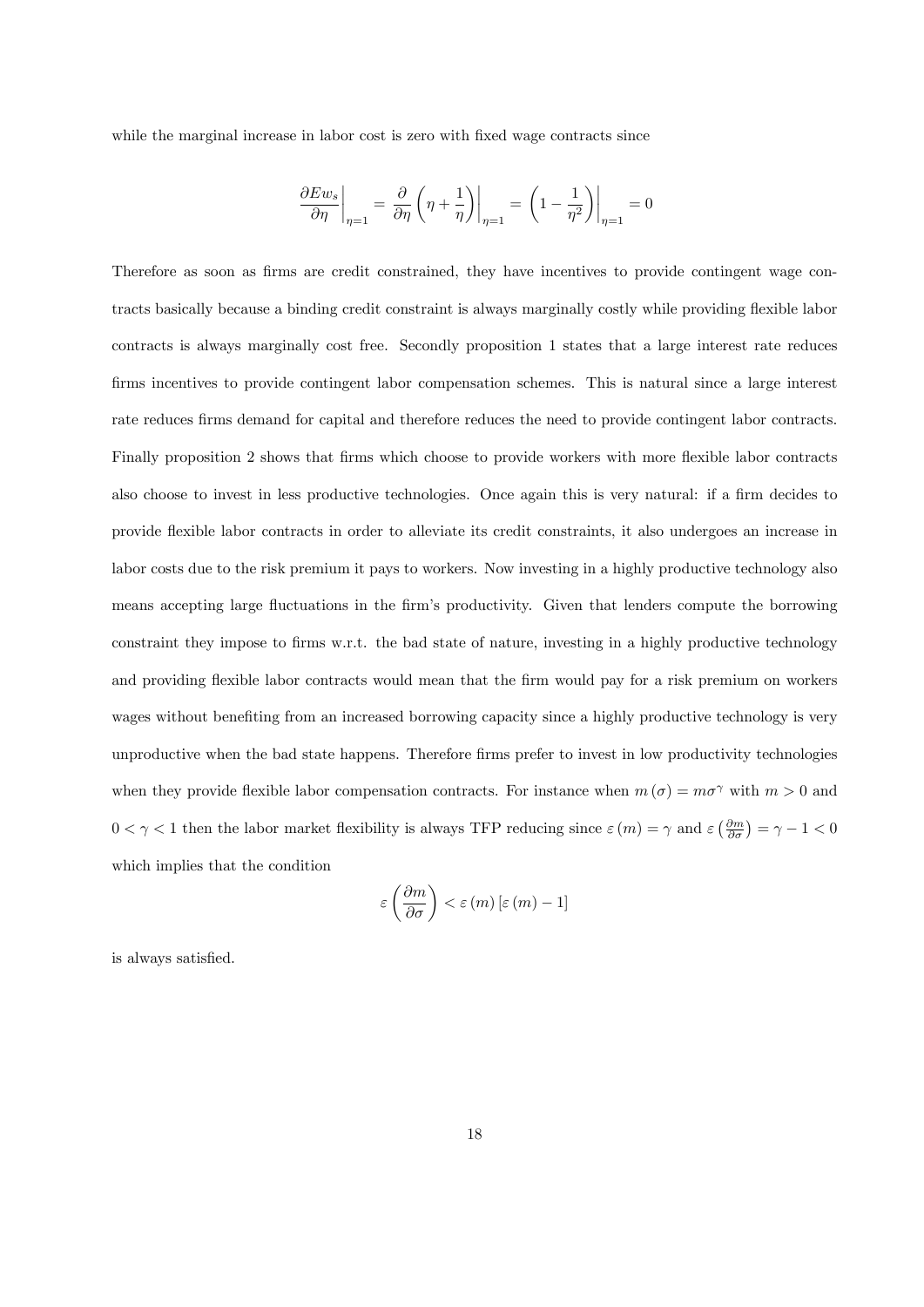#### 3.2. The general equilibrium of the economy.

#### 3.2.1. The equilibrium of the capital market.

Up to now the risk free interest rate has been taken to be exogenous. To determine the equilibrium interest rate that prevails in the economy, one simply needs to equal the supply for capital provided by lenders and the demand for capital expressed by entrepreneurs and consumers. Put differently the equilibrium interest rate is determined through

$$
k_l = d + l (c_t^*)_1 + (1 - l) (c_t^*)_2
$$

where  $k_l$  represents lenders capital supply, d firms aggregate demand for capital, l firms aggregate demand for labor,  $(c_t^*)_1$  is the first period consumption of workers hired by entrepreneurs and  $(c_t^*)_2$  is the first period consumption of workers who have not been hired by entrepreneurs. Entrepreneur  $i$  labor demand  $l_i$  and capital demand  $d_i$  respectively write as

$$
l_i = \left[\frac{(1-\alpha)m}{Ew_s}\right]^{\frac{1}{\alpha}} (k_i + d_i)
$$

$$
d_i = \frac{A_l - 2(1-\alpha)m\frac{\eta^2}{1+\eta^2}}{(1+r)\left[\frac{Ew_s}{(1-\alpha)m}\right]^{\frac{1-\alpha}{\alpha}} - \left[A_l - 2(1-\alpha)m(\sigma)\frac{\eta^2}{1+\eta^2}\right]}k_i
$$

Given that entrepreneurs are identical, that  $w_s = \eta_s w$  with  $w_l w_h = w^2$ , the equilibrium of the capital market simplifies as

$$
k_{l} - \frac{1}{1+r} \frac{w}{2} = \frac{A_{l} + 2(1-\alpha) m(\sigma) \frac{\eta}{1+\eta^{2}} \left[ \frac{\eta}{1+\eta^{2}} - \frac{1}{2} - \eta \right]}{(1+r) \left[ \frac{Ew_{s}}{(1-\alpha)m} \right]^{\frac{1-\alpha}{\alpha}} - \left[ A_{l} - (1-\alpha) m \frac{\eta^{2}}{1+\eta^{2}} \right]^{2}}
$$

### 3.2.2. The equilibrium of the labor market.

At the equilibrium of the labor market, labor demand balances labor supply. Given that entrepreneurs are all identical, noting  $k$  firms aggregate capital stock and  $d$  firms aggregate borrowing, the expected wage rate  $Ew<sub>s</sub>$  is then equal to the expected marginal productivity of labor

$$
Ew_s = (1 - \alpha) m (k + d)^{\alpha}
$$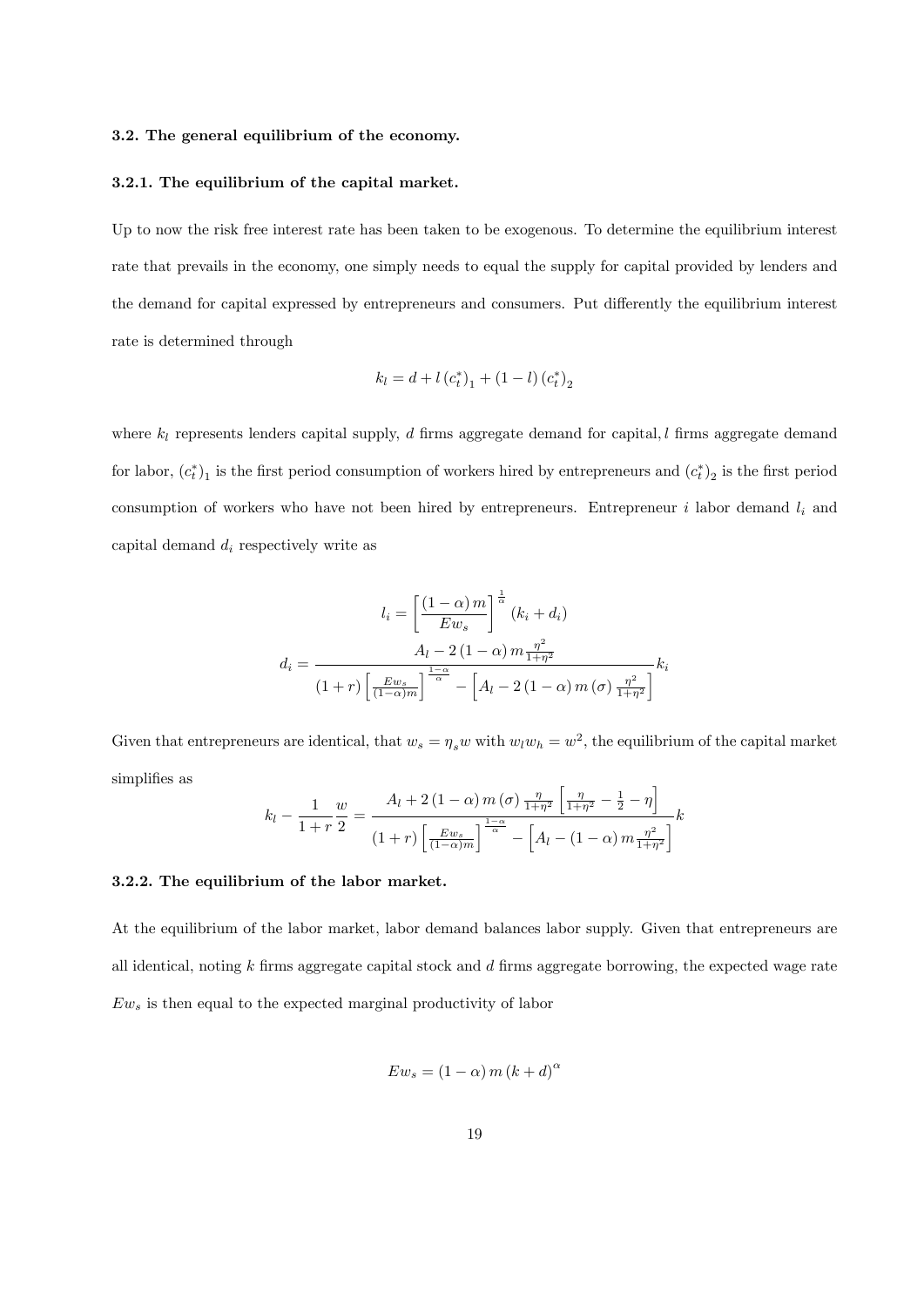and the uncontingent wage rate writes as

$$
w = \frac{2\eta}{1+\eta^2} \left(1-\alpha\right) m \left(k+d\right)^{\alpha} \tag{3.5}
$$

# 3.2.3. General Equilibrium.

The general equilibrium of the economy corresponds to the situation where all markets, the capital and the labor market, balance supply and demand. To determine the properties of this situations, one simply need to plug the two last expressions in the capital market equilibrium condition, we end up with an equilibrium interest rate  $r$  being defined through

$$
k_l = \left[ A_l - (1 - \alpha) m \frac{2\eta^2}{1 + \eta^2} \left[ 1 - \frac{1}{1 + \eta^2} \right] \right] \frac{(k + d)^{\alpha}}{1 + r}
$$
 (3.6)

where the aggregate volume of capital  $d$  firms borrow at the general equilibrium of the economy is such that

$$
(1+r)d = \left[A_l - \frac{2\eta^2}{1+\eta^2}(1-\alpha)m\right](k+d)^\alpha
$$
\n(3.7)

Finally firm optimal technology is such that

$$
\frac{m}{\sigma} \frac{\varepsilon(m)}{1 - \varepsilon(m)} = \frac{1 - \eta^4}{4\eta^2} \tag{3.8}
$$

and the optimal labor contract firm propose to workers verifies

$$
\frac{1+r}{m} \left[ \frac{Ew_s}{(1-\alpha)m} \right]^{\frac{1-\alpha}{\alpha}} \left[ 1 + \frac{m}{\sigma} \frac{\varepsilon(m)}{1-\varepsilon(m)} \frac{\alpha - (1-\tau)}{1-\frac{\sigma}{\alpha}} \frac{\left[1 - \frac{\sigma}{m} - (1-\alpha) \frac{\eta^2}{1+\eta^2} \right]}{\alpha \tau} \right] = \alpha \tag{3.9}
$$

**Proposition 3.** The general equilibrium of the economy is represented by the vector  $(\eta, \sigma, r, d, w)$ . Firms choose their optimal labor contract  $\eta$  and their optimal technology  $\sigma$  respectively such that (3.9) and (3.8) are verified. The equilibrium interest rate on the capital market  $r$  and the volume of capital d firms are able to borrow are respectively such that  $(3.6)$  and  $(3.7)$  are verified.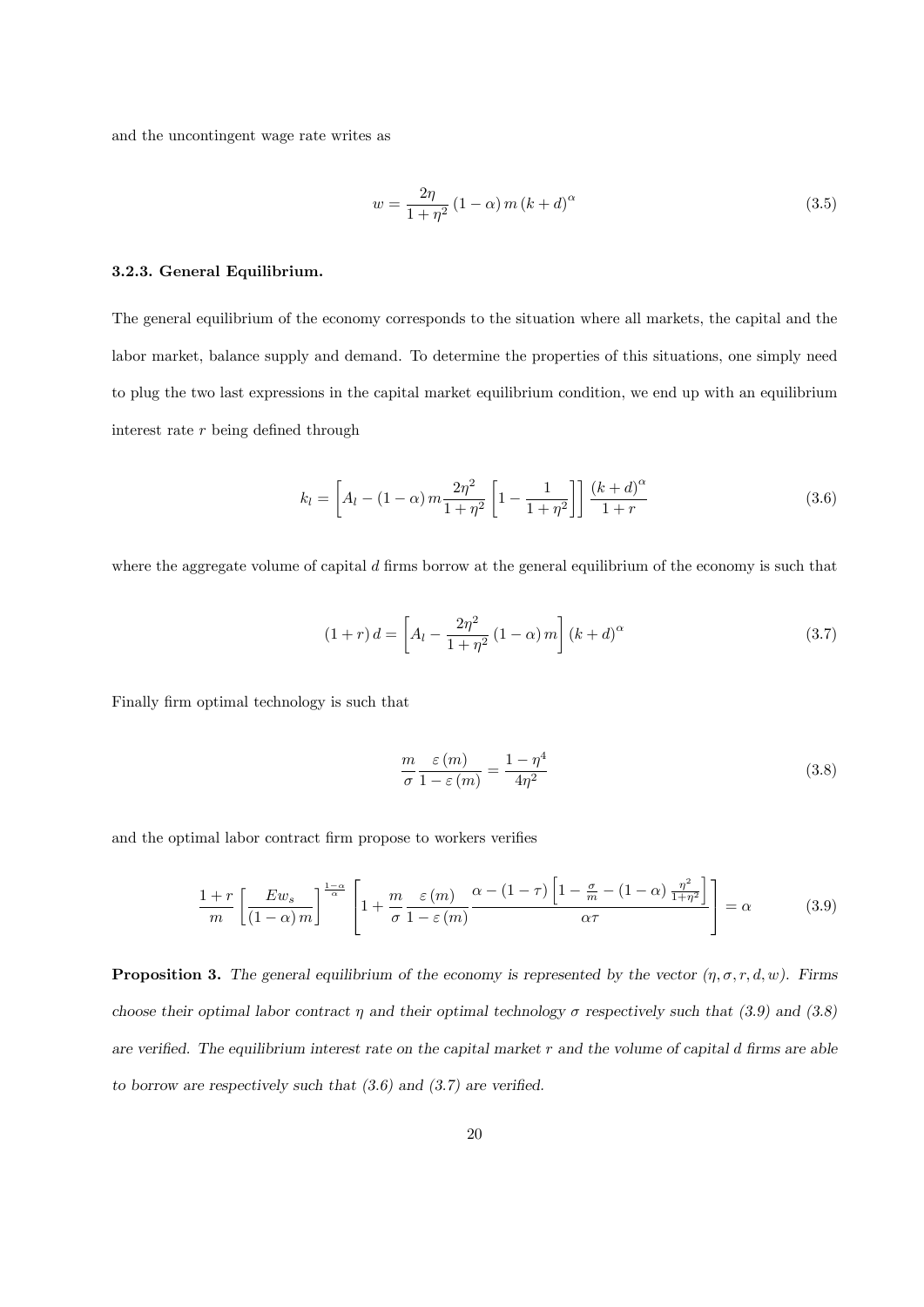#### **Proof.** Straightforward. ■

A few remarks here are in order. First Örms borrowing capacity decreases with the interest rate. This is due Örst to larger debt repayments second because Örms choose optimally to propose less contingent compensation schemes to workers and third because firms optimally choose to invest in more productive, yet more risky technologies on the other hand. As a result of these three effects, firms demand for capital is walrasian: it decreases with the cost of capital. Second, workers demand for capital decreases with the interest rate as a basic trade-off between contemporary and future consumption. This is due a standard substitution effect. However an increase in the interest rate also has an income effect: it modifies workers future labor income and therefore affects workers contemporary consumption and thereby workers demand for capital. On the one hand firms raise fewer capital when the cost of capital increases. Since capital and labor are complements in firms production function workers demand for capital decreases with the interest rate according to this first effect. On the other hand however, firms invest in more productive technologies when the interest rate increases. This second effect raises every thing else equal, the marginal productivity of labor. Hence workers future labor income is raised and workers increase their contemporary consumption. Therefore the income effect is a priori ambigious since labor income can increase or decrease following an change in the cost of capital. However workers contemporary consumption (i.e. demand for capital) is affected in a third manner. When the cost of capital increases, firms provide less contingent labor compensation schemes to workers. Therefore the need for workers to reduce their consumption as a hedging device against labor income fluctuations is reduced. Therefore, workers demand for capital increases as the cost of capital increases according to this last effect. To sum up, workers demand for capital can well be increasing in the cost of capital if the last two effects dominate the first one.

Then if the increase in workers demand for capital compensates for the decrease in firms demand for capital, there can exist a range of interest rates for which the global demand for capital increases with the interest rate due to the fact that the reduction in firms demand for capital is more than offset by the increase in workers demand for capital. As a result, there can be multiple equilibria. In the first one the interest rate is low, firms propose relatively flexible labor contracts to workers and invest in relatively unproductive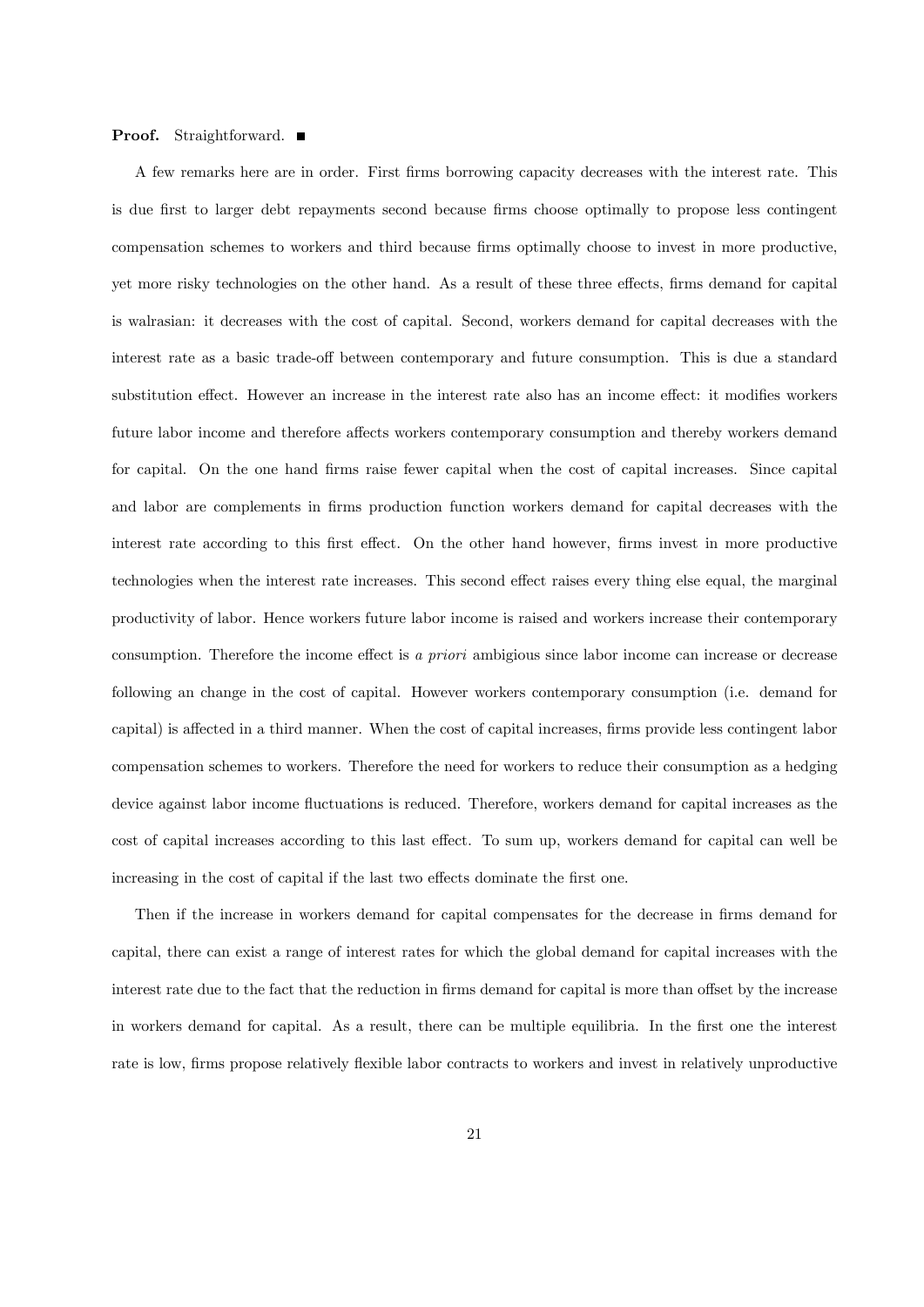technologies. Workers have a low contemporary consumption and firms borrow the bulk of available capital on the credit market. In the second equilibrium the interest rate is large, firms propose relatively fixed labor contracts to workers and invest in relatively productive technologies. Workers have a large contemporary consumption and Örms borrow only a relatively small share of available capital on the credit market, the bulk of available capital being used to finance workers' consumption.

It is therefore unclear which of the low or the large labor market flexibility equilibrium is the Pareto optimal equilibrium. Nor is it clear if the Pareto optimal equilibrium is the also high growth equilibrium or not. However the model clearly shows that different labor market institutions can emerge and remain existent in a general equilibrium framework as long as some market imperfections are being introduced. The view that the supposed lack of flexibility in Continental European labor markets is an out-of-equilibrium phenomenon, or put differently, is a pure political economy equilibrium is therefore not necessarily completely relevant. Structural cross-country differences in labor market institutions can well be an equilibrium phenomenon entirely based on pure economic mechanisms.



Figure 6: Equilibrium of the capital market.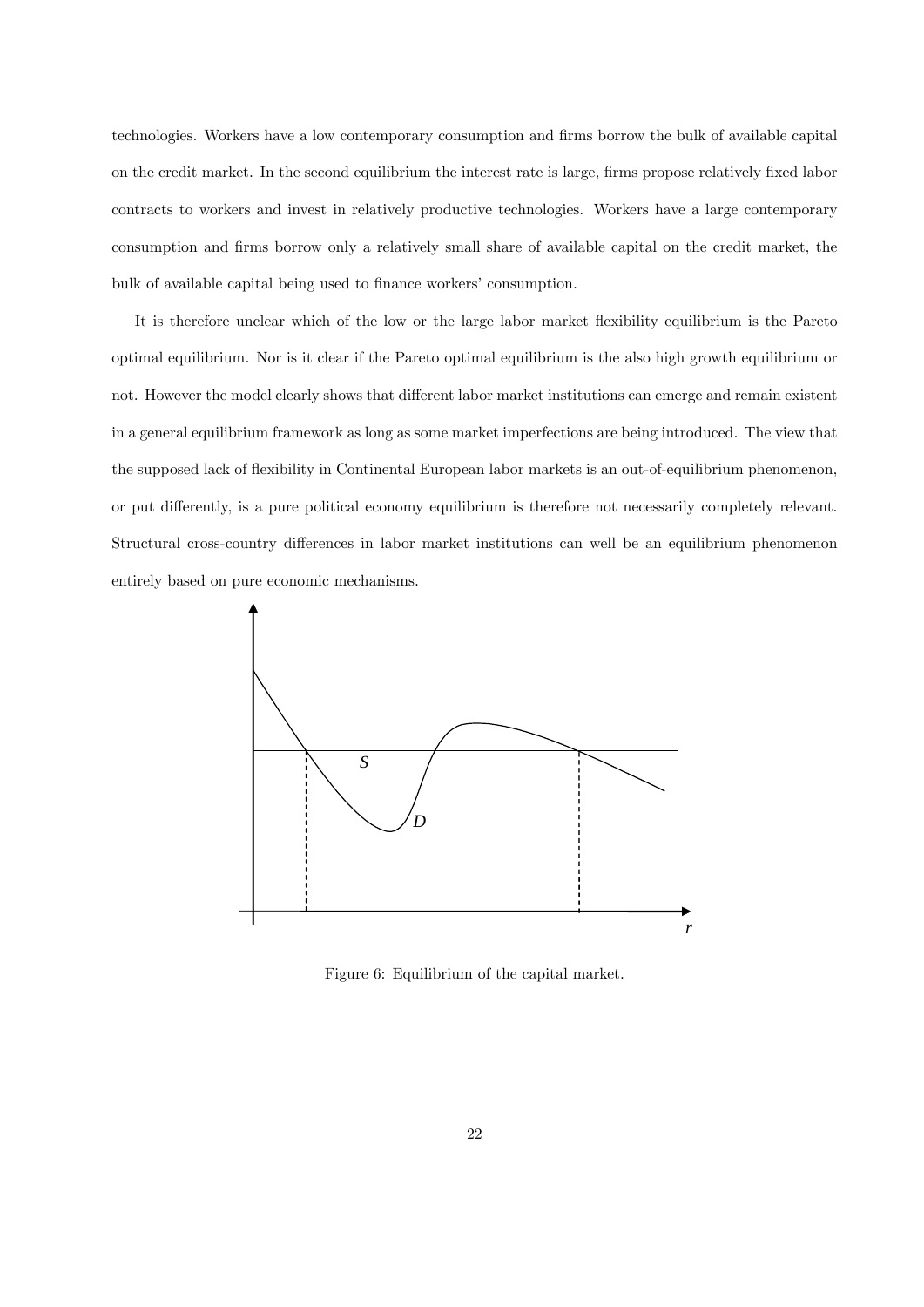### 3.3. The welfare analysis.

Given that the economy is populated by heterogenous agents, the welfare analysis can be carried out using two different welfare criteria: the utilitarian or the egalitarian social welfare. In the case of the utilitarian welfare criterion, social welfare is simply the sum of individual welfare weighted by each type of agents weight in the total population. Since lenders, workers and entrepreneurs have identical weights in the economy, noting  $W_{util}$  the utilitarian welfare criterion, we have

$$
W_{util} = V_w + V_f + V_l
$$

where  $V_w$  represents workers welfare,  $V_f$  represents firms welfare and  $V_l$  represents lenders welfare. At the general equilibrium of the economy, using in particular expressions  $(3.5)$  and  $(3.6)$  the different individual welfare functions  $V_i$  write as

$$
V_w = \frac{2\eta}{1+\eta^2} \frac{(1-\alpha)}{(1+r)^{\frac{1}{2}}} \frac{m(\sigma)(k+d)^{\alpha}}{2}
$$
  
\n
$$
V_f = \left[ \sigma + (1-\alpha) \left[ \frac{2\eta^2}{1+\eta^2} - 1 \right] \right] \frac{m(\sigma)(k+d)^{\alpha}}{2}
$$
  
\n
$$
V_l = \left[ 1 - \sigma - (1-\alpha) \frac{2\eta^2}{1+\eta^2} \left[ 1 - \frac{1}{1+\eta^2} \right] \right] \frac{m(\sigma)(k+d)^{\alpha}}{2}
$$

Therefore the utilitarian social welfare criterion can write as

$$
W_{util} = \left[\frac{\alpha}{1-\alpha} + \frac{2\eta}{1+\eta^2} \left(\frac{1}{\sqrt{1+r}} + \frac{\eta}{1+\eta^2}\right)\right] \frac{(1-\alpha)m(\sigma)(k+d)^{\alpha}}{2}
$$
(3.10)

Proposition 4. When the economy exhibits multiple equilibria, then the socially optimal equilibrium is the low labor market flexibility equilibrium.

**Proof.** At at the general equilibrium of the economy, the interest r, the optimal labor contract  $\eta$ , the volume of debt d firms borrow and firms' optimal technology  $\sigma$  verify the capital market equilibrium condition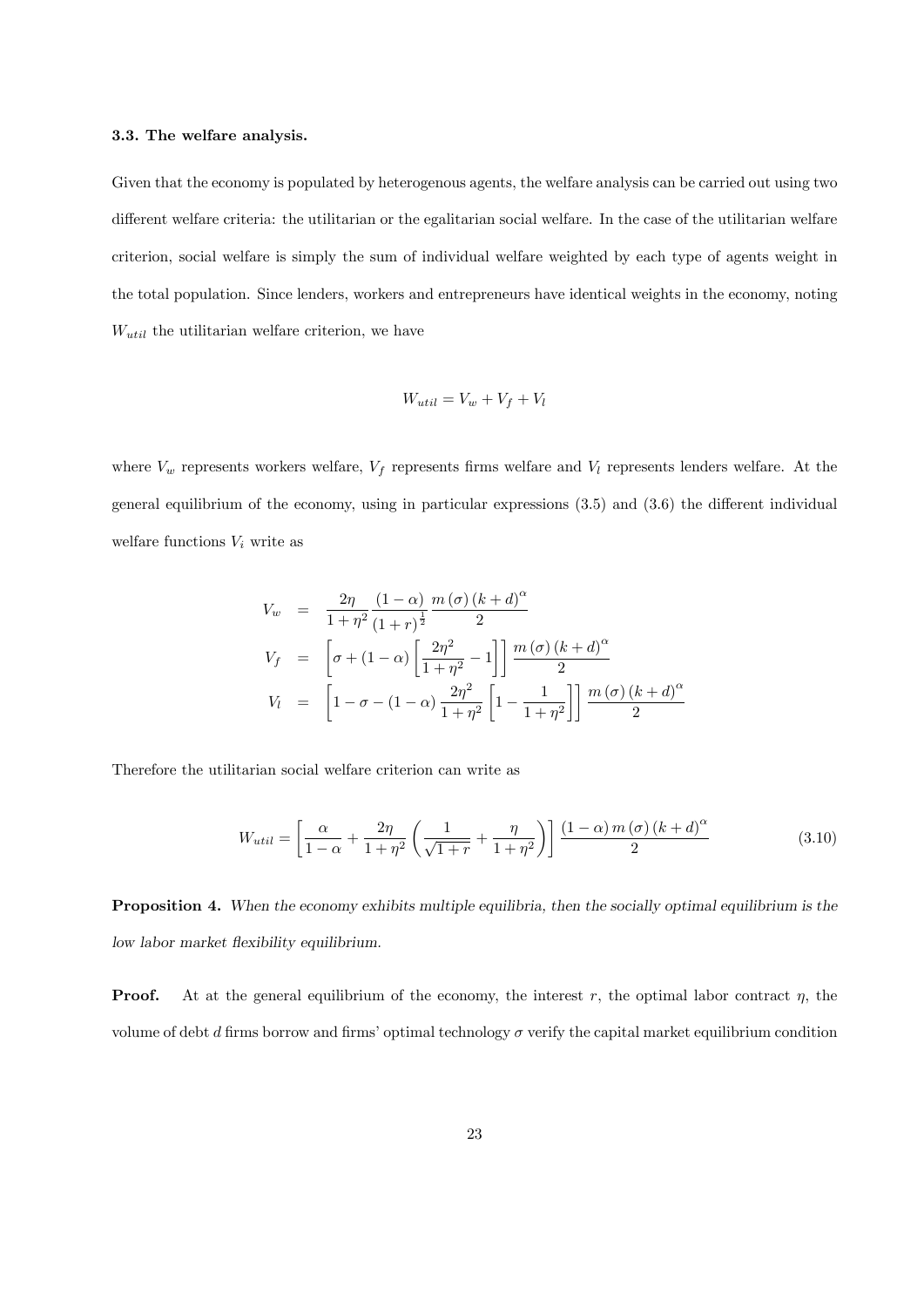(3.6)

$$
k = \left[\frac{1-\sigma}{1-\alpha} - \frac{2\eta^2}{1+\eta^2} \left[1 - \frac{1}{1+\eta^2}\right]\right] \frac{(1-\alpha)m(\sigma)(k+d)^{\alpha}}{1+r}
$$

Therefore from expression  $(3.10)$  the utilitarian social welfare can be simplified as

$$
W_{util}(\eta, r) = \frac{\left[\frac{\alpha}{1-\alpha} + 2\left[\frac{\eta}{1+\eta^2}\right]^2\right] \sqrt{1+r} + 2\frac{\eta}{1+\eta^2}}{\frac{1-\sigma}{1-\alpha} - 2\left[\frac{\eta^2}{1+\eta^2}\right]^2} \frac{k\sqrt{1+r}}{2}
$$
(3.11)

As is clear this expression is useful since it only depends upon the cost of capital r and the labor contract  $\eta$ which are positively correlated across equilibria: the high labor market flexibility equilibrium is also the low interest rate equilibrium. From expression  $(3.11)$ , it is clear that a larger interest rate r increases every thing else equal, the utilitarian social welfare criterion. As to the effect of the labor contract  $\eta$ , the utilitarian social welfare criterion can be written as  $W_{util} \equiv N \left( \eta \right) / D \left( \eta \right)$  with

$$
N(\eta) = \left[ \frac{\alpha}{1-\alpha} + 2 \left[ \frac{\eta}{1+\eta^2} \right]^2 \right] \sqrt{1+r} + 2 \frac{\eta}{1+\eta^2}
$$
  

$$
D(\eta) = \frac{1-\sigma}{1-\alpha} - 2 \left[ \frac{\eta^2}{1+\eta^2} \right]^2
$$

As is clear, the numerator  $N(\eta)$  is strictly increasing in  $\eta$  and r. As to the denominator  $D(\eta)$ , it is a strictly decreasing function of  $\eta$ . Therefore social welfare under the utilitarian criterion increases with  $\eta$  and r. This implies that the low labor market flexibility equilibrium maximizes social welfare.  $\blacksquare$ 

The intuition for this result is fairly simple: social welfare is maximized at the low flexibility equilibrium for three reasons. First because this equilibrium allocates risk to agents which are the least risk averse in the economy. Second because it allocates capital to those which have no other means to raise their utility. Third because it gives incentives to firms to invest in projects with high productivity which benefits all agents in the economy, workers and lenders in particular. For these three reasons, when the economy faces multiple equilibria, the Pareto optimal equilibrium is always the low labor market flexibility equilibrium.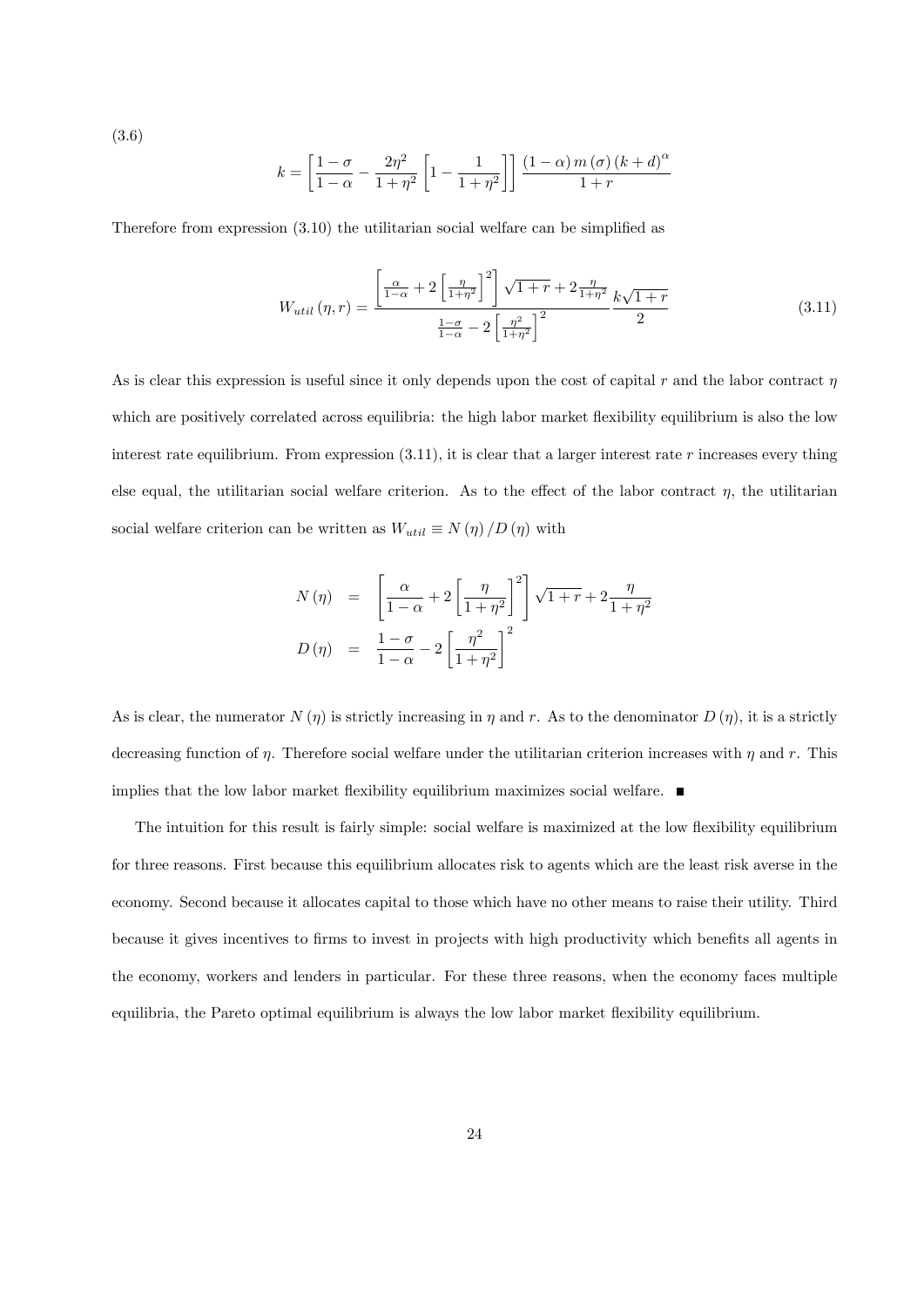# 4. The contingent debt economy.

#### 4.1. Firms optimal behavior.

Up to now, we have restricted firms choices as concerns financial liabilities to uncontingent debt. Now let us assume that firms can issue contingent debt. The borrowing constraint they face now writes as

$$
(1 - \tau) \min_{s} (y_s(d, l) - w_s l) < (1 + r^*) d \leq (1 - \tau) \max_{s} (y_s(d, l) - w_s l) \tag{4.1}
$$

where  $r^*$  represents the interest rate on contingent debt. Moreover let us assume without generality that the firm defaults in the bad of nature  $s = l$  and pays back its debts in the good state of nature,  $s = h$ . Then the program of this firm writes as

$$
\max_{l_i} E\Pi(l_i) = \frac{1}{2} \left[ A_h (k_i + d_i)^{\alpha} l_i^{1-\alpha} - w_h l_i - (1+r^*) d_i \right] + \frac{\tau}{2} \left[ A_l (k_i + d_i)^{\alpha} l_i^{1-\alpha} - w_l l_i \right] \tag{4.2}
$$

Noting  $m(\tau) = A_h + \tau A_l$ ,  $m(\tau, \phi) = (1 - \tau) A_h + \phi A_l$ ,  $w(\tau) = w_h + \tau w_l$ ,  $w(\tau, \phi) = (1 - \tau) w_h + \phi w_l$ , and solving the problem of the firm similarly to what has been done in the previous section, the firm labor demand first writes as

$$
\left[\frac{(1-\alpha)m(\tau)}{w(\tau)}\right]^{\frac{1}{\alpha}}(k_i+d_i)=l_i
$$
\n(4.3)

Now as concerns lenders, we can derive the risk premium on contingent debt  $r^* - r$  (r being the risk free interest rate) from a no arbitrage condition. Since lenders are risk neutral, the risk free interest rate  $r$  and the interest rate on contingent debt  $r^*$  verify the following condition

$$
(1+r) d = \frac{1}{2} (1+r^*) d + \frac{\phi}{2} [A_l (k_i + d_i)^{\alpha} l_i^{1-\alpha} - w_l l_i]
$$
\n(4.4)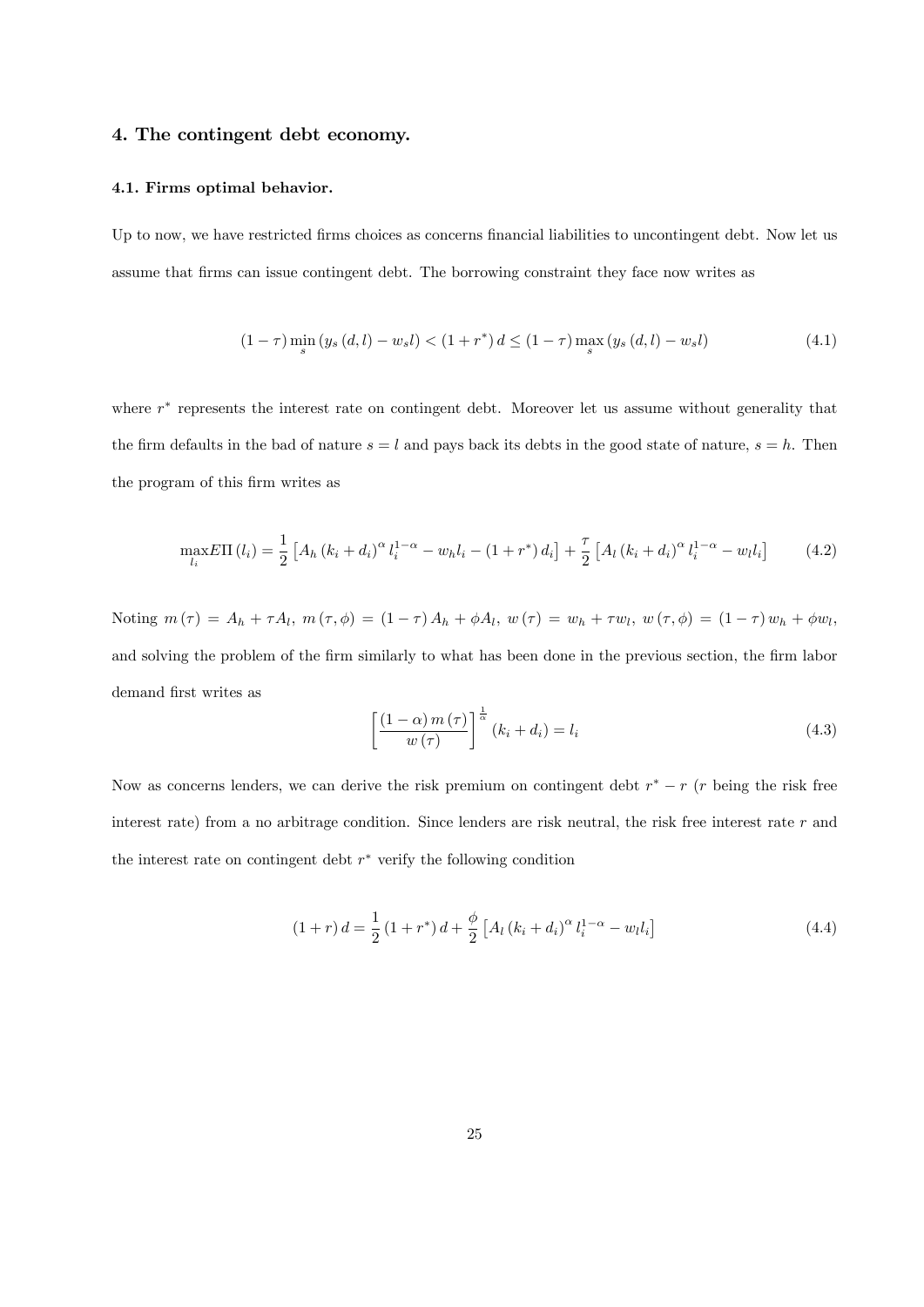where  $\phi$  is the fraction of net output lenders are able to seize in case of default. Assumuing that  $\phi < 1 - \tau$ we can rule out the case where the seized output would be larger than the face value of firms debts:

$$
\phi\left[A_l\left(k_i+d_i\right)^{\alpha}l_i^{1-\alpha}-w_l l_i\right]<\left(1+r^*\right)d
$$

Therefore introducing the labor demand  $(4.3)$  into the expected profit function  $(4.2)$ , we end up with the following expressions: when firms want to issue contingent debt, there expected profits write as

$$
E\Pi(d_i) = \left[\frac{(1-\alpha) m(\tau)}{w(\tau)}\right]^{\frac{1-\alpha}{\alpha}} \alpha \frac{m(\tau)}{2} (k_i + d_i) - \frac{1}{2} (1 + r^*) d_i
$$

Similarly, introducing the labor demand (4.3) into the no arbitrage condition (4.4) we end up with the following expressions: when firms want to issue contingent debt, the capital supply function linking the volume of capital d they raise to the risk free interest rate r and the risk premium  $r^* - r$  writes as

$$
(1+r) d_i = \frac{1}{2} (1+r^*) d_i + \frac{\phi}{2} \left[ A_l - \frac{(1-\alpha) m(\tau)}{w(\tau)} w_l \right] \left[ \frac{(1-\alpha) m(\tau)}{w(\tau)} \right]^{\frac{1-\alpha}{\alpha}} (k_i + d_i)
$$
(4.5)

Finally introducing the no arbitrage condition (4.5) into the borrowing constraints (4.1) the program which determines the firm optimal capital demand therefore writes as

$$
\max_{d_i} E\Pi(d_i) = \frac{1}{2} \left[ \frac{(1-\alpha)m(\tau)}{w(\tau)} \right]^{\frac{1-\alpha}{\alpha}} \left[ \alpha m(\tau) + \phi \left[ A_l - (1-\alpha) m(\tau) \frac{w_l}{w(\tau)} \right] \right] (k_i + d_i) - (1+r) d_i
$$
\n
$$
\text{s.t. } (1-\tau+\phi) \left[ A_l - \frac{(1-\alpha)m(\tau)}{w(\tau)} w_l \right] < 2(1+r) \left[ \frac{w(\tau)}{(1-\alpha)m(\tau)} \right]^{\frac{1-\alpha}{\alpha}} \frac{d_i}{k_i + d_i} < m(\tau,\phi) - (1-\alpha) m(\tau) \frac{w(\tau,\phi)}{w(\tau)} \tag{4.6}
$$

The labor contract  ${w_s}_s$  has three different effects on the borrowing capacity of the firm. First, as previously an increase in the volatility of labor compensation raises the cost of labor and as a matter of fact reduces the productivity of the firm because the efficiency frontier the firm faces is less favorable. Secondly, however, an increase in the volatility of labor compensation (in the sense of an increase in  $w_h$  and a decrease in  $w_l$ ) can raise the volume of capital lenders can seize in case of default (in the bad state of nature). Finally an increase in the volatility of labor compensation (in the sense of an increase in  $w_h$  and a decrease in  $w_l$ )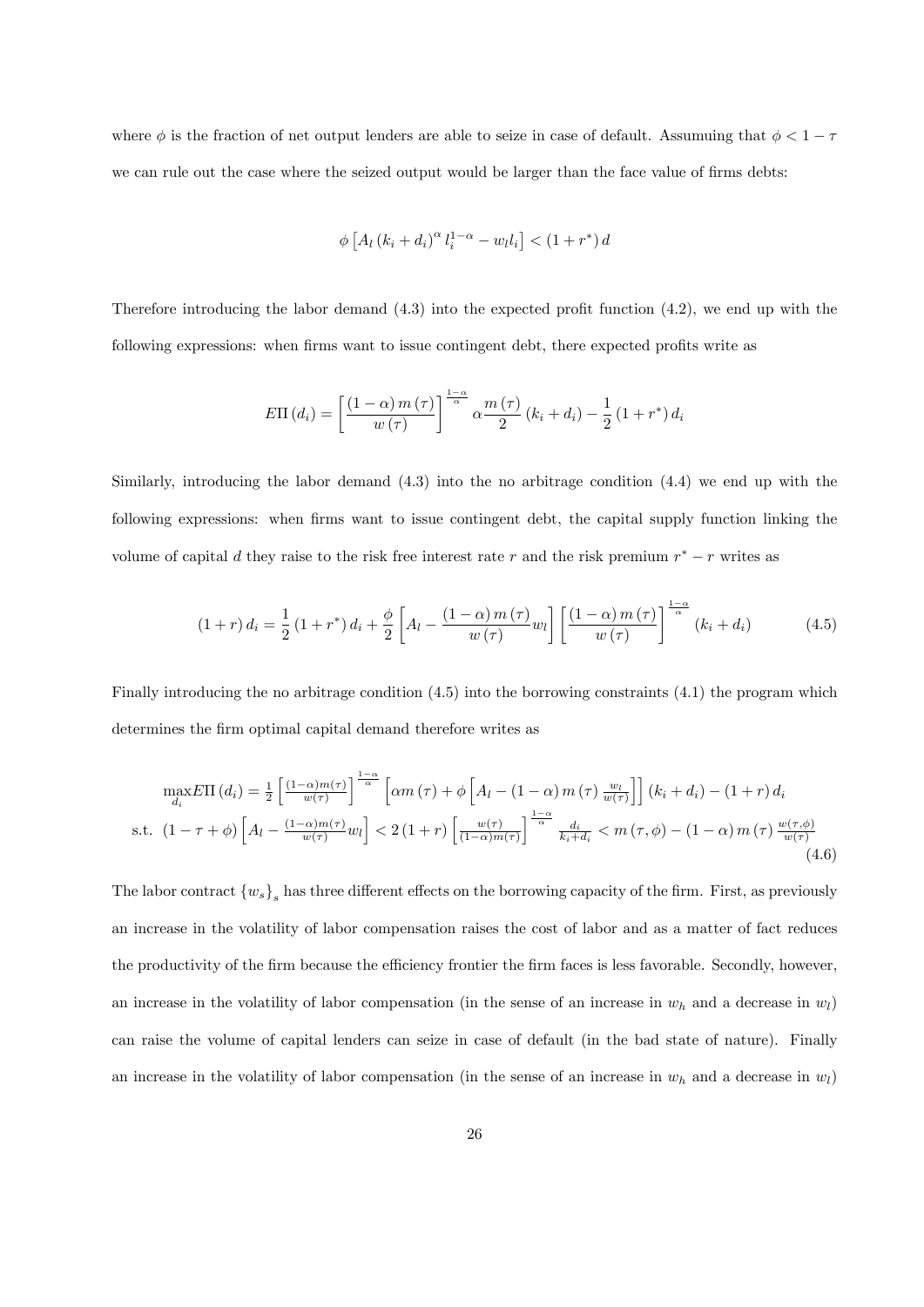reduces firms profits before debt repayments in the good state of nature, and hence the firm borrowing capacity. Similarly, the choice of the technology  $\sigma$  has two different effects on the borrowing capacity of the firm. On the one hand an increase in the volatility of technological shocks raises by definition the firm average productivity. On the other hand however, an increase in the volatility of technological shocks raises the firm borrowing capacity because the firm borrowing constraint is not computed anymore w.r.t. the sole bad state of nature (in which case the firm borrowing capacity would have otherwise been reduced). Finally for a given compensation scheme  $\{w_s\}_s$  an increase in the volatility of technological shocks increases the firm demand for labor and hence reduces profits before debt repayments conditional on a bad state of nature. Then assuming that raising capital is profitable for the firm, i.e.

$$
\left[ \left( 1 - \alpha \right) \frac{m \left( \tau \right)}{w \left( \tau \right)} \right]^{\frac{1 - \alpha}{\alpha}} \left[ \alpha m \left( \tau \right) + \phi \left[ A_l - \left( 1 - \alpha \right) w_l \frac{m \left( \tau \right)}{w \left( \tau \right)} \right] \right] > 2 \left( 1 + r \right)
$$

the expected profit of the firm writes as

$$
\frac{E\Pi}{2(1+r) k_i} = \frac{\alpha - (1-\tau) \left[ \frac{A_h}{m(\tau)} - (1-\alpha) \frac{w_h}{w(\tau)} \right]}{2 \frac{1+r}{m(\tau)} \left[ \frac{w(\tau)}{(1-\alpha)m(\tau)} \right]^{\frac{1-\alpha}{\alpha}} - \left[ \frac{m(\tau,\phi)}{m(\tau)} - (1-\alpha) \frac{w(\tau,\phi)}{w(\tau)} \right]}
$$

We can then derive the following proposition.

**Proposition 1.** When firms can issue contingent debt, then they optimally choose firms the optimal labor contract  $\eta$  and the optimal technology  $\sigma$  so as to verify

$$
\frac{1+r}{m(\tau)} \left[ \frac{w(\tau)}{(1-\alpha)m(\tau)} \right]^{\frac{1-\alpha}{\alpha}} \left[ \frac{1-\left(\tau\eta^2\right)^2}{\tau\eta^2} - \frac{\partial m(\tau)}{\partial \sigma} \frac{m(\tau)}{m} \frac{1}{1-\varepsilon(m)} \right] = \alpha \phi \frac{1-\tau^2}{\tau}
$$

where  $\varepsilon$  (*m*) is the elasticity of *m* w.r.t.  $\sigma$ 

$$
\varepsilon\left(m\right)=\frac{\partial m}{\partial\sigma}\frac{\sigma}{m}
$$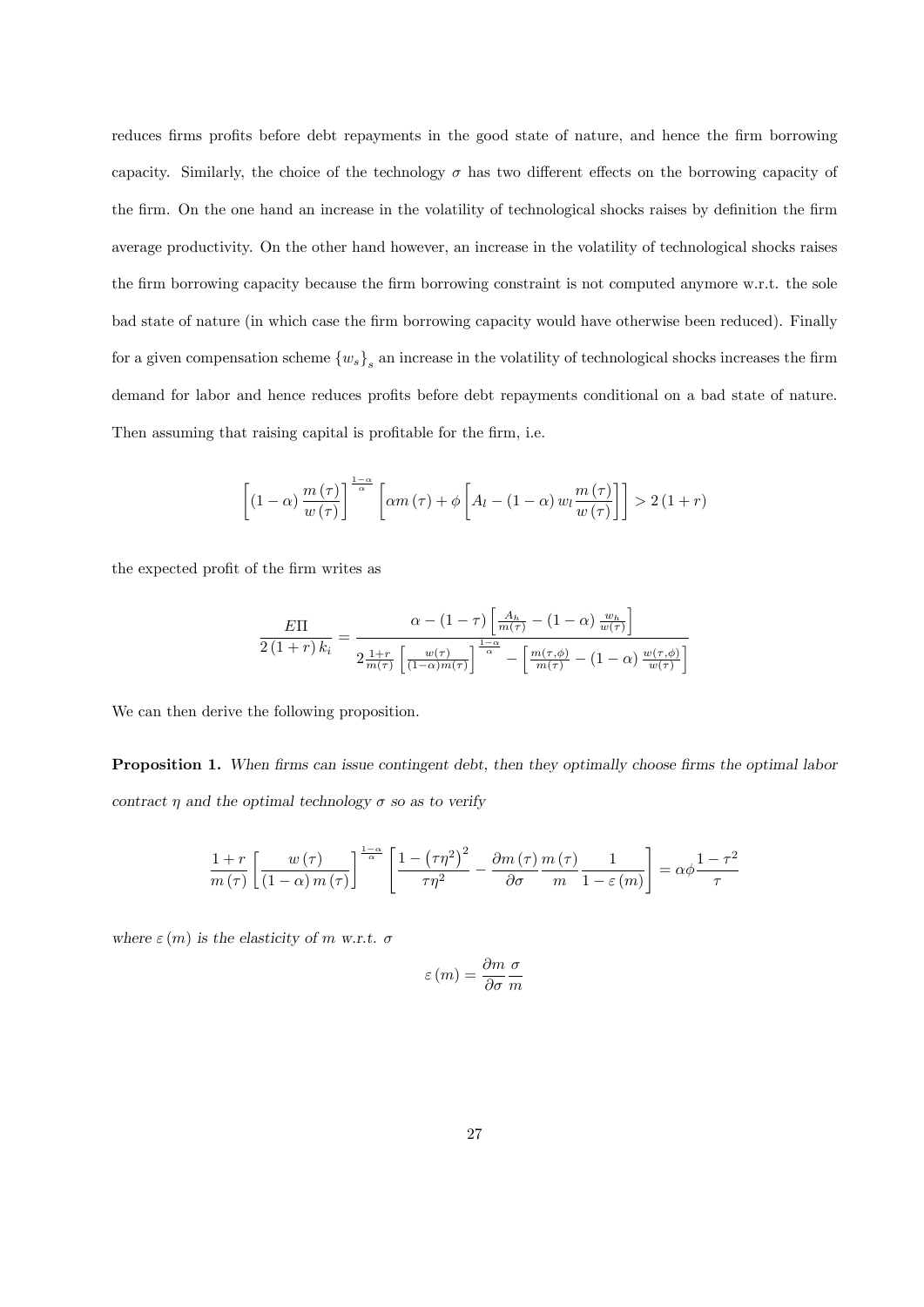**Proof.** Computing the first order condition determining the optimal labor contract we find that  $\eta$  verifies

$$
W\left[1 - \frac{1}{2\alpha} \frac{1 - \left(\tau \eta^2\right)^2}{\tau \eta^2} \frac{V}{1 - \tau}\right] = V\left[1 - \frac{\phi}{\tau \left(1 - \tau\right)}\right] + \left[\phi U + \alpha - V\right]
$$

while the optimal technology  $\sigma$  is determined by the following condition

$$
W\left[1 - \frac{1}{2\alpha} \frac{\partial m\left(\tau\right)}{\partial \sigma} \frac{m\left(\tau\right)}{m} \frac{1}{1 - \varepsilon(m)} \frac{V}{1 - \tau}\right] = V\left[1 - \frac{\phi\tau}{1 - \tau}\right] + \left[\phi U + \alpha - V\right]
$$

with the following notations

$$
U = \frac{m(\sigma) - \sigma}{m(\tau)} - \frac{(1 - \alpha)\eta^2}{1 + \tau \eta^2}
$$
  

$$
V = \alpha - (1 - \tau) \left[ \frac{m + \sigma}{m(\tau)} - \frac{1 - \alpha}{1 + \tau \eta^2} \right]
$$
  

$$
W = 2\frac{1 + r}{m(\tau)} \left[ \frac{w}{\eta} \frac{1 + \tau \eta^2}{(1 - \alpha) m(\tau)} \right]^{\frac{1 - \alpha}{\alpha}}
$$

Then taking the difference between the two first order conditions, we end up with

$$
\frac{1+r}{m(\tau)} \left[ \frac{w(\tau)}{(1-\alpha)m(\tau)} \right]^{\frac{1-\alpha}{\alpha}} \left[ \frac{1-\left(\tau\eta^2\right)^2}{\tau\eta^2} - \frac{\partial m(\tau)}{\partial \sigma} \frac{m(\tau)}{m} \frac{1}{1-\varepsilon(m)} \right] = \alpha \phi \frac{1-\tau^2}{\tau}
$$

One can note that the relationship between the optimal technology and the optimal labor contract in the contingent debt case is essentially similar to the uncontingent debt case. Basically, the uncontingent debt case is a special case of the contingent debt case if considered with  $\tau = 1$ .

Corollary 2. When firms can issue contingent debt, then the optimal technology  $\sigma$  is a decreasing function of the optimal labor contract  $\eta$  if and only if

$$
\varepsilon\left(\frac{\partial m}{\partial\sigma}\right) > \frac{\varepsilon\left(m\left(\tau\right)\right)}{\varepsilon\left(m\right)}\left[\varepsilon\left(m\right) - 1\right]\left[\varepsilon\left(m\right) + \left(1 - \varepsilon\left(m\right)\right)\left(1 - \tau\right)X\left(\sigma, \tau\right)\right]
$$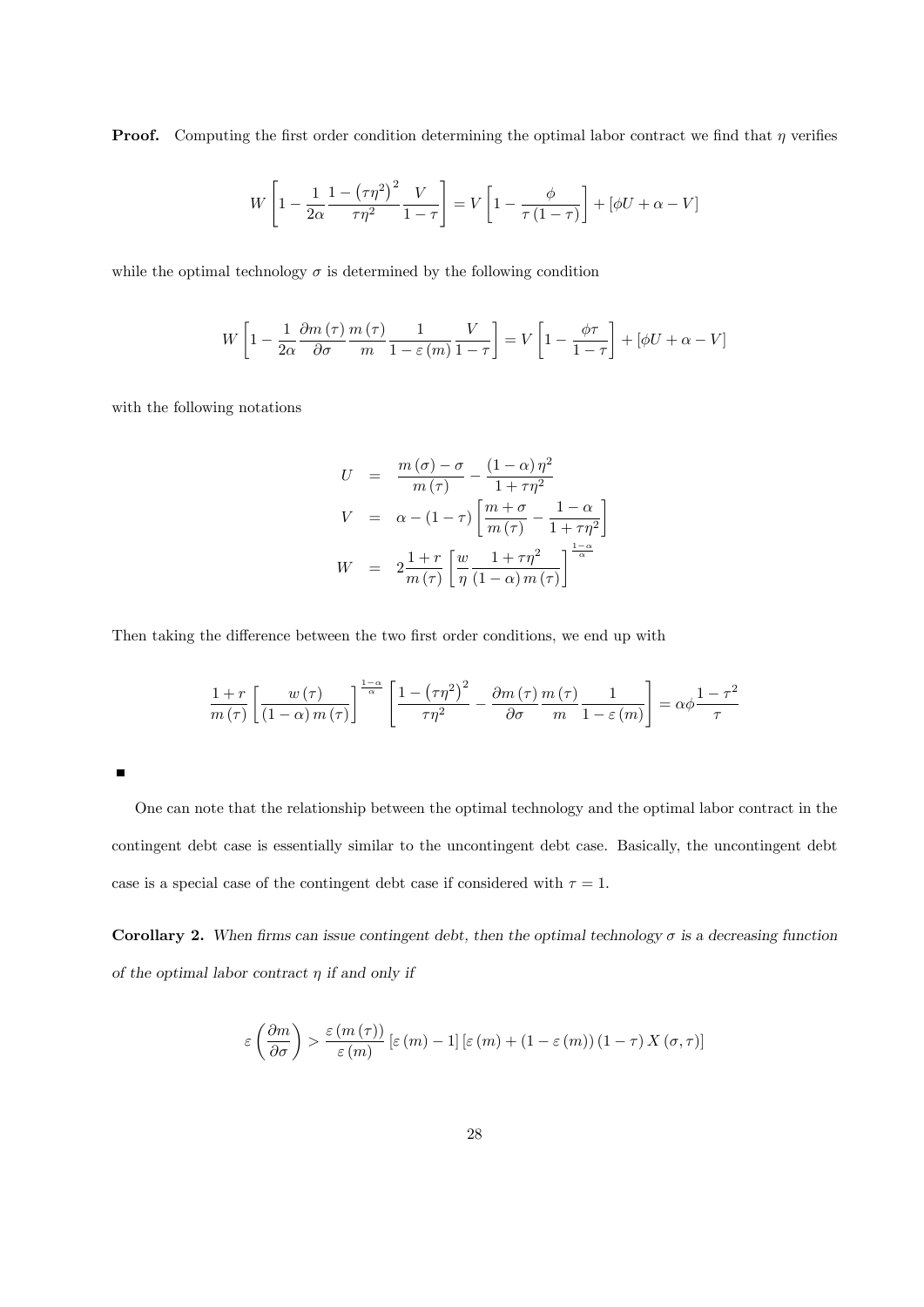where

$$
X(\sigma,\tau) = \frac{\sigma}{m(\tau)} + \sigma m \frac{\phi}{\tau} \frac{1+\tau}{1+r} \left[ \frac{(1-\alpha) m(\tau)}{w(\tau)} \right]^{\frac{1-\alpha}{\alpha}}
$$

Proof. At the individual optimum, firms technology and workers labor contracts are determined through the condition

$$
\frac{1+r}{m(\tau)} \left[ \frac{w(\tau)}{(1-\alpha)m(\tau)} \right]^{\frac{1-\alpha}{\alpha}} \left[ \frac{1-\left(\tau\eta^{2}\right)^{2}}{\tau\eta^{2}} - \frac{\partial m(\tau)}{\partial \sigma} \frac{m(\tau)}{m} \frac{1}{1-\varepsilon(m)} \right] = \alpha \phi \frac{1-\tau^{2}}{\tau}
$$

As is clear the left hand side of this expression unambigiously decreases in  $\eta$  while the variations wrt  $\sigma$  are ambigious. Taking the first derivative of this left hand side wrt  $\sigma$  and after some tedious algebra we end up with the following condition: the left hand side expression increases in  $\sigma$  if and only if

$$
\varepsilon\left(\frac{\partial m}{\partial \sigma}\right) > \frac{\varepsilon\left(m\left(\tau\right)\right)}{\varepsilon\left(m\right)} \left[\varepsilon\left(m\right) - 1\right] \left[\varepsilon\left(m\right) + \left(1 - \varepsilon\left(m\right)\right)\left(1 - \tau\right) X \left(\sigma, \tau\right)\right]
$$

where

$$
X(\sigma,\tau) = \frac{\sigma}{m(\tau)} + \sigma m \frac{\phi}{\tau} \frac{1+\tau}{1+r} \left[ \frac{(1-\alpha) m(\tau)}{w(\tau)} \right]^{\frac{1-\alpha}{\alpha}}
$$

 $\blacksquare$ 

Corollary 3. When firms can issue contingent debt then an exogenous increase in labor market flexibility is more likely to be associated with an increase in firms average productivity than in the case where firms cannot issue contingent debt.

**Proof.** When firms cannot issue contingent debt, labor market flexibility is associated with less productive investments if and only if

$$
\varepsilon\left(\frac{\partial m}{\partial \sigma}\right) < -\varepsilon(m)\left[1 - \varepsilon(m)\right]
$$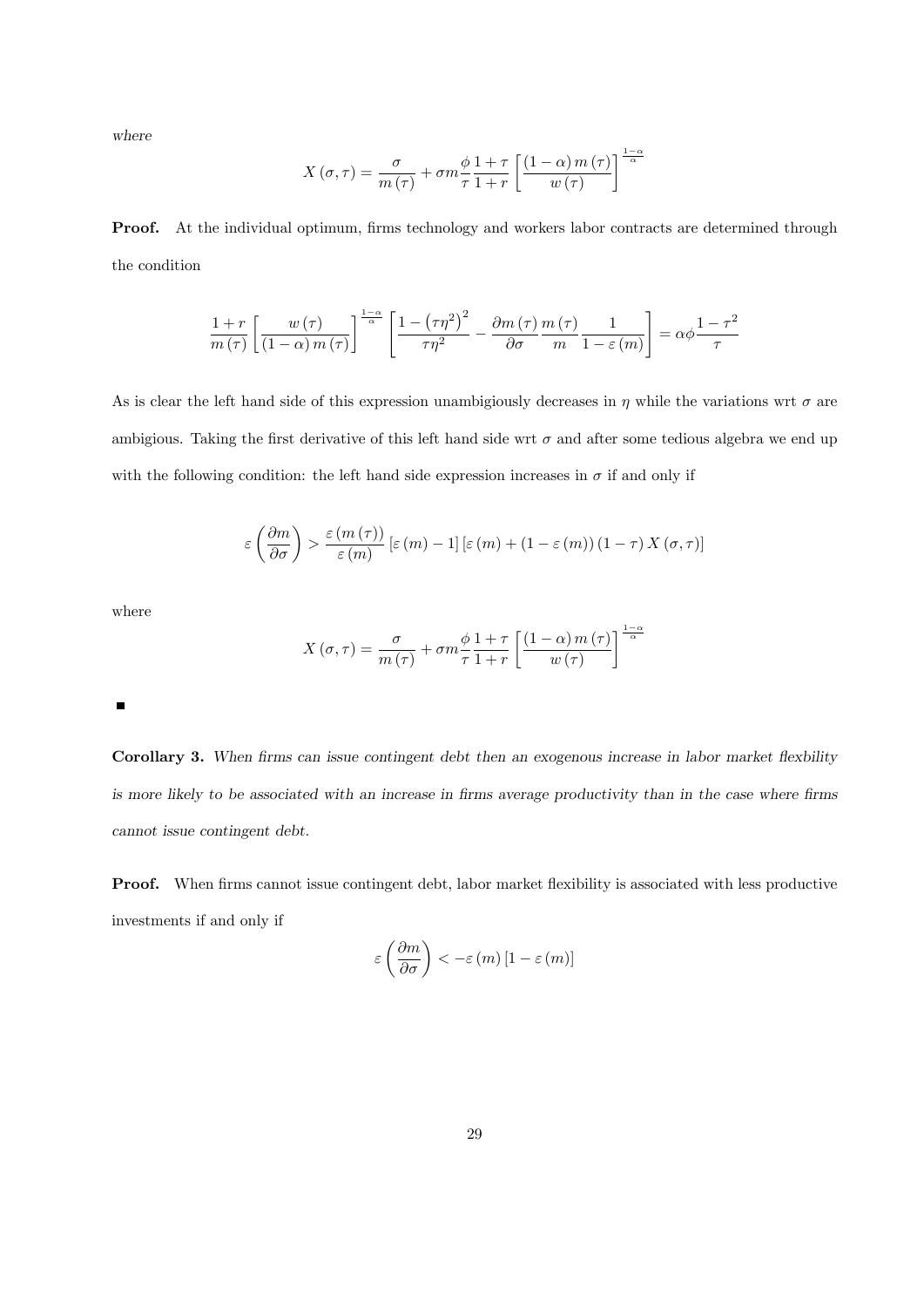Similarly when firms can issue contingent debt, labor market flexibility is associated with more productive investments if and only if

$$
\varepsilon\left(\frac{\partial m}{\partial \sigma}\right) > -\frac{\varepsilon(m(\tau))}{\varepsilon(m)}\left[1-\varepsilon(m)\right]\left[\varepsilon(m) + \left(1-\varepsilon(m)\right)\left(1-\tau\right)X(\sigma,\tau)\right]
$$

Since  $X > 0$ , a sufficient condition which ensures that labor market flexibility is more likely to be associated with an increase in firms average productivity in the case where contingent debt is not available writes as  $\varepsilon$   $(m(\tau)) > \varepsilon$   $(m)$  which simplifies

$$
m > \sigma \frac{\partial m}{\partial \sigma}
$$

which is always true since by definition

 $\blacksquare$ 

$$
A_l = m - \sigma > 0 \text{ and } \frac{\partial A_l}{\partial \sigma} = \frac{\partial m}{\partial \sigma} - 1 < 0
$$



Figure 7: Firm optimal strategies when contingent debt is available.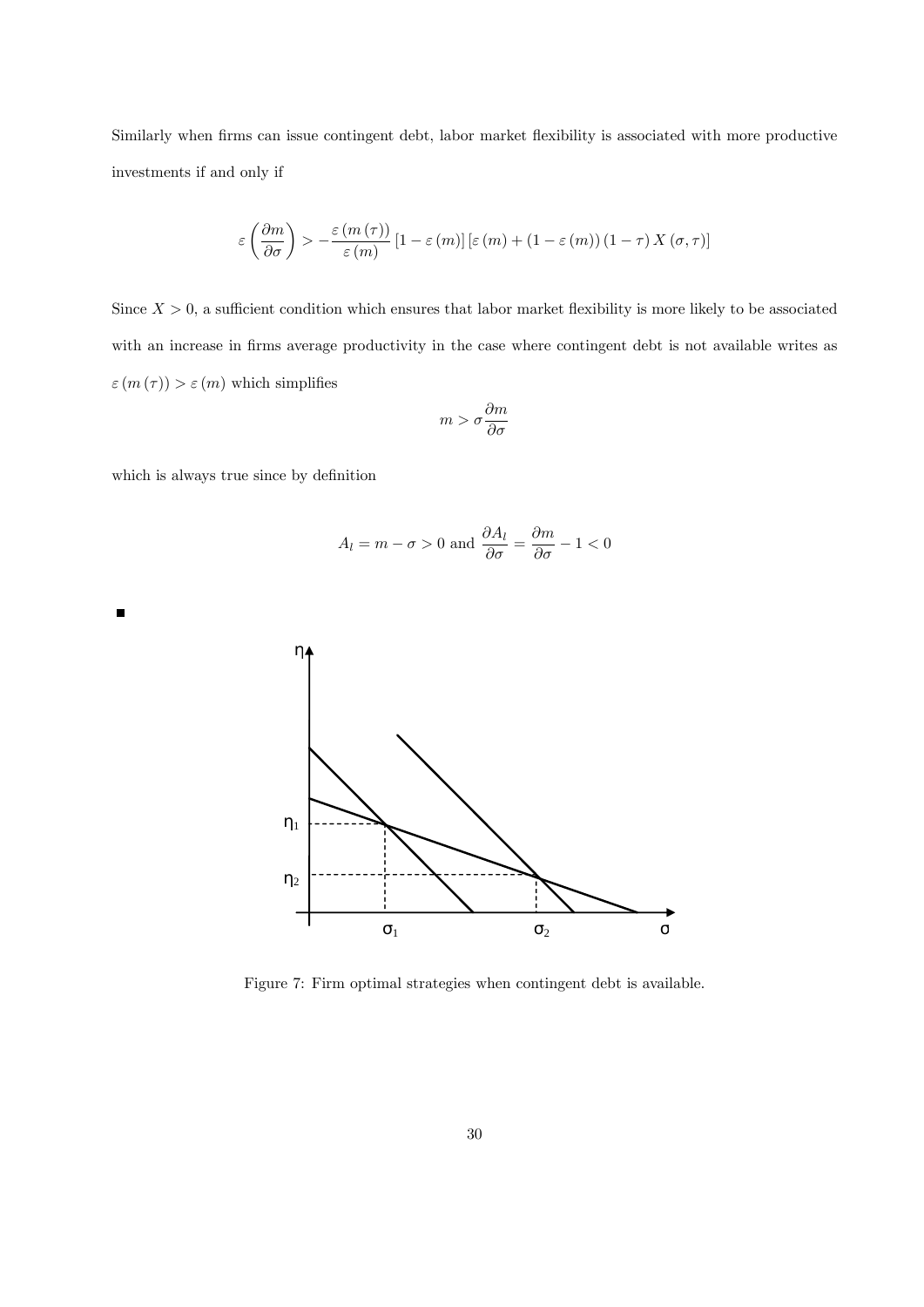### 4.2. The general equilibrium of the economy.

#### 4.2.1. The equilibrium of the capital market.

Up to now the risk free interest rate has been taken to be exogenous. To determine the equilibrium interest rate that prevails in the economy, one simply needs to equal the supply for capital provided by lenders and the demand for capital expressed by entrepreneurs and consumers. Put differently the equilibrium interest rate is determined through

$$
k_l = d + l (c_t^*)_1 + (1 - l) (c_t^*)_2
$$

where  $k_l$  represents lenders capital supply, d firms aggregate demand for capital, l firms aggregate demand for labor,  $(c_t^*)_1$  is the first period consumption of workers hired by entrepreneurs and  $(c_t^*)_2$  is the first period consumption of workers who have not been hired by entrepreneurs. Entrepreneur  $i$  labor demand  $l_i$  and capital demand  $d_i$  respectively write as

$$
l_i = \left[\frac{(1-\alpha) m(\tau)}{w(\tau)}\right]^{\frac{1}{\alpha}} (k_i + d_i)
$$

$$
d_i = \frac{m(\tau, \phi) - (1-\alpha) m(\tau) \frac{w(\tau, \phi)}{w(\tau)}}{2(1+r) \left[\frac{w(\tau)}{(1-\alpha)m(\tau)}\right]^{\frac{1-\alpha}{\alpha}} - \left[m(\tau, \phi) - (1-\alpha) m(\tau) \frac{w(\tau, \phi)}{w(\tau)}\right]} k_i
$$

Given that entrepreneurs are identical, that  $w_s = \eta_s w$  with  $w_l w_h = w^2$ , the equilibrium of the capital market simplifies as

$$
k_l - \frac{1}{1+r} \frac{w}{2} = \frac{m(\tau, \phi) - \frac{(1-\alpha)m(\tau)}{w(\tau)} \left[w(\tau, \phi) - 2\eta^2 \left[\frac{\eta}{1+\eta^2} - \frac{1}{2}\right]\right]}{2(1+r) \left[\frac{w(\tau)}{(1-\alpha)m(\tau)}\right]^{\frac{1-\alpha}{\alpha}} - \left[m(\tau, \phi) - (1-\alpha)m(\tau) \frac{w(\tau, \phi)}{w(\tau)}\right]} k
$$

#### 4.2.2. The equilibrium of the labor market.

At the equilibrium of the capital market, labor demand balances labor supply. Given that entrepreneurs are all identical, noting  $k$  firms aggregate capital stock and  $d$  firms aggregate borrowing, the expected wage rate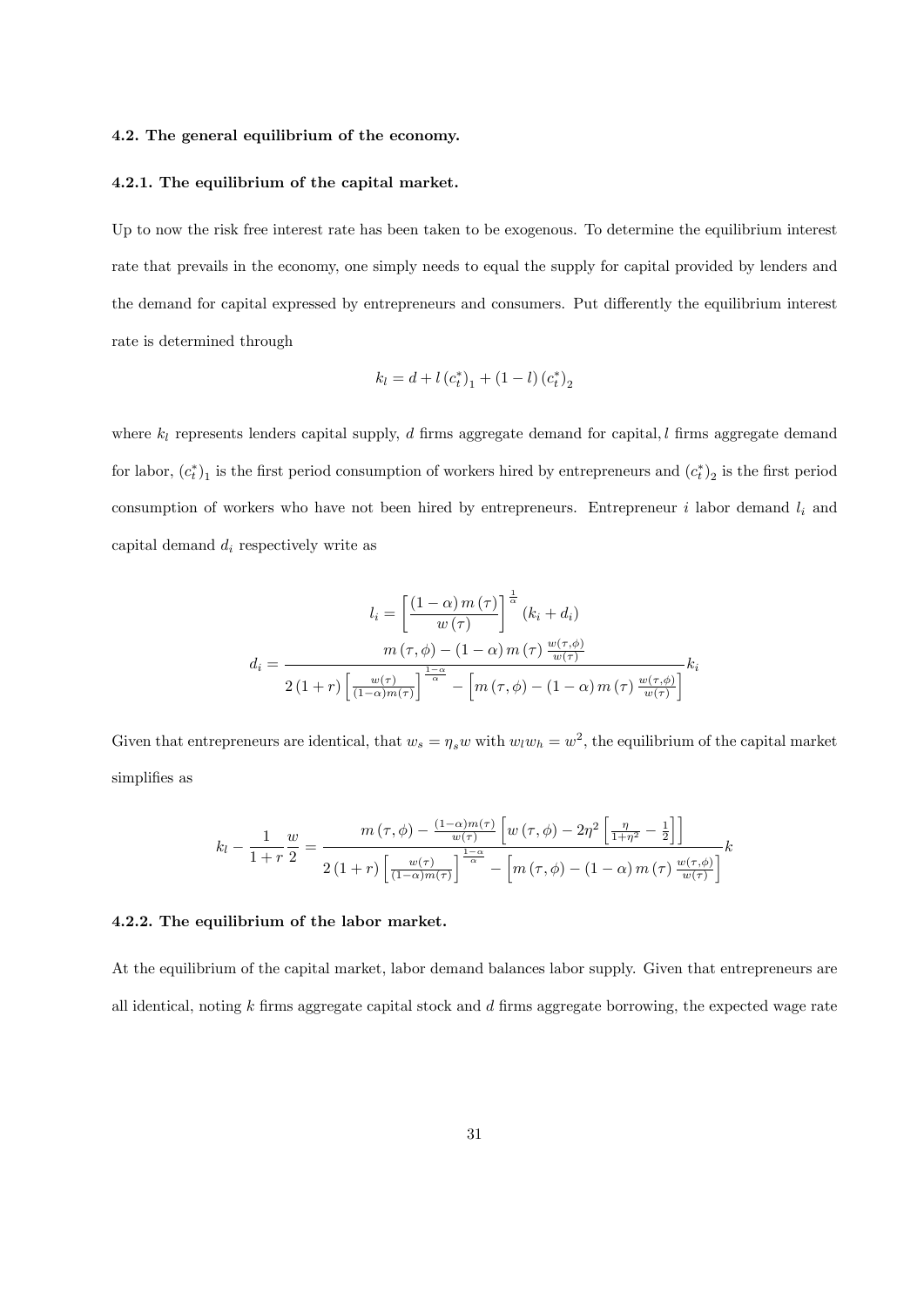$Ew_s$  is then equal to the expected marginal productivity of labor

$$
w(\tau) = (1 - \alpha) m(\tau) (k + d)^{\alpha}
$$

and the uncontingent wage rate writes as

$$
w = \frac{\eta}{1 + \tau \eta^2} \left( 1 - \alpha \right) m \left( \tau \right) \left( k + d \right)^{\alpha} \tag{4.7}
$$

# 4.2.3. General Equilibrium.

The general equilibrium of the economy corresponds to the situation where all markets, the capital and the labor market, balance supply and demand. To determine the properties of this situations, one simply need to plug the two last expressions in the capital market equilibrium condition, we end up with an equilibrium interest rate  $r$  being defined through

$$
k_l = \left[\frac{m\left(\tau,\phi\right)}{2} + \frac{1}{2}\left(1-\alpha\right)\frac{m\left(\tau\right)}{w_h + \tau w_l}\left[\frac{\eta^2 w}{1+\eta^2} - w\left(\tau,\phi\right)\right]\right] \frac{\left(k+d\right)^\alpha}{1+r} \tag{4.8}
$$

where the aggregate volume of capital  $d$  firms borrow at the general equilibrium of the economy is such that

$$
(1+r) d = \frac{1}{2} \left[ m(\tau, \phi) - (1-\alpha) m(\tau) \frac{w(\tau, \phi)}{w(\tau)} \right] (k+d)^{\alpha}
$$
 (4.9)

Finally firm optimal technology is such that

$$
\frac{1+r}{m(\tau)} \left[ \frac{w(\tau)}{(1-\alpha)m(\tau)} \right]^{\frac{1-\alpha}{\alpha}} \left[ \frac{1-\left(\tau\eta^{2}\right)^{2}}{\tau\eta^{2}} - \frac{\partial m(\tau)}{\partial\sigma} \frac{m(\tau)}{m(\sigma)} \frac{1}{1-\varepsilon(m)} \right] = \alpha\phi \frac{1-\tau^{2}}{\tau}
$$
(4.10)

and the optimal labor contract firms propose to workers verifies

$$
W\left[1 - \frac{1}{2\alpha} \frac{1 - \left(\tau \eta^2\right)^2}{\tau \eta^2} \frac{V}{1 - \tau}\right] = V\left[1 - \frac{\phi}{\tau(1 - \tau)}\right] + \alpha\left[\phi U + \alpha - V\right]
$$
\n(4.11)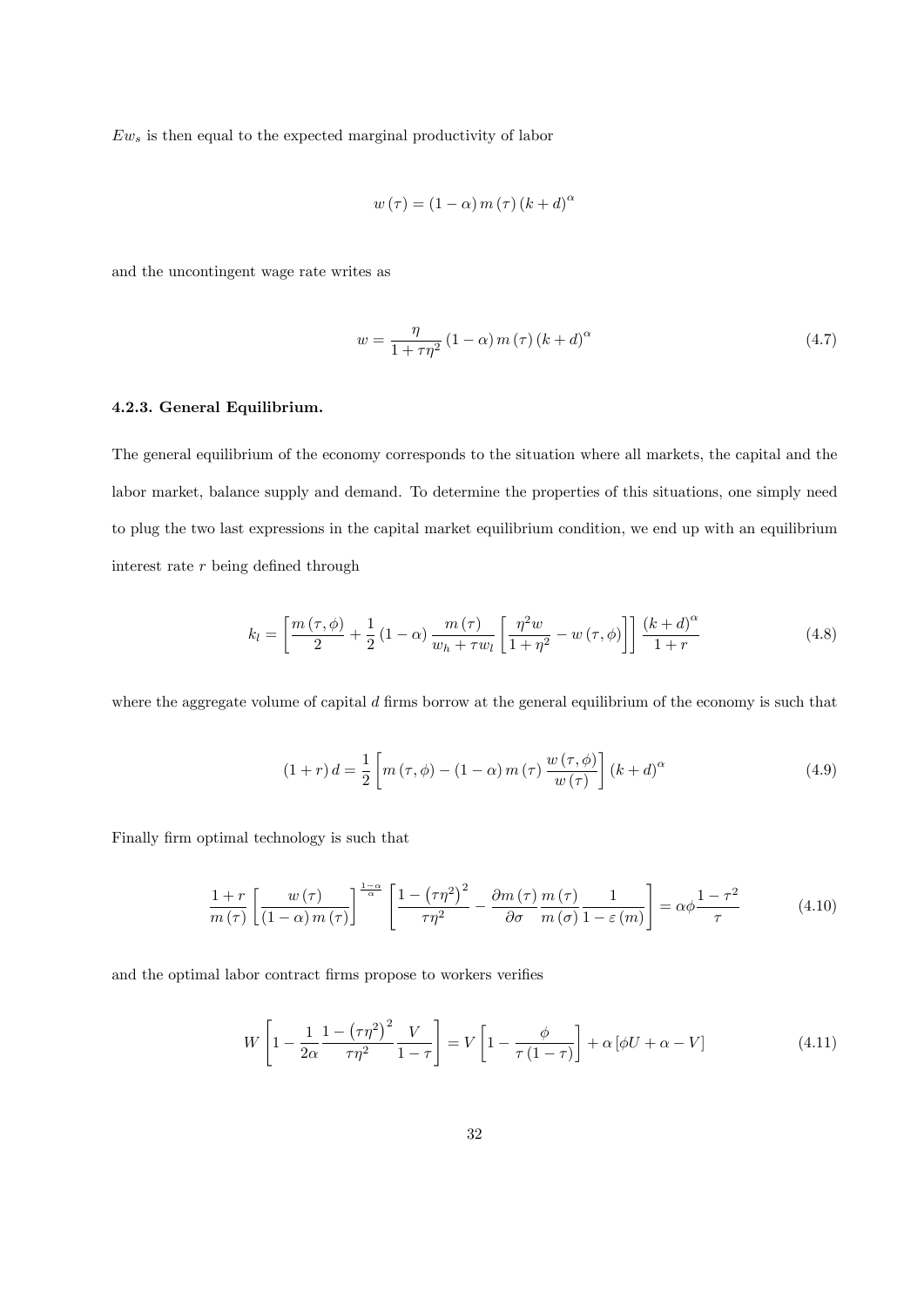**Proposition 4.** The general equilibrium of the economy is represented by the vector  $(\eta, \sigma, r, d, w)$ . Firms choose their optimal labor contract  $\eta$  and their optimal technology  $\sigma$  respectively such that (4.11) and (4.10) are verified. The equilibrium interest rate on the capital market  $r$  and the volume of capital d firms are able to borrow are respectively such that  $(4.8)$  and  $(4.9)$  are verified.

# Proof. Straightforward. ■

A few remarks here are in order. To be continued...

# 4.3. The welfare analysis.

To be done.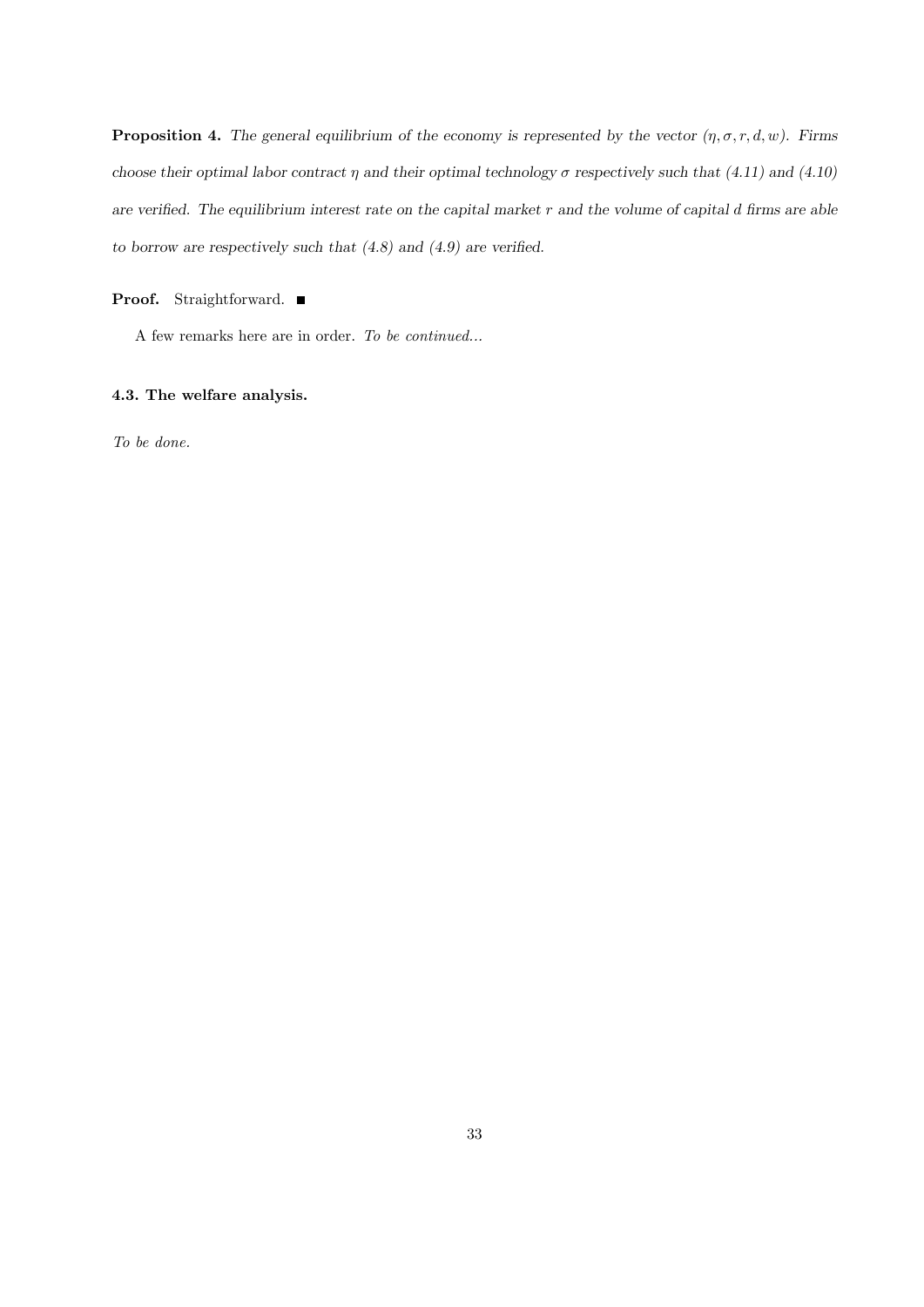# 5. Growth effects of labor market flexibility.

We embed the framework considered in the previous sections into a dynamic model. At each point in time there is a continuum of unit mass of workers, a continuum of mass 2 of agents who can be entrepreneurs or lenders with equal probability<sup>6</sup>. At the beginning of each period, entrepreneurs hire workers and agree on labour contracts with them. They borrow capital from lenders to Önance investment and they choose a technology and engage in production. Workers supply labour to entrepreneurs and agree on labour contracts with them. They borrow capital from lenders to finance beginning of period consumption. Lenders lend capital to Örms to Önance investment. They lend capital also to workers to Önance consumption.

At the end of each period, entrepreneurs pay workers according to the labour contracts they agreed upon. They pay back lenders for beginning of period loans and they divide their profits between consumption and bequest. Workers are paid according to the wage contract they agreed upon with entrepreneurs. They pay back lenders for beginning of period loans and consume their labour income net of loan repayments. Lenders are paid back on beginning of period loans extended to workers and entrepreneurs and they divide their final capital income between consumption and bequest.

Let us note  $k_t$  the capital stock in the economy at the beginning of period t, and  $k_{t+1}^s$  the capital stock in the economy at the beginning of period  $t$  when state  $s$  has happened at time  $t$ . If the good state of nature happens at time t, the capital stock at the beginning of period  $t + 1$ ,  $k_{t+1}^h$ , writes as

$$
k_{t+1}^{h} = \frac{1}{2} \left( \frac{1}{2} k_t + d \right)^{\alpha} \begin{cases} A_h - \frac{2}{1+\eta^2} \left( 1 - \alpha \right) m(\sigma) \left[ 1 - \frac{\eta^2}{1+\eta^2} \right] & \text{if no contingent debt} \\ A_h - \frac{1}{1+\eta^2} \left( 1 - \alpha \right) m(\tau) \left[ 1 - \frac{\eta^2}{1+\eta^2} \right] & \text{otherwise} \end{cases}
$$
(5.1)

The first part of the right hand side  $A_h(\frac{1}{2}k_t + d)^\alpha$  represents total output in the economy. The second part of the right hand side  $\frac{2\eta^2}{1+\eta^2}(1-\alpha) m(\sigma) (\frac{1}{2}k_t+d)^{\alpha}$  or alternatively  $\frac{\eta^2}{1+\tau\eta^2}(1-\alpha) m(\tau) (\frac{1}{2}k_t+d)^{\alpha}$  represent the wage bill distributed to workers in the case where Örms cannot issue contingent debt and the case where firms can do so. The final part of the right hand side  $1 - \frac{\eta^2}{1+\eta^2}$  represents the share of the wage bill workers

<sup>&</sup>lt;sup>6</sup>This assumption helps simplify the exposition of the model since firms beginning of period aggregate capital stock  $k_f$  is always equal to lenders beginning of period aggregate capital stock  $k_l$  which is half the economy's beginning of period aggregate capital stock  $k_t$ .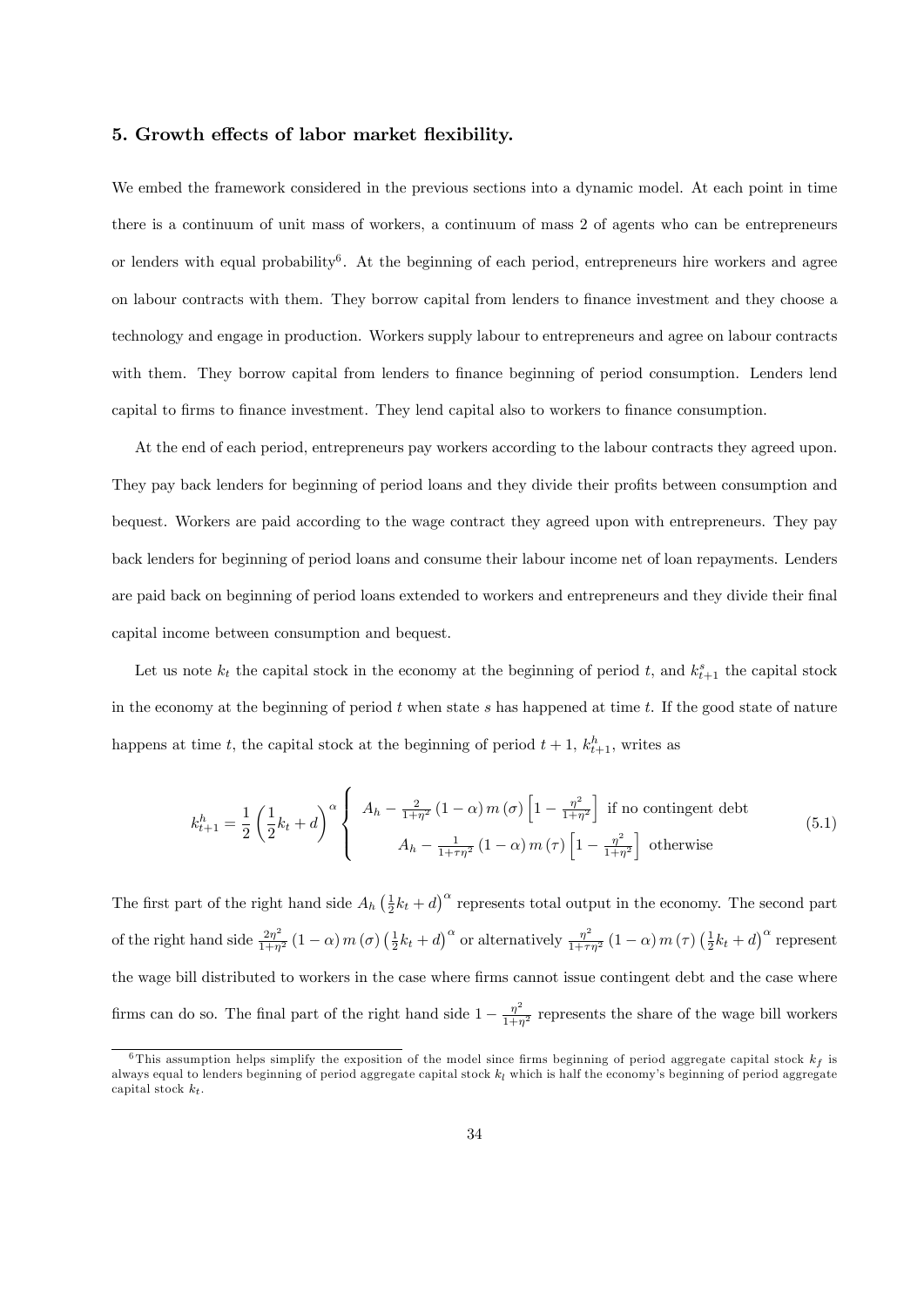dedicate to beginning of period loans repayments. Finally entrepreneurs and lenders bequest a share  $\beta = \frac{1}{2}$ of their final wealth and consume a share  $1 - \beta = \frac{1}{2}$ . Similarly, if the bad state of nature happens at time t, the capital stock at the beginning of period  $t + 1$ ,  $k_{t+1}^l$  therefore writes as

$$
k_{t+1}^{l} = \frac{1}{2} \left( \frac{1}{2} k_t + d \right)^{\alpha} \left\{ \begin{array}{l} A_l - \frac{2\eta^2}{1+\eta^2} \left( 1 - \alpha \right) m(\sigma) \left[ 1 - \frac{1}{1+\eta^2} \right] \text{ if no contingent debt} \\ (\tau + \phi) A_l - \frac{\eta^2}{1+\tau\eta^2} \left( 1 - \alpha \right) m(\tau) \left[ \tau + \phi - \frac{1}{1+\eta^2} \right] \text{ otherwise} \end{array} \right. \tag{5.2}
$$

This expression is similar to the above one apart three distinct features. First When contingent debt is available firms default in the bad state of nature and recoup only a fraction  $\tau$  of their output while lenders are able to seize a fraction  $\phi$  of this output, the difference between  $\tau + \phi$  and one being the social loss coming from default. Second, the technological shock is good in the latter case and bad in the former case. Third the share of the wage bill workers dedicate to consumption which is large is the latter case and low in the former case. We then establish the following result as regards expected growth.

Proposition 1. When firms can issue contingent debt, the average growth rate of the economy's capital stock writes as

$$
E \log \frac{k_{t+1}^s}{k_t} = \log \frac{(1-\alpha)m}{2} + \alpha \log \left(\frac{1+\mu}{2}\right) - (1-\alpha) \log k_t + \frac{1}{2} \log \Omega(\tau, \phi)
$$
(5.3)

where  $\mu$  represents the equilibrium firm debt equity ratio, i.e.  $\mu \triangleq \frac{d_i}{k_i}$  and

$$
\Omega\left(\tau,\phi\right) = \left[\frac{A_l}{\left(1-\alpha\right)m\left(\tau\right)} - \frac{\eta^2}{1+\tau\eta^2} \left[\tau + \phi - \frac{1}{1+\eta^2}\right] \right] \left[\frac{A_h}{\left(1-\alpha\right)m\left(\tau\right)} - \frac{\eta^2}{1+\tau\eta^2} \left[1 - \frac{\eta^2}{1+\eta^2}\right] \right]
$$

The same expressions apply to the case where contingent debt is not available with  $\tau = 1$  and  $\phi = 0$ .

**Proof.** Using the (5.2) and (5.1), the expected capital growth rate expression (5.3) is immediate to obtain.

The expected growth expression (5.3) can be decomposed along classical growth determinants on the one hand and labor contracts specific effects on the other hand. Among the classical determinants of growth,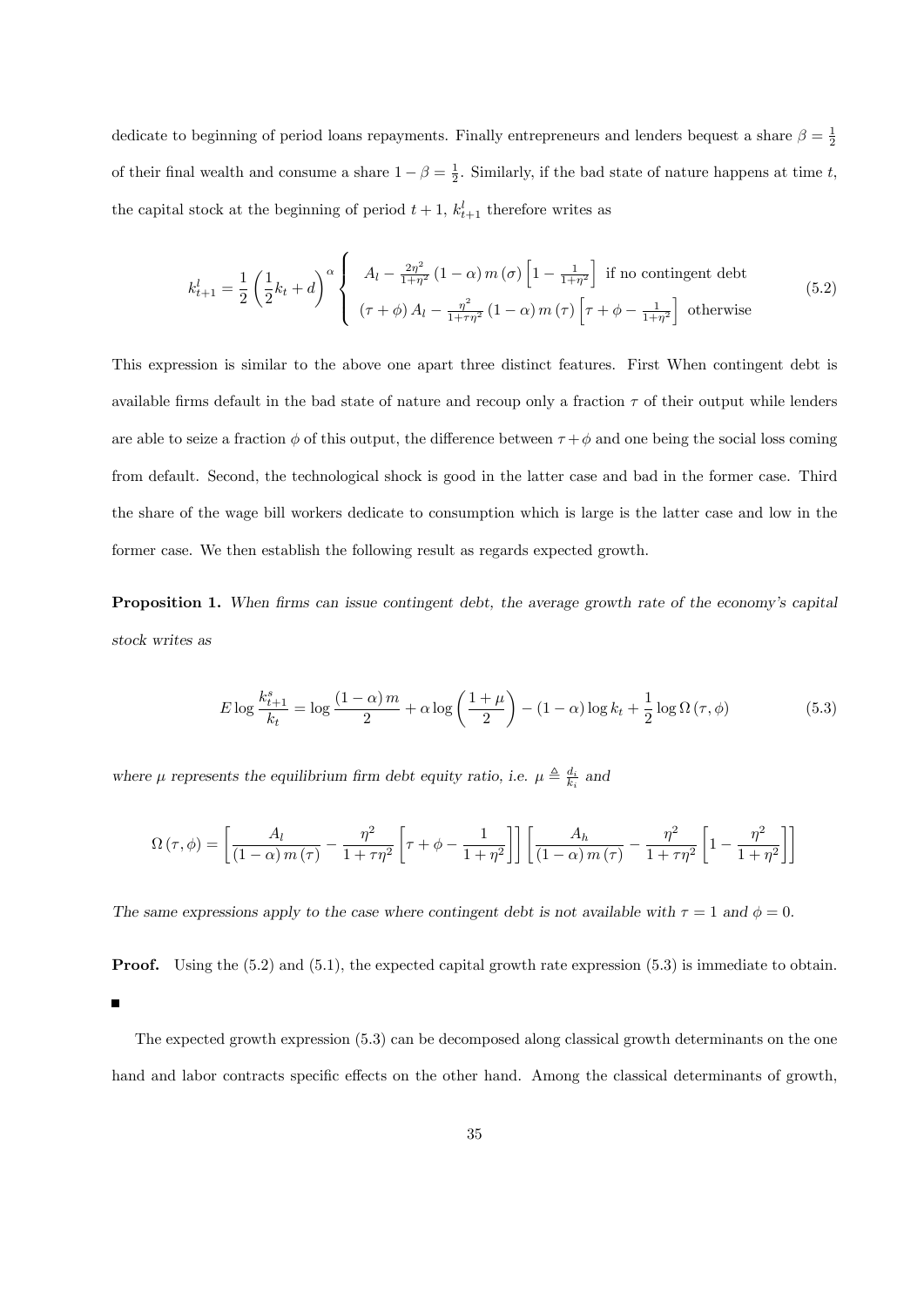appears the standard catch-up effect: due to decreasing marginal returns to capital, growth in the capital stock is bound to go to zero as the economy accumulates capital in the absence of any other source of growth.

$$
E \log \frac{k_{s,t+1}}{k_t} = \underbrace{\log \frac{(1-\alpha)}{2} m(\sigma)}_{\text{TFP effect}} + \underbrace{\alpha \left[ \log \left( 1 - \frac{\theta (1-\theta)}{\frac{1-\sigma}{1-\alpha} - 2\theta^2} \right) \right]}_{\text{TFI effect}} - \underbrace{(1-\alpha) \log k_t}_{\text{Catch-up effect}} + \underbrace{\frac{1}{2} \log \Omega (\tau, \phi)}_{\text{Heterogeneity effect}}
$$

Now apart from the standard catch up effect, firms choices as to the optimal wage contract and the optimal technology they adopt generate three different sources of growth. When firms adopt more flexible wage contracts, that helps them increase the volume of capital they can borrow. Hence the volume of firms investment is larger with more flexible labor contracts. The total factor input effect of labor market flexibility is therefore positive and the economy grows faster with more flexible labor contracts. On the contrary when firms adopt more flexible labor contracts, they more likely to optimally invest in less productive technologies the lower the financial development. Hence the total factor productivity effect of labor market flexibility depends positively on financial development, here the capacity of firms to issue contingent debt. Finally there is a third effect called heterogenity effect: when firms propose more flexible labor contracts, workers reduce their beginning-of-period consumption and increase their average end-of-period consumption. Therefore with more flexible labor contracts, the volume of capital workers borrow at the beginning of the period is reduced while the volume of consumption at the end of the period is increased. Now since workers propensity to save is zero, workers beginning of period consumption acts as an investment whose productivity is equal to the interest rate r. On the contrary, workers end-of-period consumption acts to reduce the volume of capital in the economy at the end of the period. Therefore more áexible labor market will tend to reduce capital accumulation because workers are less willing to borrow and more willing to rely on their labor income to finance their consumption.

# 6. Emprical Evidence.

We take data from four different sources. Data for standard macroeconomic variables comes from OECD Economic Outlook. Data on financial development comes from the World Bank database on financial struc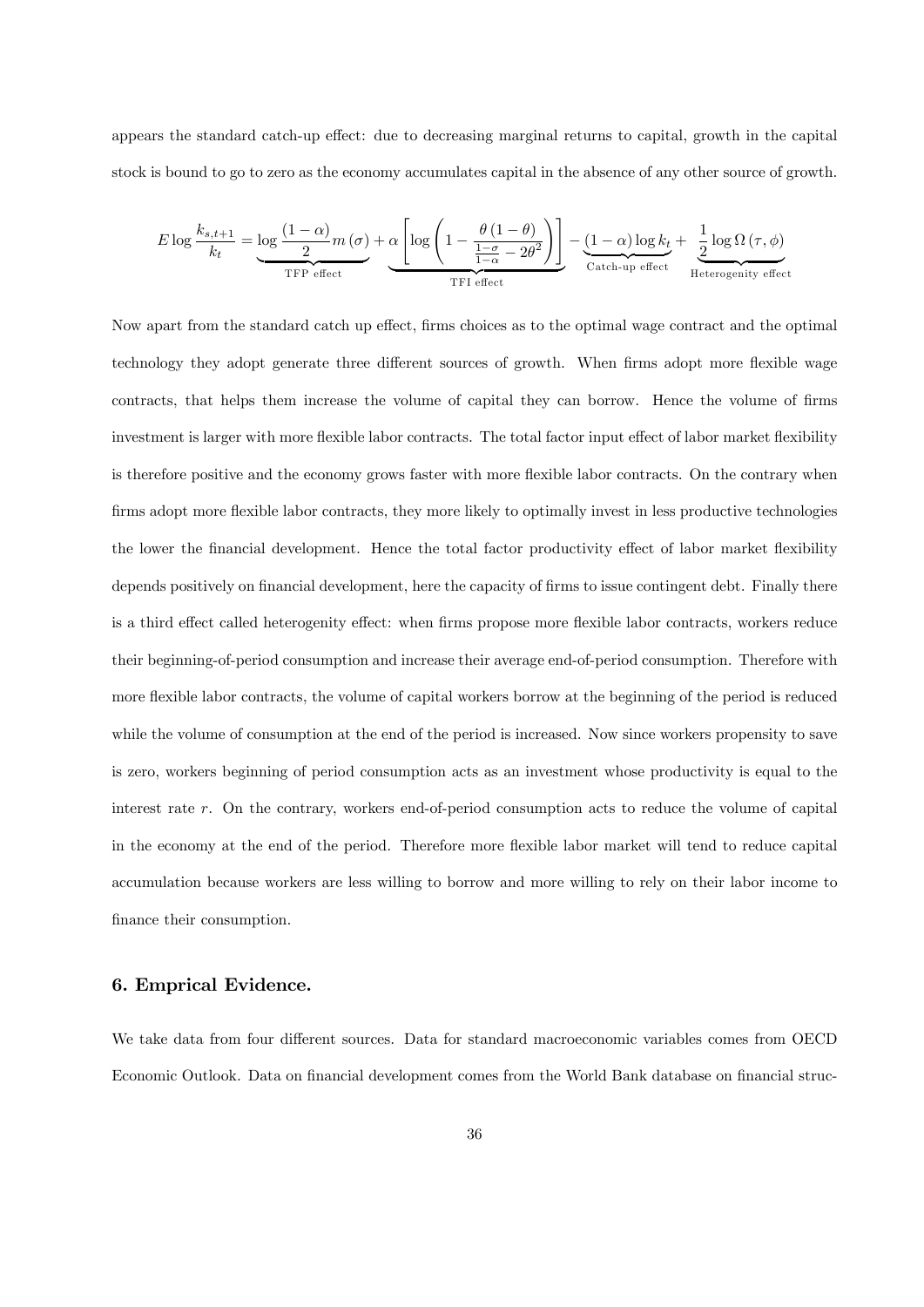ture. Finally data on the labor market comes from Botero et al. and OECD labor force survey. From Botero et al., we take the firing difficulty index as an inverse measure of labor market flexibility. From the OECD labor force survey, we take the share of part time employment in total employment. This last variable has the advantage to be a time varying variable while the Botero et al. database only contains variables varying in the cross section of countries in the sample. We compute our estimations on the 1985-2005 period or on the 1985-2000 period whenever data availability restricts the time sample. The basic regression we carry out is the following

$$
y_{i,t} - y_{i,t-1} = \alpha_i + \beta_t + \gamma X_{i,t-1} + \delta y_{i,t-1} + \eta l m_{i,t-1} + \theta k m_{i,t-1} + \lambda l m_{i,t-1} k m_{i,t-1} + \varepsilon_{i,t}
$$

The dependent variable  $y_{i,t} - y_{i,t-1}$  is alternatively the growth rate of GDP per worker or per capita. Standard growth regressors are included in the vector  $X_{i,t}$ . Explanatory variables are all lagged one period. The lagged value of GDP per worker or per capita  $y_{i,t-1}$  represents neo-classical catch-up effects. Labor market rigidity or flexiblity indicators are represented by the  $lm_{i,t-1}$  variable and  $km_{i,t-1}$  represents the financial development variable. Finally we try to catch the interaction effect of these two variables through a simple linear specification by considering the financial development variable times the labor market rigidity or flexibility indicator. In table 1, we consider the effect of labor market rigidity on the growth rate of GDP per worker. The labor market rigidity indicator is the firing difficulty indicator of the Botero et al. database while the Önancial development indicator is the ratio between banking credit to the private sector and banking deposits. The regressions show that larger difficulties for firms to fire their workers are positively associated with GDP per worker growth. However this positive effect is mitigated by financial development up to the point where the growth effect of firing difficulties can become negative for sufficiently large levels of financial development. The threshold above which firing difficulites become detrimental to growth is computed at the bottom of table 1. Finally compute what would be the growth gain or loss for a move from French type labor market institutions to US type labor market institutions. Although the exercise has some limits, the compution shows that the average gain for such a move in terms of GDP per worker growth is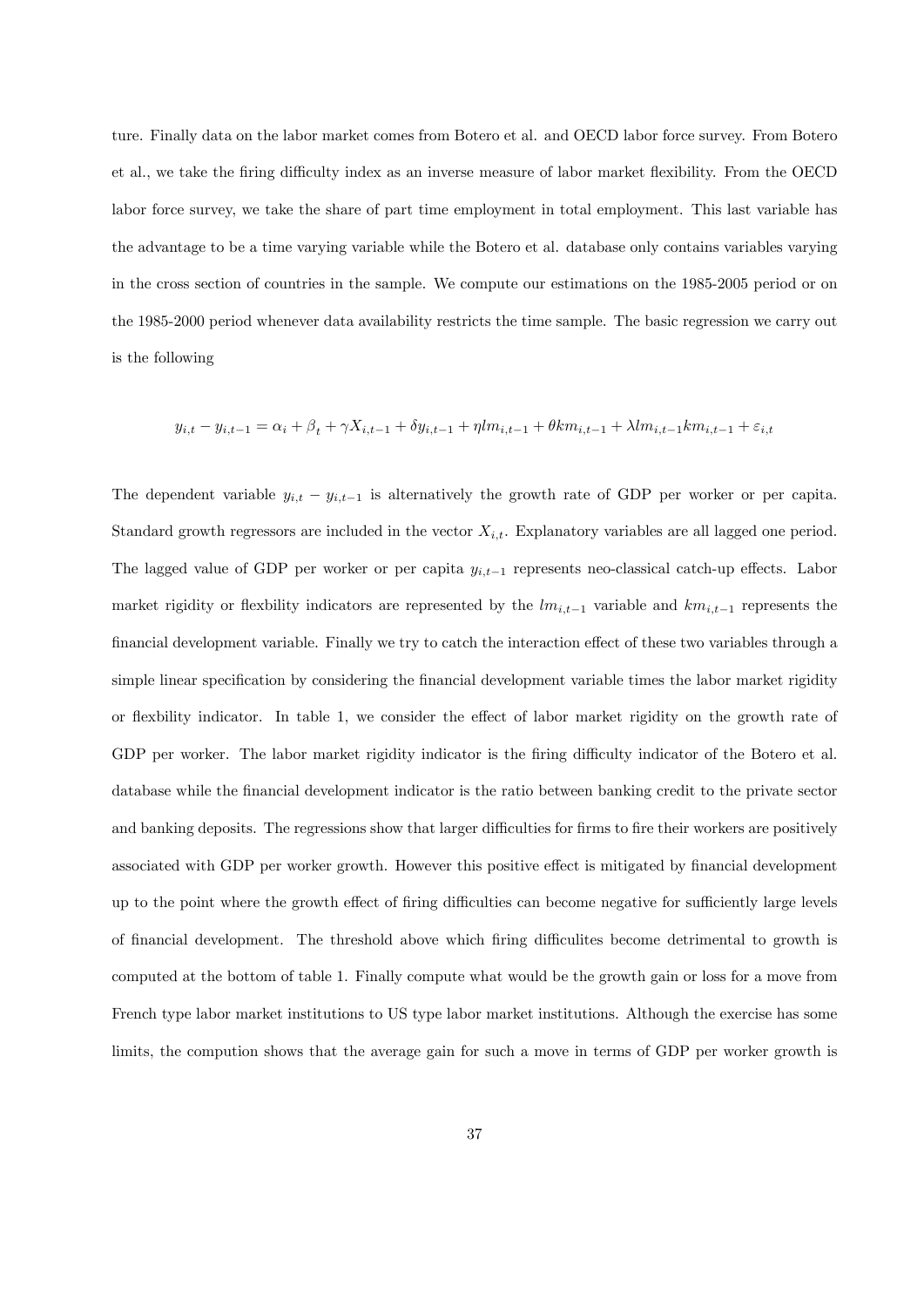not that large as it would be at most 1/5 percentage point of extra annual productivity growth.

### [Insert table 1 here]

Now conducnting a similar exercise with the GDP per capita growth rate as a dependent variable, we end up with similar qualitative and quantitative results. Labor market rigidity in the form of large firing costs is bad for productivity growth if and only if financial development is sufficiently large. In countries with low a Önancial development level, labor market rigidity is good for growth according to the empirical estimation. However as is clear, the growth gain that may come out of a reduction in firing costs conditional on financial development being at Frech standards, is much smaller in this latter case since it is at most 1/10 percentage point of extra annual GDP per capita growth with the possibility that the gain could be negative. Labor market flexibility would then reduce GDP per capita growth.

# [Insert table 2 here]

The next two tables (table 3 and table 4) conduct similar exercices with a different variable proxying Önancial development which is the ratio between private credit to Önancial system deposits. Th result that labor market flexibility is good for GDP per capita (per worker) growth if and only if financial development is sufficiently large is still true. However it is interesting to note that in this last configuration, countries which present rather more bank based financial systems are more likely to be in a situation where reducing labor market rigidity may be detrimental to GDP per capita (per worker) growth.

[Insert table 3 here]

[Insert table 4 here]

Finally we present some last regressions (table 5 and 6) where the labor market flexibility indicator is represented by the share of part time employment in total employment with a greater proportion of part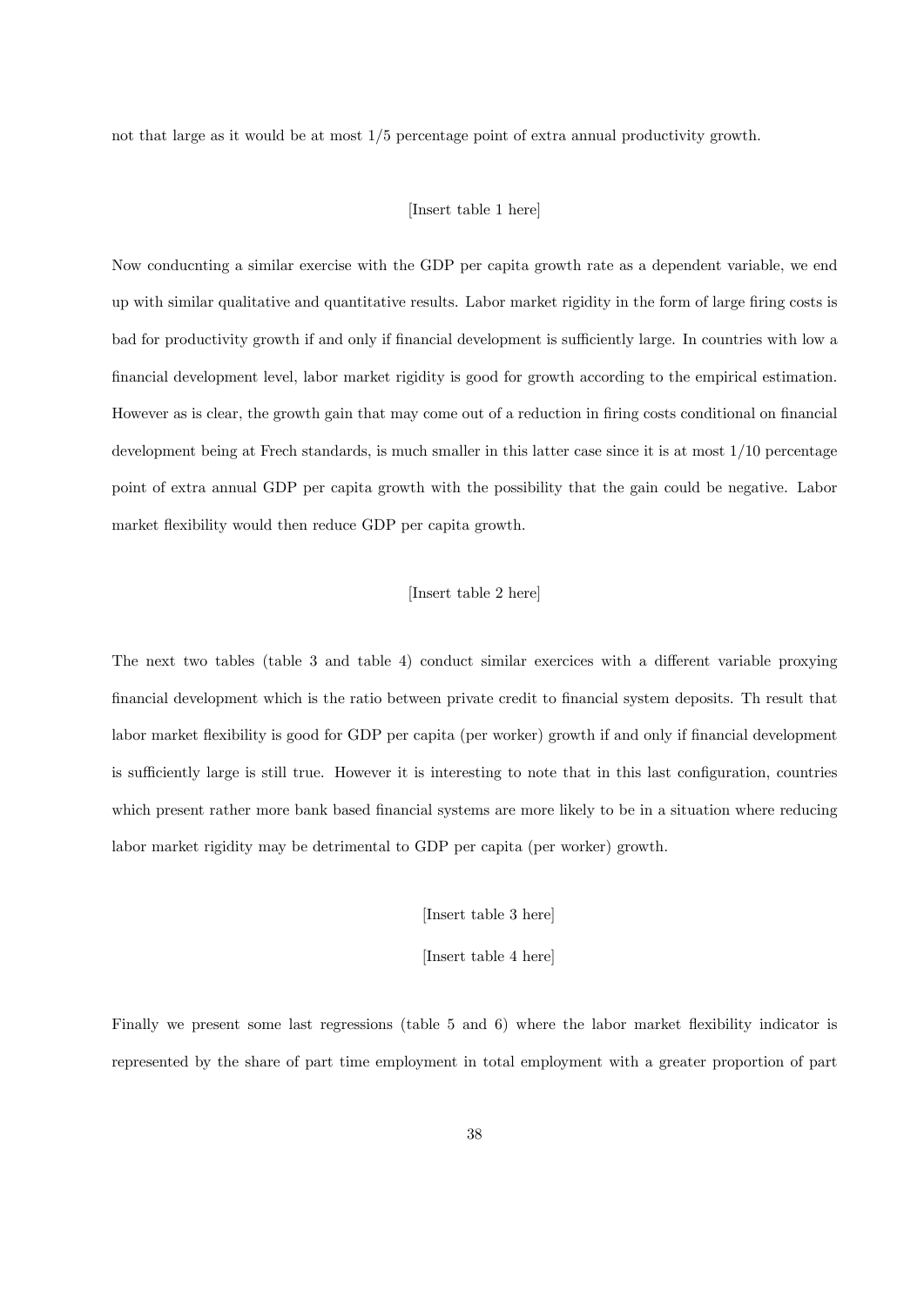time employment representing greater labor market flexibility. Three elements are woth noting. First the prediction that labor market flexibility effects on productivity growth are enhanced by financial development is still true. Second we observe that the coefficient of the labor market flexibility indicator is negative and significant, this implying that labor market flexibility has a significantly negative effect on growth when Önancial development is low. Finally it is interesting to note that in the case of France, increasing labor market flexibility may have serious adverse consequences for productivity growth.

# 7. Conclusion.

We have built a model in which the structure of workers compensation and firms productivity are endogenous. This has enabled us to build a theory of the labor market flexibility effects of growth. To be completed....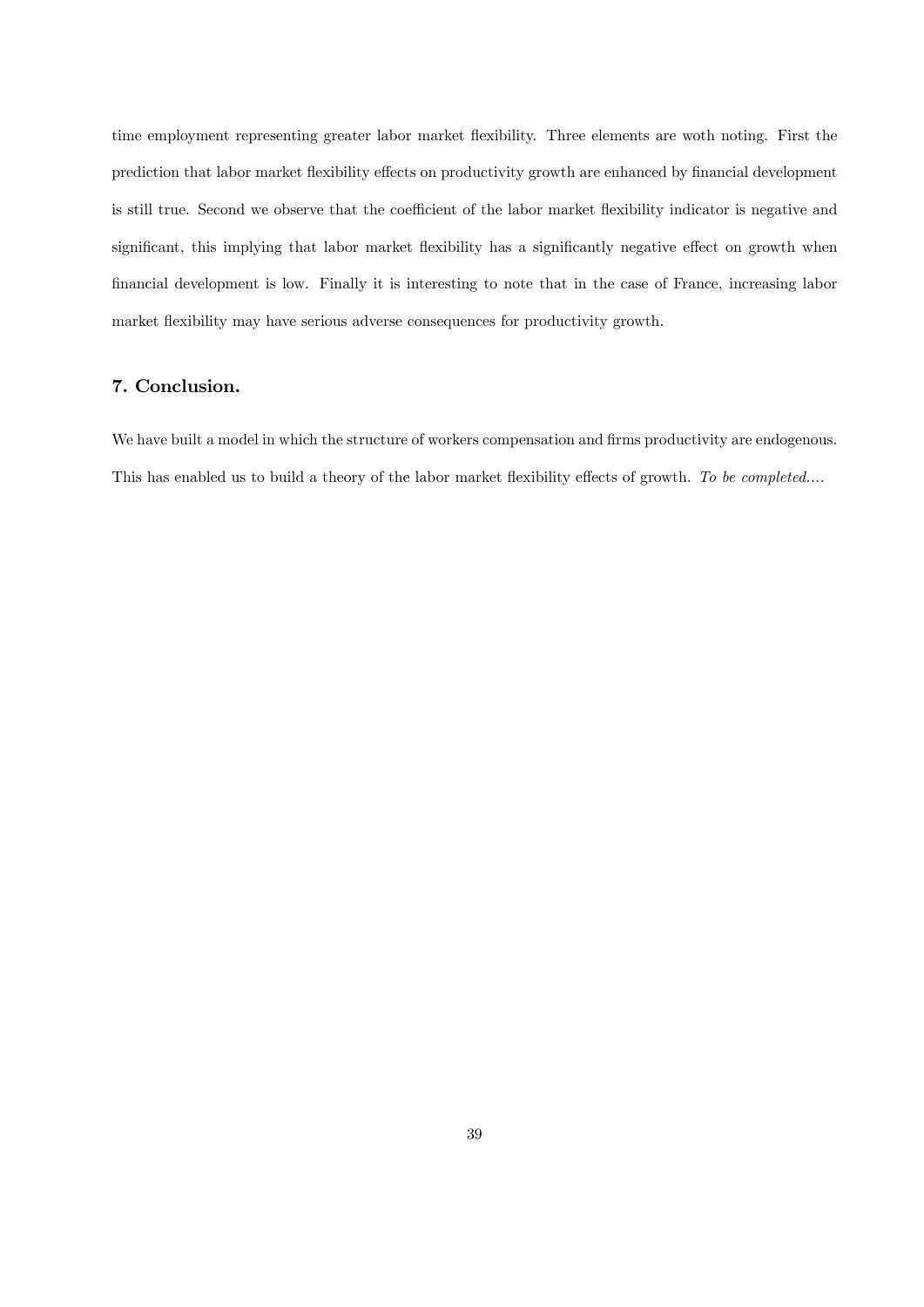# References

- [1] Acemoglu, D. and F. Zilibotti (1997), "Was Promotheus unbound by Chance: Risk, Diversification and Growth," Journal of Political Economy, vol. 105, August, pp.709-51.
- [2] Aghion, P. and Howitt, P. (1992), "A Model of Growth Through Creative Destruction," Econometrica, vol. 60, pp. 323-51.
- [3] Aiyagari, R. (1944), "Uninsured idiosyncraticrisk and aggregate saving," Quarterly Journal of Economics, vol. 109 August, pp. 654-88.
- [4] Alonso-Borrego, C., J. Fernandez-Villaverde. and J.E. Galdón-Sánchez, (2004), "Evaluating Labor Market Reforms: A General Equilibrium Approach", IZA Working Paper 1129.
- [5] Azariadis C. (1978), "Escalator Clauses and the Allocation of Cyclical Risk", *Journal of Economic* Theory, Vol. 18, No. 1, pp.119-55.
- [6] Azariadis, C. and J. Stiglitz (1983), "Implicit Contracts and Fixed-Price Equilibria", Quarterly Journal of Economics, Supplément, 1-22.
- [7] Bassanini, A. and R. Duval (2006), "Employment Patterns in OECD countries: Reassessing the Role of Policies and Institutionsî, OECD Economics Department Working Paper No. 486.
- [8] Baker, G., Gibbs, M. and B. Hölmström. (1994), "The wage policy of a firm," Quarterly Journal of Economics, vol. 109, pp. 921-955.
- [9] Bartelsman, E. and Doms, M. (2000), "Understanding Productivity: Lessons from Longitudinal Microdata" Journal of Economic Literature, vol. 38, pp.  $569 - 594$ .
- [10] Benito A. and I. Hernando (2003), "Labour Demand, Flexible Contracts and Financial Factors: New Evidence from Spainî. Banco de Espagna Working Paper 0312.
- [11] Bentolila, S. and G. Saint Paul (1992), "The Macroeconomic Impact of Flexible Labor Contracts, with an Application to Spain", European Economic Review 36.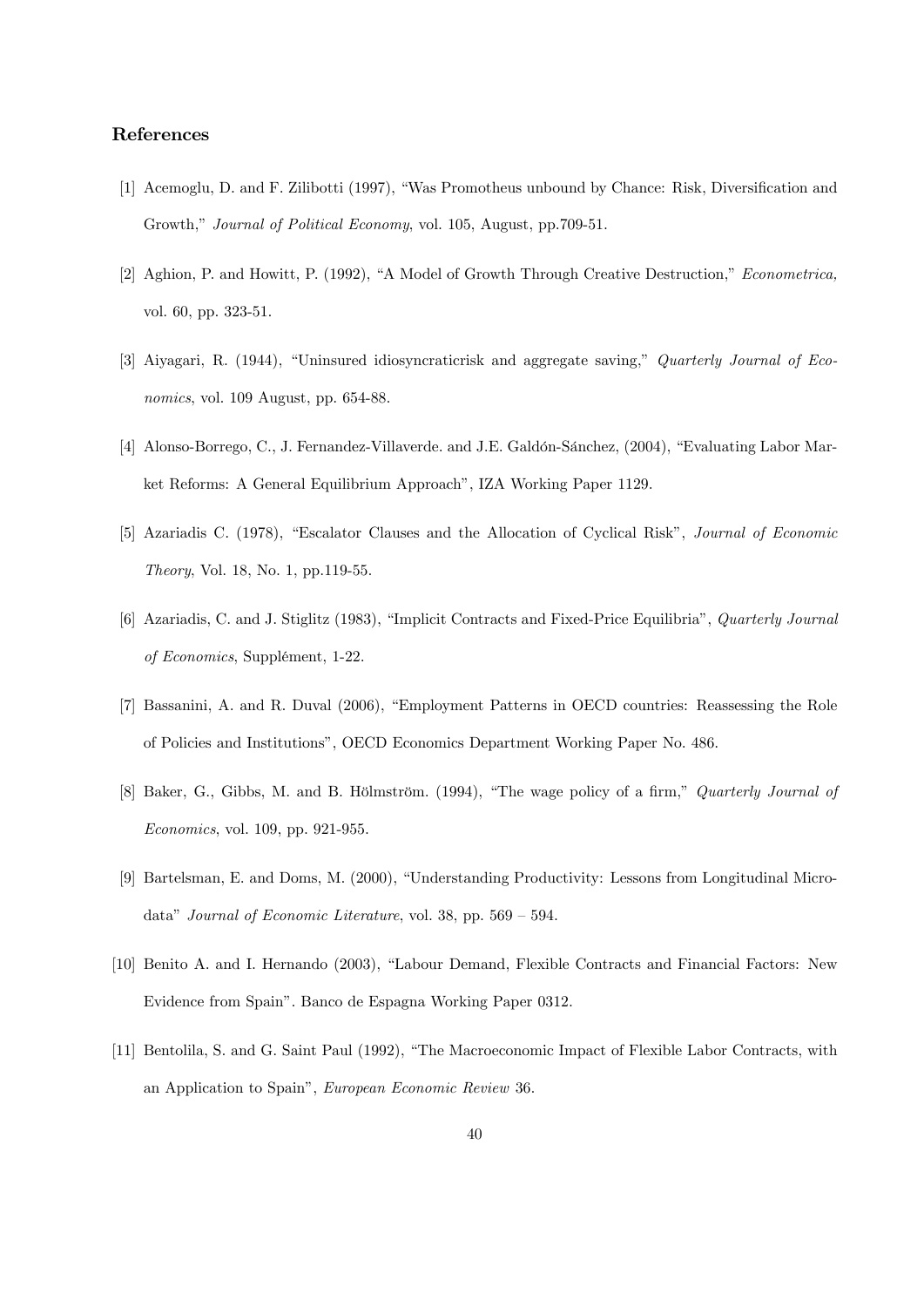- [12] Bentolila, S. and G. Bertola (1990), "Firing Costs and Labor Demand: How Bad is Eurosclerosis?" Review of Economic Studies 54.
- [13] Bertola G. (2004), "Labor Market Institutions in a Changing World", in Rethinking Economic and Social Policies, 16th Symposium Moneda y Credito.
- [14] Bertola, G. (2004), "A pure theory of Job Security and Labor Income Risk," Review of Economic Studies vol. 71, pp. 43-61.
- [15] Bertola, G., and W. Koeniger (2004), "Consumption Smoothing and the Structure of Labor and Credit Markets," IZA Discussion Paper  $N^{\circ}1052$ .
- [16] Bernanke, B. and M. Gertler (1989), "Agency costs, net worth and business fluctuations," American Economic Review, vol. 79, pp. 14-31.
- [17] Bils, M. (1987), "The cyclical behavior of marginal cost and price," American Economic Review, vol. 77, pp. 838-55.
- [18] Blanchard O. and A. Landier (2002), "The Perverse Effects of Partial Labour Market Reform: Fixed-Term Contracts in France," The Economic Journal, 112 (June).
- [19] Blanchard O. and J. Wolfers (2000), "The Role Shocks and Institutions in the Rise of European Unemployment: The Aggregate Evidence," The Economic Journal, 110 (March).
- [20] Botero J.C., S. Djankov, R. La Porta, F. Lopez-de-Silanes and A. Shleifer (2004), "The regulation of labor" Quarterly Journal of economics. vol. 119, pp. 1339-82.
- [21] Bronars, S. and D. Deere (1991), "The Threat of Unionization, the Use of Debt, and the Preservation of Shareholder Wealth<sup>"</sup> Quarterly Journal of Economics, vol. 106, pp. 231-54.
- [22] Burgess S. and D. Mawson, (2003) "Aggregate Growth and the Efficiency of Labour Reallocation" mimeo London School of Economics.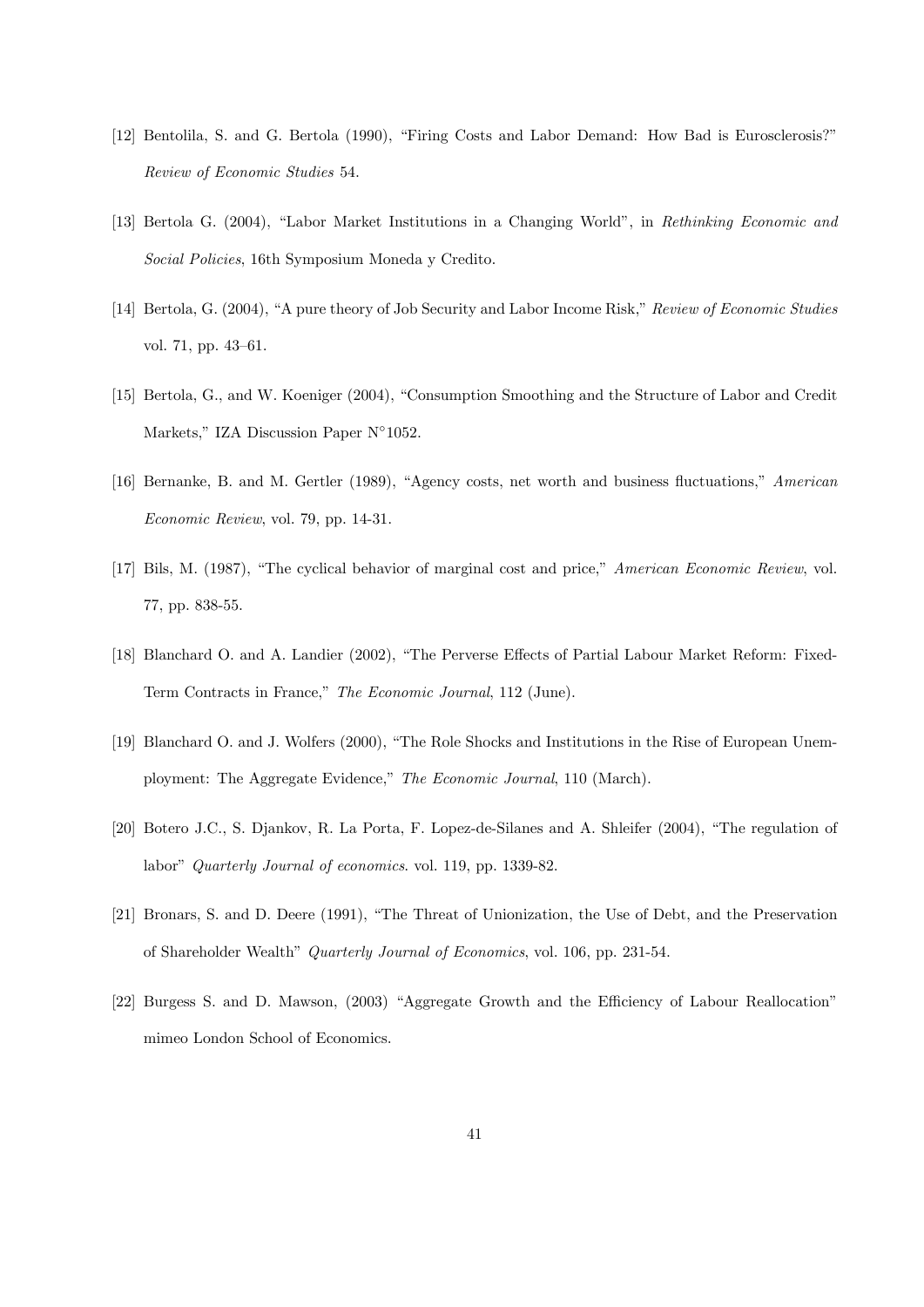- [23] Carroll, C. (2000), "Requiem for the Representative Consumer? Aggregate Implications of Microeconomic Consumption Behavior," American Economic Review vol. 90, pp. 110-115.
- [24] Chevalier, J. and D. Scharfstein (1996): "Capital-market imperfections and counter-cyclical mark-ups: Theory and evidence," American Economic Review, vol.86, pp.703-25 september.
- [25] Danthine, J.P. and J. Donaldson (1992), "Risk Sharing and the Business Cycle" European Economic Review, vol. 36, pp. 468-75.
- [26] Dolado, J., J.C. García-Serrano and J.F. Jimeno (2002), "Drawing Lessons from the Boom of Temporary Jobs in Spain," The Economic Journal, 112 (June)
- [27] Djankov S., C. McLiesh, and A. Shleifer (2006), "Private Credit in 129 Countries" mimeo Harvard University.
- [28] Foster, L., Haltiwanger, J. and Krizan, C. (1998) "Aggregate productivity growth: Lessons from microeconomic evidence" NBER Working Paper 6803.
- [29] Gomme, P. and J. Greenwood (1995), "On the Cyclical Allocation of Risk," Journal of Economic Dynamics and Control, vol. 19, pp. 91-124.
- [30] Gottschalk, P. and R. Moffitt (1994),"The Growth of earnings instability in the U.S. labor market, Brookings Papers on Economic Activity, vol.2, pp.217-72.
- [31] Greenwald, B., J.E. Stiglitz, and A. Weiss (1984), "Informational imperfections in the capital market and macroeconomic fluctuations," American Economic Review, Papers and proceedings, vol.74, pp.194-99.
- [32] Guiso, L., L. Pistaferri and F. Schivardi (2001), "Insurance within the firm" CEPR Discussion Paper n 2793.
- [33] Gibbons (1998), "Incentives in Organizations", *Journal of Economic Perspectives*, vol.12 pp.115-32.
- [34] Ichino A. (1994), "Flexible labor compensation, risk sharing and company leverage," *European economic* Review, vol.38, pp.1411-21.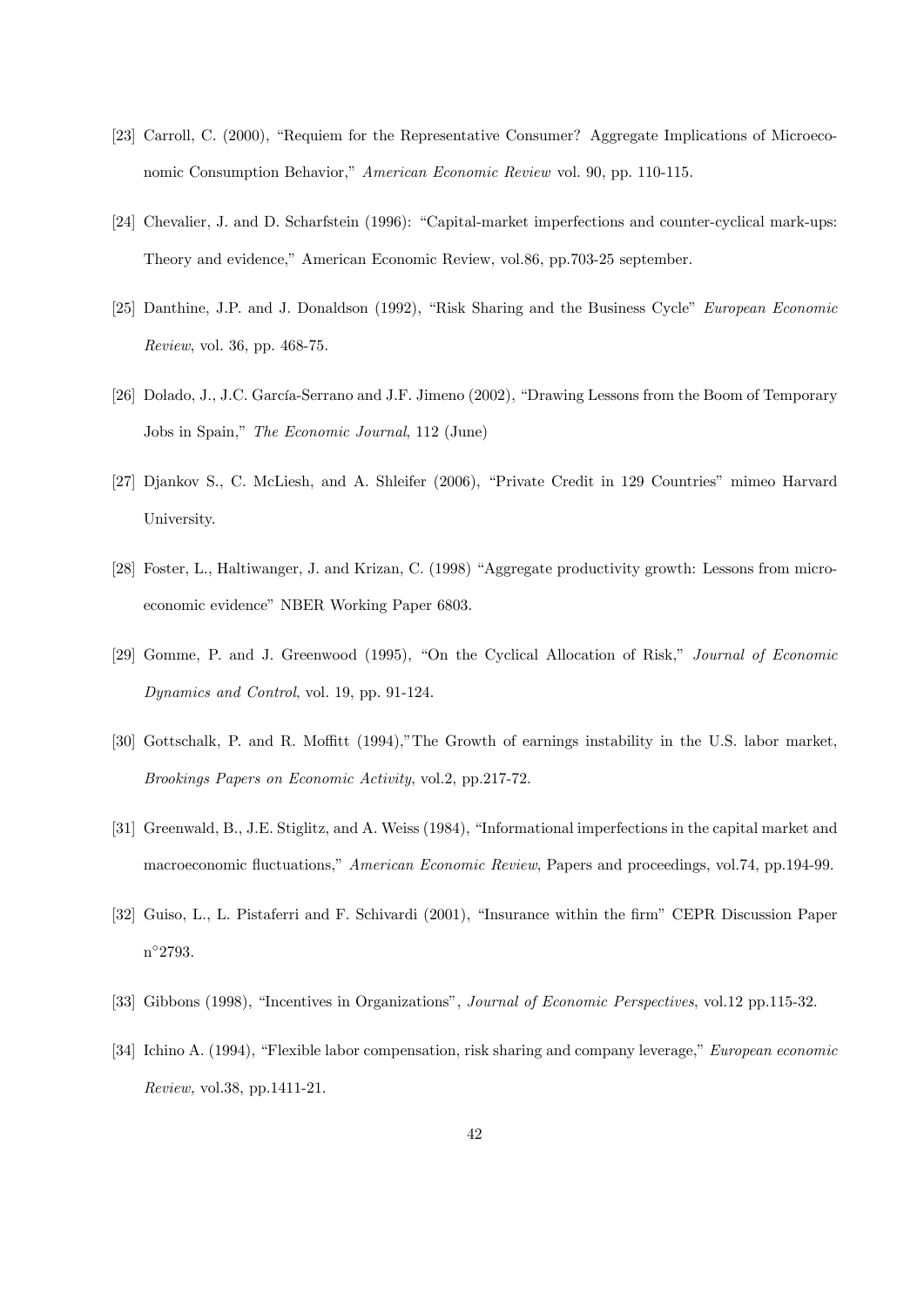- [35] Hopehayn and Rogerson (1993) "Job Turnover and Policy Evaluation: A General Equilibrium Analysis," Journal of Political Economy, 101, 5, 915-938
- [36] Hubbard, G.R., 1998, "Capital-Market Imperfections and Investment," Journal of Economic Literature 36, 193-225.
- [37] Holmström, B. and P. Milgrom (1987), "Aggregation and linearity in the provision of intertemporal incentives," Econometrica, vol.55, pp. 303-28.
- [38] King, R. and Levine, L. (1993) "Finance, Entrepreneurship and growth" Journal of Monetary Economics, vol. 32 pp. 513-42.
- [39] Kugler, A. and G. Pica, "Effects of Employment Protection and Product Market Regulations on the Italian Labor Market," forthcoming in J. Messina, C. Michelacci, J. Turunen, and G. Zoega, eds., "Labour Market Adjustments in Europe," Edward Elgar.
- [40] Koskela, E. and R. Stenbacka, (2001) "Equilibrium unemployment with credit and labour market imperfections" CESifo Working Paper 419.
- [41] Lamont O. (1996), "Cash Flow and Investment Evidence from Internal Capital Markets". NBER Working Paper 5499.
- [42] Mortensen, D.(2004), "Growth, Unemployment, and Labor Market Policy", paper presented as the Marshall Lecture at the August, 2004, meeting of
- [43] the European Economic Association in Madrid, Spain.
- [44] Milgrom P. (1988), "Employment Contracts, Influence Activities and Efficient Organization Design". Journal of Political Economy, vol. 99, pp. 42-60.
- [45] Nickell, S., L. Nunziata and W. Ochel, (1999), "Unemployment in the OECD since the 1960's. What do we know?", The Economic Journal, vol. 115, January, pp.  $1-27$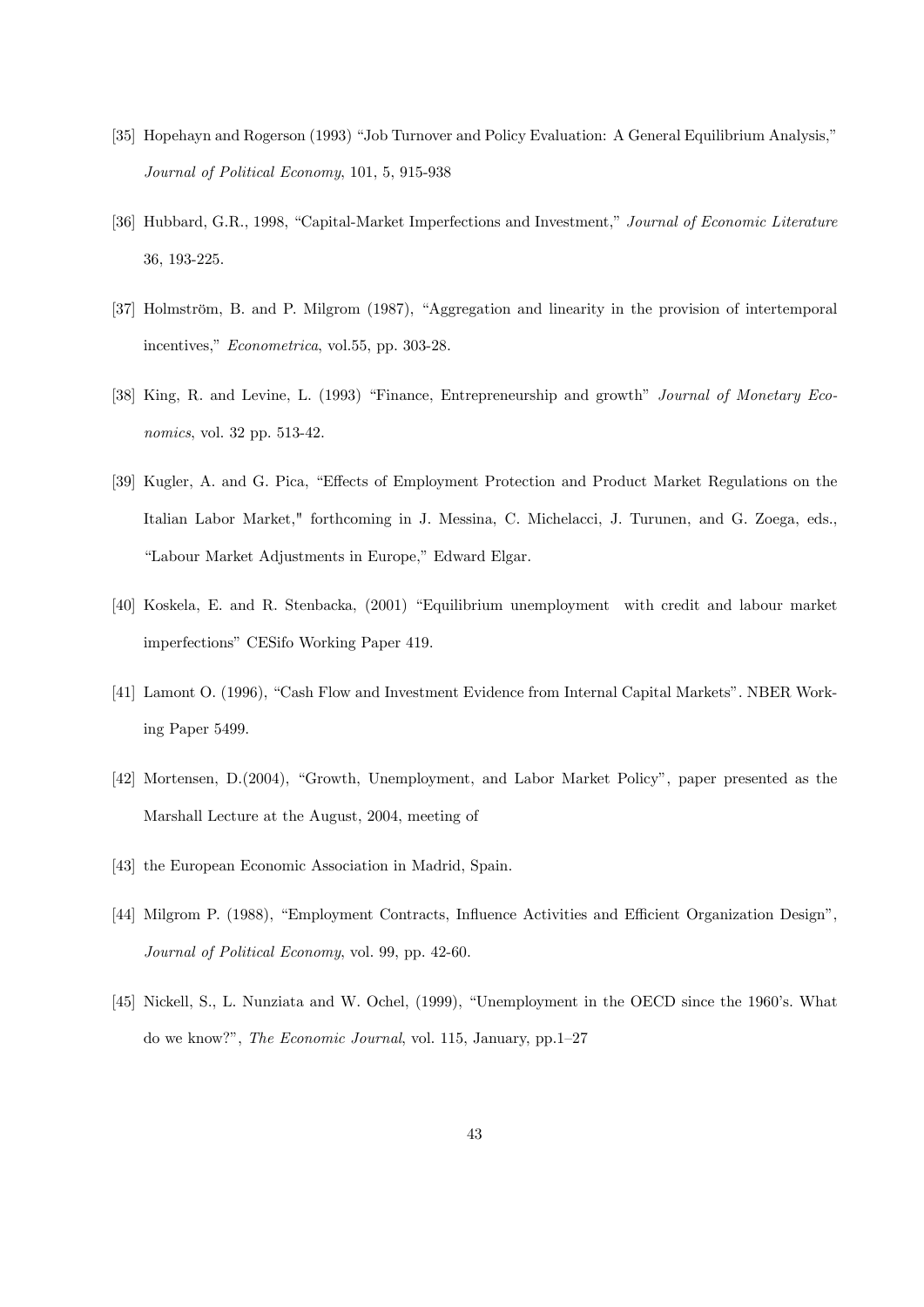- [46] Nickell, S., and R. Layard (1999), "Labor Market Institutions and Economic Performance" in O.Ashenfelter and D.Card (eds.) Handbook of Labor Economics, Volume 3C, Amsterdam: North-Holland, pp.3029-84.
- [47] Nickell, S. and J. Van Ours (2000), "The Netherlands and the United Kingdom: a European unemployment miracle?" Economic Policy, vol. 30, 137-180.
- [48] Nicoletti, G., Robert C.G. Haffner, Stephen Nickell, Stefano Scarpetta, Gylfi Zoega (2001), "European Integration, Liberalization, and Labor-Market Performance," in G.Bertola, T.Boeri, G.Nicoletti (eds.) Welfare and Employment in a United Europe, Cambridge Mass.: MIT Press.
- [49] Nelson, R. (1981) "Research on productivity growth and productivity differences: Dead ends and new departures" Journal of Economic Literature, vol. 8 pp.  $1137 - 1177$
- [50] OECD (1999), "Employment Outlook", OECD, Paris.
- [51] OECD (2003, "The Sources of Economic Growth in OECD Countries", OECD, Paris.
- [52] Rodrik, D. (1998), "Labor and capital Mobility" Draft paper prepared for the NBER workshop on Trade, Technology, Education, and the U.S. Labor market.
- [53] Saint-Paul, G. (1996), "Dual labor markets, a macroeconomic perspective," Cambridge, MIT Press.
- [54] Saint-Paul, G. (1999), "Toward a Theory of Labor Market Institutions," UPF Working Paper 433.
- [55] Scarpetta S. and T. Tressel (2002), "Productivity and Convergence in a Panel of OECD Industries: Do Regulations and Institutions Matter?" OECD Economics Department Working Paper No. 342.
- [56] Smolny, W. and P. Winker (1999), "Employment Adjustment and Financing Constraints," Dept. of Economics, University of Mannheim, Discussion Paper, Nr. 573-99, 1999
- [57] Stiglitz, J. and A. Weiss (1981), "Credit Rationing in Markets with Imperfect Information," American Economic Review, vol. 71, pp. 393-410.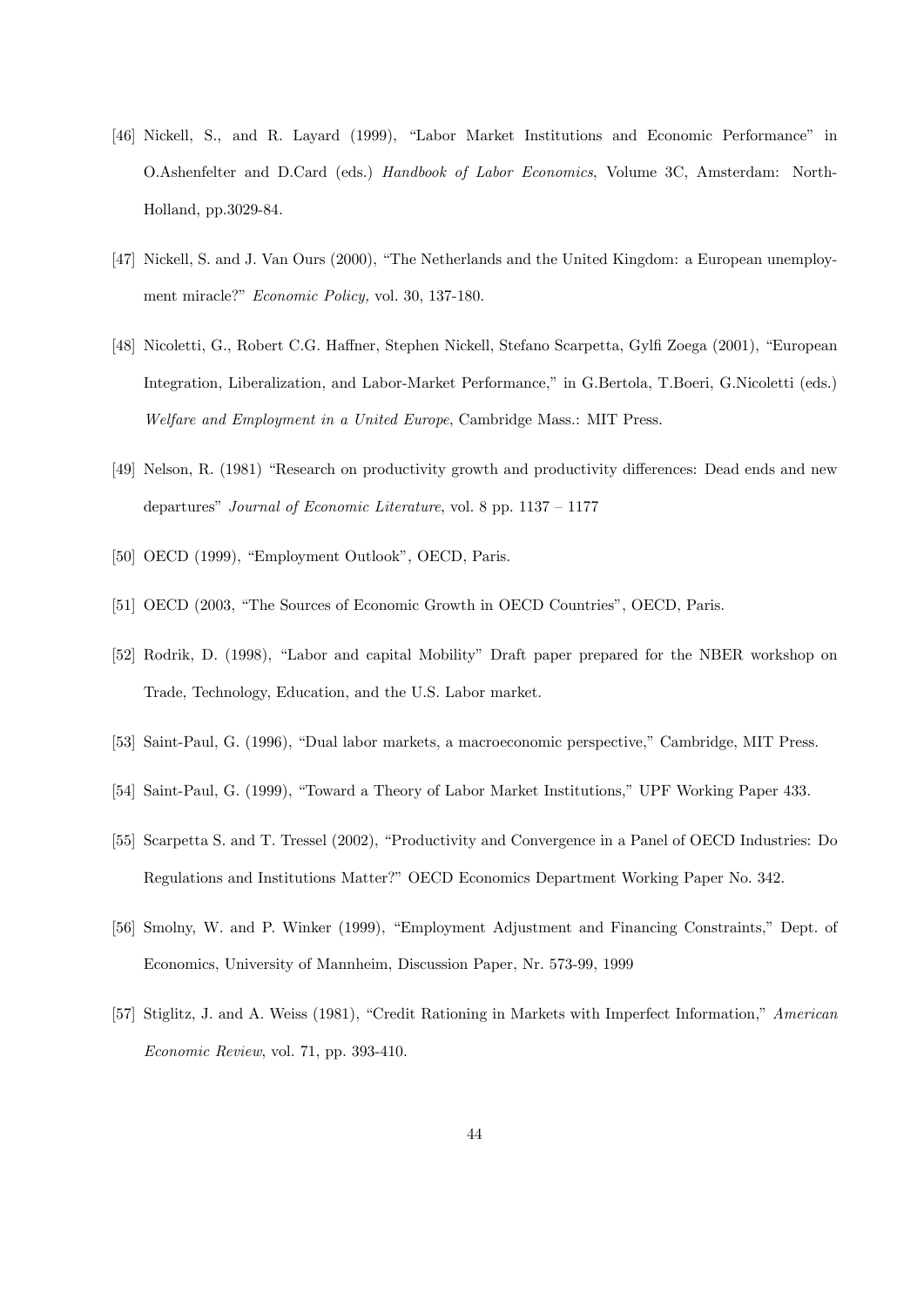- [58] Stiglitz J. (1994), "Price rigidities and Market Structure" American Economic Review, (Papers and Proceedings), vol.74(2), pp.350-55.
- [59] Stiglitz J. (1999), "Toward a general theory of wage and price rigidities and Economic Fluctuations" American Economic Review, (Papers and Proceedings), vol.89(2), pp.75-80.
- [60] Tobin, J. (1993), "Price Flexibility and Output Stability: An Old Keynesian View." Journal of Economic Perspectives, vol.7 (1), pp. 45-65.
- [61] Wasmer, E. and P.Weil (2000), "The Macroeconomics of Labor and Credit market Imperfections", American Economic Review, vol.94, pp. 944-63.

# 8. Appendix.

# 8.1. Optimal individual wage contracts. Proof to proposition 1.

If firm i decides to propose a contigent compensation scheme  $\{w_l, w_h\}$  such that  $w_l = \eta w$ , and w is the fixed wage proposed by other firms, then workers participation constraint implies that if  $w_h = \eta_h w$  then  $\eta_h = \eta^{-1}$ . Moreover the bad state of nature determines firm  $i$  borrowing constraint if and only if

$$
\eta^2 \ge \frac{1-\alpha-\sigma}{1-\alpha+\sigma}
$$

Therefore assume that  $\lambda = 1$ , expected profits of firm i EII can be written as

$$
E\Pi(\eta) = \max\left[R(\eta);1\right](1+r) k_i
$$

where

$$
R(\eta) = \frac{\left[\sigma + (1 - \alpha) \left[\frac{2\eta^2}{1 + \eta^2} - 1\right]\right]}{\left[\sigma + (1 - \alpha) \left[\frac{2\eta^2}{1 + \eta^2} - 1\right]\right] - \left[\alpha - \frac{1 + r}{m(\sigma)} \left[\frac{w}{(1 - \alpha)m(\sigma)} \frac{1 + \eta^2}{2\eta}\right]^{\frac{1 - \alpha}{\alpha}}\right]}
$$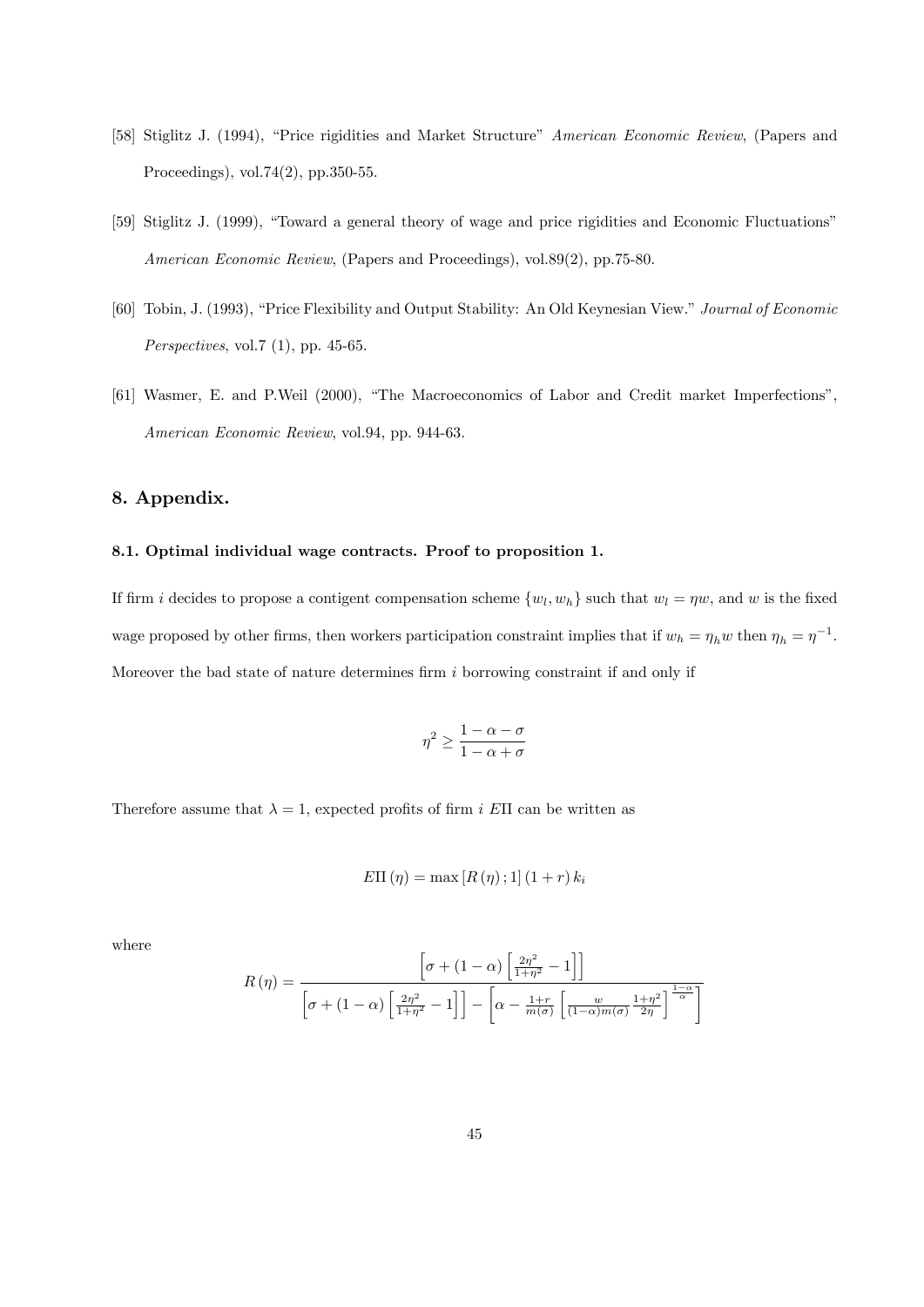and the optimal compensation scheme  $\{w_l, w_h\}$  is the solution to the program

$$
\max_{\eta} R(\eta)
$$
  
s.t. 
$$
\eta^2 \ge \frac{1-\alpha-\sigma}{1-\alpha+\sigma}
$$

Deriving the first order condition for the last problem we end up with

$$
\frac{1}{4\eta} \frac{\left(1+\eta^2\right)^2}{1-\alpha} \frac{\partial R\left(\eta\right)}{\partial \eta} = \frac{1+r}{m\left(\sigma\right)} \left[ \frac{w}{\left(1-\alpha\right)m\left(\sigma\right)} \frac{1+\eta^2}{2\eta} \right]^{\frac{1-\alpha}{\alpha}} \left(1 + \frac{1-\eta^4}{4\eta^2} \frac{\sigma + \left(1-\alpha\right)\left(\frac{2\eta^2}{1+\eta^2} - 1\right)}{\alpha}\right) - \alpha
$$

Let us then note  $\varphi$  the right hand side variable of the last expression

$$
\varphi(\eta) = \frac{1+r}{m(\sigma)} \left[ \frac{w}{(1-\alpha)m(\sigma)} \frac{1+\eta^2}{2\eta} \right]^{\frac{1-\alpha}{\alpha}} \left( 1 + \frac{1-\eta^4}{4\eta^2} \frac{\sigma + (1-\alpha)\left(\frac{2\eta^2}{1+\eta^2} - 1\right)}{\alpha} \right) - \alpha
$$

Then  $\varphi$  is a strictly decreasing function of  $\eta$  since

$$
\frac{\partial \varphi(\eta)}{\partial \eta} \equiv -\frac{1-\eta^4}{4\eta^2} \left[ \frac{1}{\alpha} + \frac{1+\eta^4}{\left(1-\eta^2\right)^2} \frac{2}{1-\alpha} \right] \left[ \sigma + (1-\alpha) \left( \frac{2\eta^2}{1+\eta^2} - 1 \right) \right]
$$

This implies that a necessary and sufficient condition for firms to adopt a contingent compensation schemes writes as  $\frac{\partial R(\eta)}{\partial \eta}$  $\Big|_{\eta=1}$  < 0. which simplifies as

$$
\frac{1+r}{m(\sigma)} \left[ \frac{w}{(1-\alpha)m(\sigma)} \right]^{\frac{1-\alpha}{\alpha}} - \alpha < 0
$$

At the equilibrium of the labor market, the wage rate w is such that  $w = (1 - \alpha) m(\sigma) (k + d)^{\alpha}$ . The necessary and sufficient condition therefore writes as

$$
\alpha m\left(\sigma\right)\left(k+d\right)^{\alpha-1} > 1+r
$$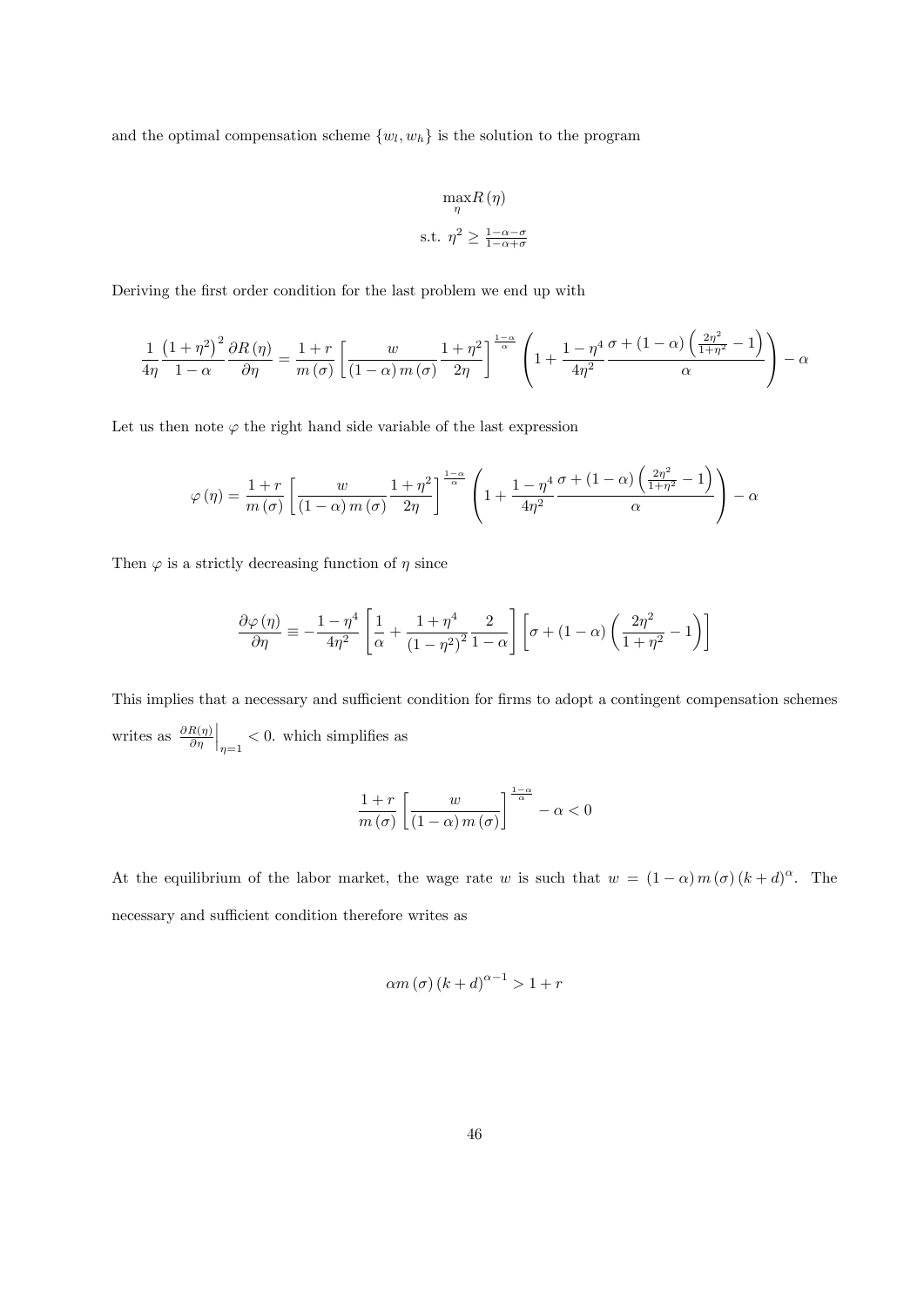This condition simply states that the expected marginal productivity of capital is larger than the gross interest rate. In other words the amount of debt  $d$  firms can borrow is not enough the reach the first best capital stock. This means that the optimal compensation scheme  $\{w_l^*, w_h^*\}$  is such that  $w_l^* < w < w_h^*$  if and only if Örms are credit constraint and cannot issue contingent debt.

Then assuming that  $\frac{\partial R(\eta)}{\partial \eta}$  $\Big|_{\eta=1}$  < 0 (firms are credit constrained), due to the fact that  $\varphi$  is a strictly decreasing function of  $\eta$  and a strictly increasing function of r, the optimal wage  $\{w_l^*, w_h^*\}$  is such that  $w_h^* - w_l^* = \frac{1 - \eta^2}{\eta}$  $\frac{-\eta}{\eta}w$  is a decreasing function of the interest rate r. In other words a larger interest rate reduces optimal wage procyclicity.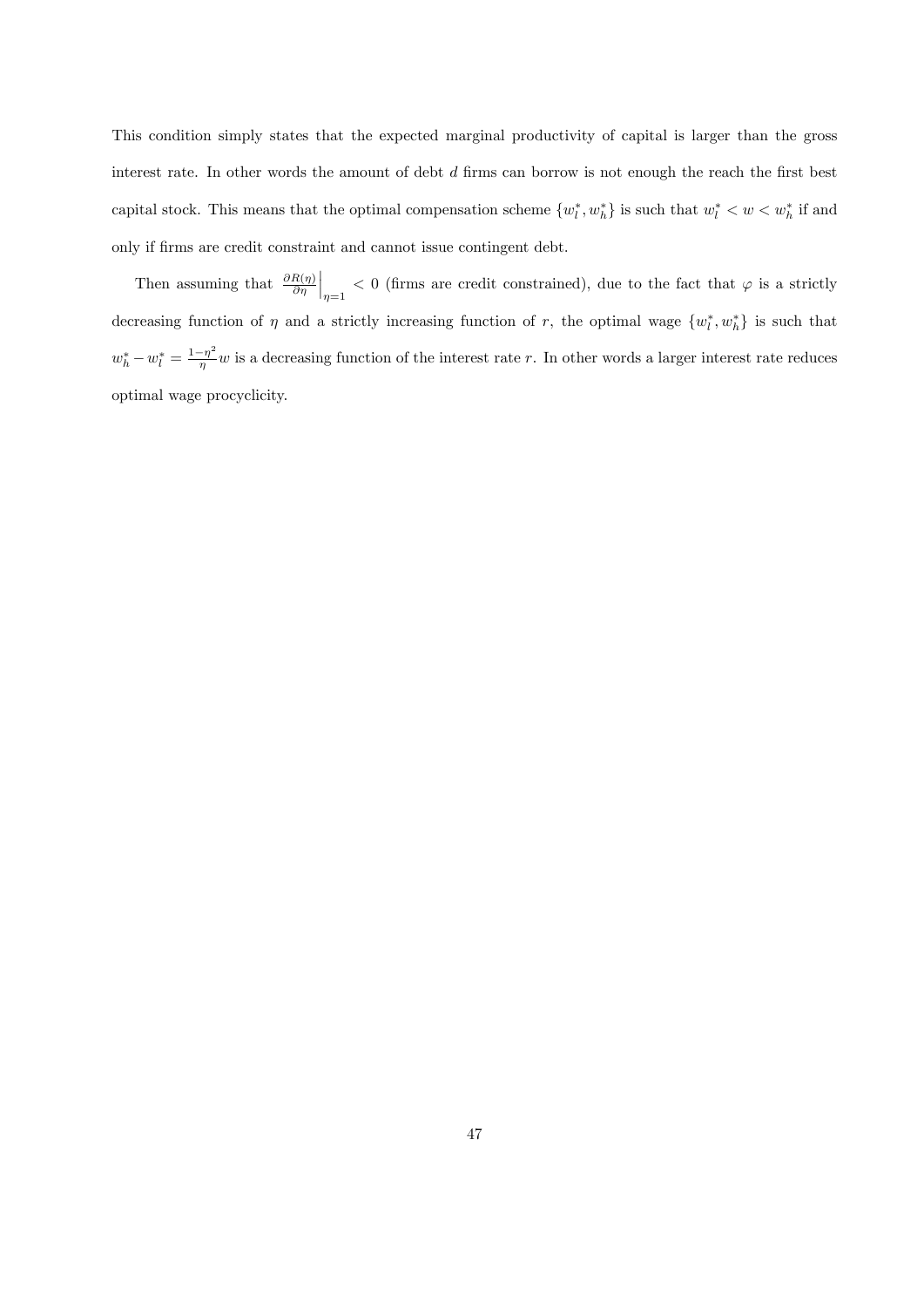| Estimation: GLS with White heteroscedasticity correction                           |             |             |              |              |
|------------------------------------------------------------------------------------|-------------|-------------|--------------|--------------|
| <b>Banking Development</b>                                                         | $0.866$ *** | 0.534       | 0.377        | 1.789*       |
| Labor Market Rigidity                                                              | $0.075***$  | $0.065***$  | $0.063***$   |              |
| Labor Market Rigidity×Banking Development                                          | $-0.063***$ | $-0.054***$ | $-0.051$ **  | $-0.083***$  |
| Control Variables                                                                  |             |             |              |              |
| Schooling                                                                          |             | $-0.100$    | $-0.102$     | 0.262        |
| Investment to GDP                                                                  | 0.429       | $-0.226$    | $-0.358$     | $0.112***$   |
| Labor Force Growth                                                                 | $-0.388***$ | $-0.402***$ | $-0.398$ *** | $-0.550$ *** |
| Lagged GDP per worker                                                              | $-0.058$    | $-0.100$    | $-0.122$     | $-0.163***$  |
| Exports to GDP                                                                     | $0.075***$  | $0.132***$  | $0.172***$   | $0.554***$   |
| Imports to GDP                                                                     | $-0.072***$ | $-0.127***$ | $-0.170***$  | $-0.396***$  |
| Inflation                                                                          | $-0.066$ ** | $-0.064**$  | $-0.054$ *   | $-0.248$ *** |
| Public Spending to GDP                                                             | $-0.016$    | $-0.032$ *  | $-0.036$ **  | $0.094**$    |
| Terms of Trade Shocks                                                              | $-0.962$ ** | $-1.101$    | $-2.169$     | 2.153        |
| Time Effects/Fixed Effects                                                         | no/yes      | no/yes      | no/yes       | yes/yes      |
| Time Span                                                                          | 1985-2005   | 1985-2001   | 1985-2000    | 1985-2000    |
| No. countries/No. observations                                                     | 22/437      | 17/340      | 16/319       | 16/319       |
| Turning point for productivity growth reducing<br>effects of labor market rigidity |             |             |              |              |
| Banking Development larger than                                                    | 1.190       | 1.204       | 1.235        |              |
| Would France gain from reducing LMR?                                               | yes         | yes         | yes          |              |
| Growth gain if France had US LMR                                                   | 0,19% pts   | $0,16%$ pts | $0,10\%$ pts |              |

# **Table 1 Growth effects of Labor Market Rigidity.**

Dependent variable: GDP per worker Growth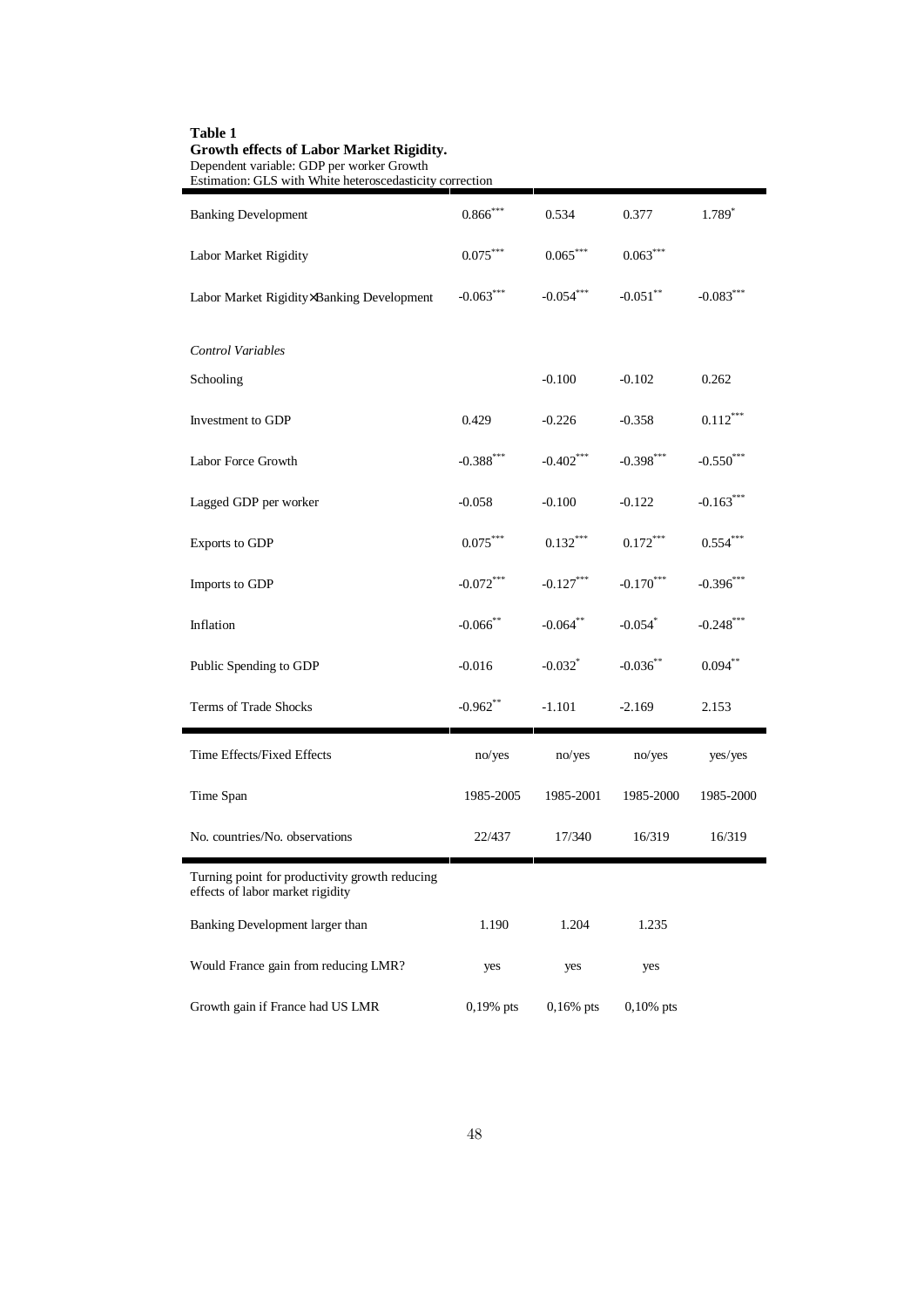| Estimation: GLS with White heteroscedasticity correction                           |              |                        |                        |                        |
|------------------------------------------------------------------------------------|--------------|------------------------|------------------------|------------------------|
| <b>Banking Development</b>                                                         | $0.741***$   | 0.526                  | 0.323                  | $0.021***$             |
| Labor Market Rigidity                                                              | $0.089***$   | $0.084^{\ast\ast\ast}$ | $0.081^{\ast\ast\ast}$ |                        |
| Labor Market Rigidity×Banking Development                                          | $-0.068***$  | $-0.067***$            | $-0.063***$            | $-0.089***$            |
| Control Variables                                                                  |              |                        |                        |                        |
| Schooling                                                                          |              | $-0.226***$            | $-0.215***$            | 0.319                  |
| Investment to GDP                                                                  | 0.784        | $-0.059$               | $-0.196$               | $0.126***$             |
| Population Growth                                                                  | $-0.290$ *** | 0.095                  | 0.022                  | $-0.199$ ***           |
| Lagged GDP per capita                                                              | $-0.108$     | $-0.120$               | $-0.136$               | $-0.148$ ***           |
| Exports to GDP                                                                     | $0.104***$   | $0.182***$             | $0.222***$             | $0.588^{\ast\ast\ast}$ |
| Imports to GDP                                                                     | $-0.093***$  | $-0.174***$            | $-0.216***$            | $-0.383***$            |
| Inflation                                                                          | $-0.078***$  | $-0.094***$            | $-0.081***$            | $-0.103***$            |
| Public Spending to GDP                                                             | $0.045***$   | $-0.094***$            | $-0.058$ ***           | 0.051                  |
| Terms of Trade Shocks                                                              | $-0.581$     | $-1.810$               | $2.892*$               | $3.916*$               |
| Time Effects/Fixed Effects                                                         | no/yes       | no/yes                 | no/yes                 | yes/yes                |
| Time Span                                                                          | 1985-2005    | 1985-2001              | 1985-2000              | 1985-2000              |
| No. countries/No. observations                                                     | 22/413       | 17/340                 | 16/319                 | 16/319                 |
| Turning point for productivity growth reducing<br>effects of labor market rigidity |              |                        |                        |                        |
| Banking Development larger than                                                    | 1.309        | 1.254                  | 1.286                  |                        |
| Would France gain from reducing LMR?                                               | no           | yes                    | yes                    |                        |
| Growth gain if France had US LMR                                                   | $-0,18%$ pts | 0,09% pts              | $0,03\%$ pts           |                        |

**Table 2 Growth effects of Labor Market Rigidity.**

Dependent variable: GDP per capita Growth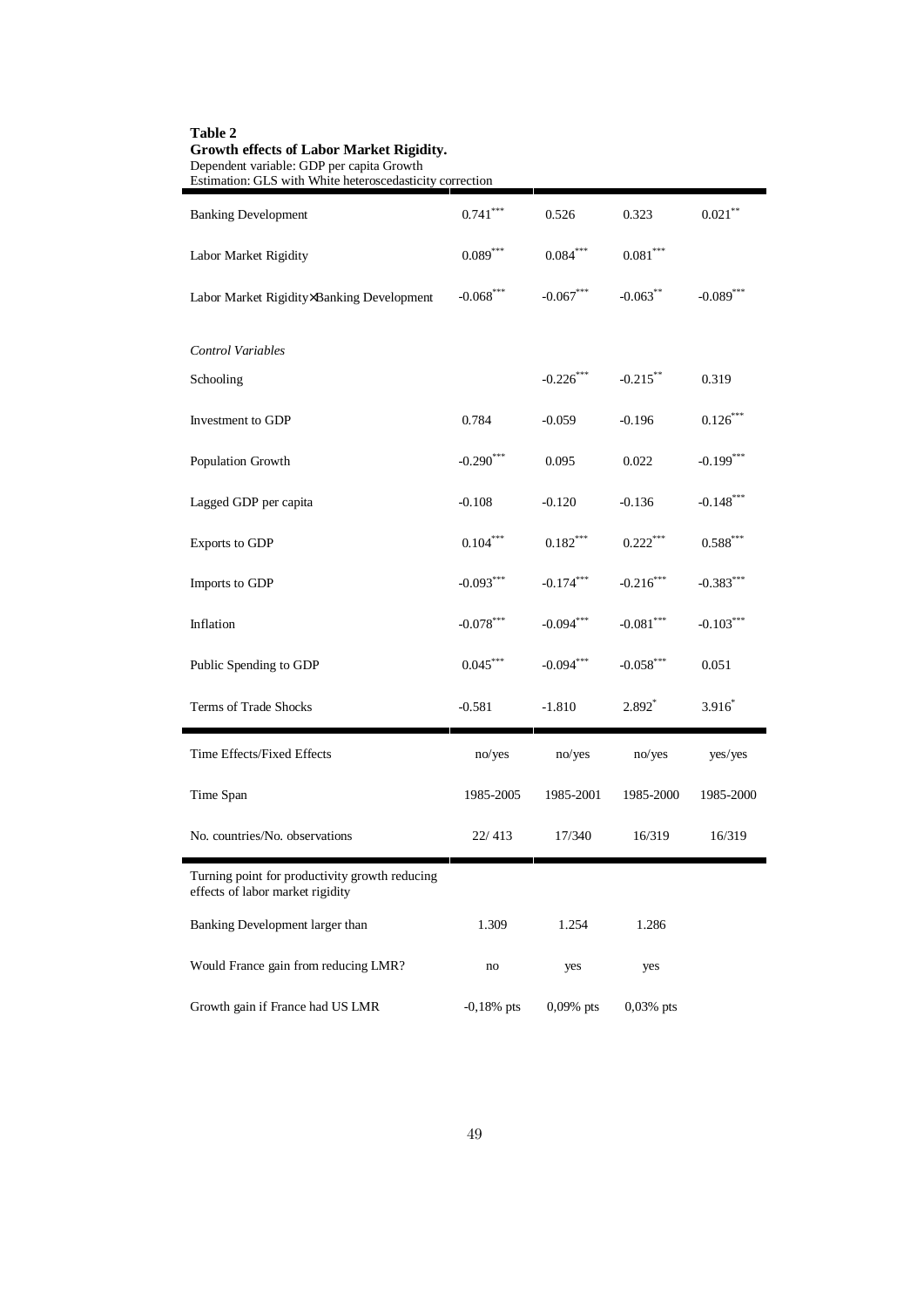| Estimation: GLS with White heteroscedasticity correction                           |              |              |                        |              |
|------------------------------------------------------------------------------------|--------------|--------------|------------------------|--------------|
| <b>Financial Development</b>                                                       | $1.118***$   | $1.160***$   | $0.013***$             | $0.010*$     |
| Labor Market Rigidity                                                              | $0.070***$   | $0.069***$   | $0.076^{\ast\ast\ast}$ |              |
| Labor Market Rigidity×Financial Development                                        | $-0.051***$  | $-0.047***$  | $-0.052***$            | $-0.046$ **  |
| Control Variables                                                                  |              |              |                        |              |
| Schooling                                                                          |              | $-0.091***$  | $-0.087$ *             | 0.310        |
| Investment to GDP                                                                  | 0.008        | 0.007        | $-0.045$               | $0.108***$   |
| Labor Force Growth                                                                 | $-0.367$ *** | $-0.398$ *** | $-0.391$               | $-0.532$ *** |
| Lagged GDP per worker                                                              | 0.033        | 0.006        | $-0.007$               | $-0.167***$  |
| Exports to GDP                                                                     | $0.079***$   | $0.132***$   | $0.171***$             | $0.555***$   |
| Imports to GDP                                                                     | $-0.069***$  | $-0.119***$  | $-0.160***$            | $-0.384***$  |
| Inflation                                                                          | $-0.062**$   | $-0.060$ **  | $-0.053***$            | $-0.087***$  |
| Public Spending to GDP                                                             | 0.002        | $-0.014$     | $-0.015$               | $0.089***$   |
| Terms of Trade Shocks                                                              | $-1.289$     | 0.541        | 1.557                  | 0.023        |
| Time Effects/Fixed Effects                                                         | no/yes       | no/yes       | no/yes                 | yes/yes      |
| Time Span                                                                          | 1985-2005    | 1985-2001    | 1985-2000              | 1985-2000    |
| No. countries/No. observations                                                     | 22/437       | 17/340       | 16/319                 | 16/319       |
| Turning point for productivity growth reducing<br>effects of labor market rigidity |              |              |                        |              |
| Financial Development larger than                                                  | 1.373        | 1.468        | 1.462                  |              |
| Would France gain from reducing LMR?                                               | no           | no           | no                     |              |
| Growth loss if France has US LMR                                                   | $0,11\%$ pts | $0,24\%$ pts | $0,25%$ pts            |              |

# **Table 3 Growth effects of Labor Market Rigidity.**

Dependent variable: GDP per worker Growth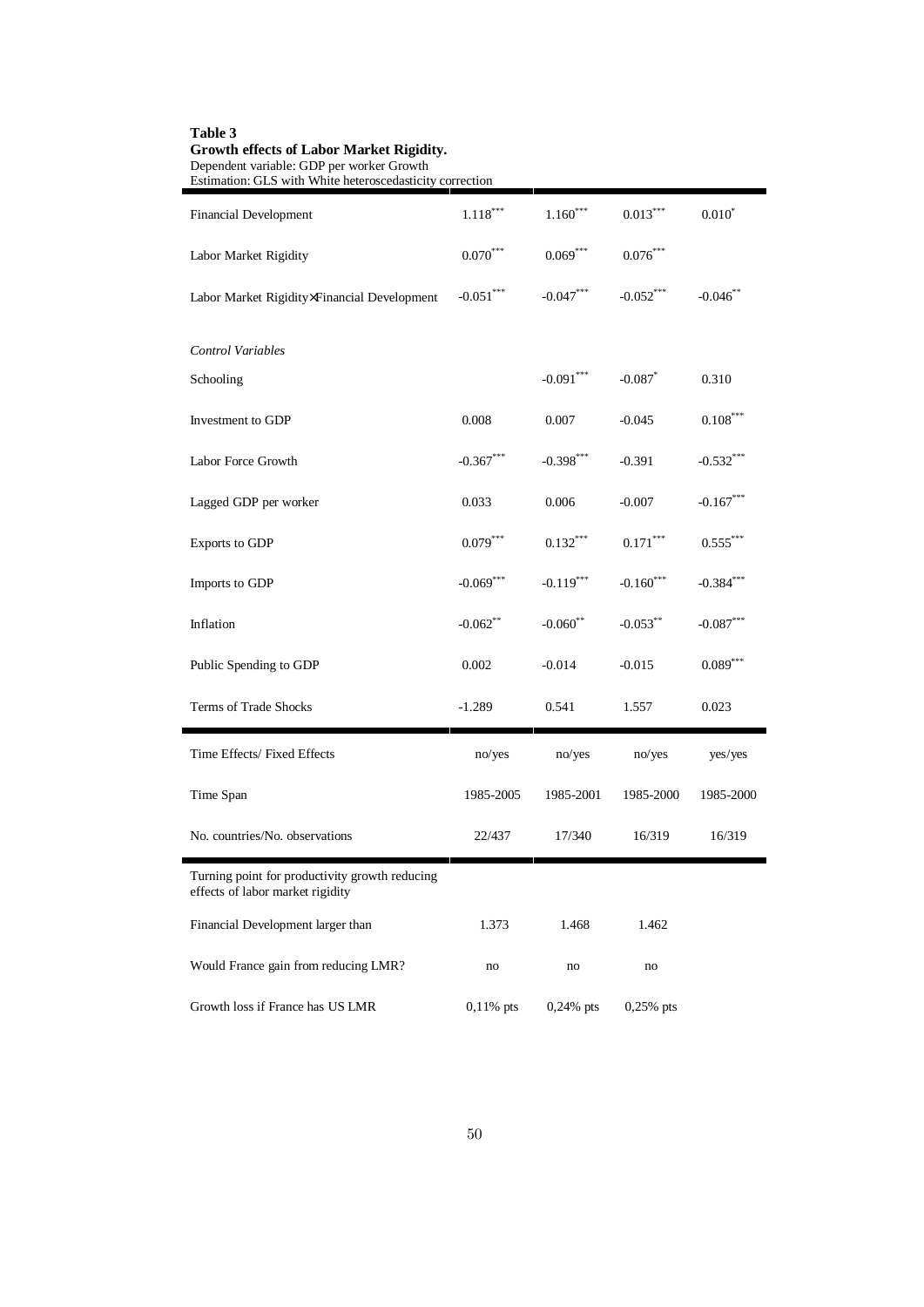| Estimation: GLS with White heteroscedasticity correction                           |                        |                        |              |               |
|------------------------------------------------------------------------------------|------------------------|------------------------|--------------|---------------|
| <b>Financial Development</b>                                                       | $0.974***$             | $1.246***$             | $1.409***$   | 0.898         |
| Labor Market Rigidity                                                              | $0.082^{\ast\ast\ast}$ | $0.085^{\ast\ast\ast}$ | $0.094***$   |               |
| Labor Market Rigidity×Financial Development                                        | $-0.051***$            | $-0.054***$            | $-0.060***$  | $-0.047**$    |
| Control Variables                                                                  |                        |                        |              |               |
| Schooling                                                                          |                        | $-0.178$ <sup>*</sup>  | $-0.165$     | 0.393         |
| Investment to GDP                                                                  | 0.816                  | 0.100                  | 0.038        | $0.124***$    |
| Population Growth                                                                  | $-0.221$               | $-0.033$               | $-0.074$     | $-0.253$      |
| Lagged GDP per capita                                                              | 0.009                  | 0.011                  | $-0.003$     | $-0.153***$   |
| Exports to GDP                                                                     | $0.102***$             | $0.171***$             | $0.212***$   | $0.586^{***}$ |
| Imports to GDP                                                                     | $-0.085***$            | $-0.153***$            | $-0.194***$  | $-0.366$ ***  |
| Inflation                                                                          | $-0.078***$            | $-0.084***$            | $-0.076$ *** | $-0.100$ ***  |
| Public Spending to GDP                                                             | $-0.028$ <sup>*</sup>  | $-0.034$ *             | $-0.037$ *   | 0.042         |
| Terms of Trade Shocks                                                              | $-0.010$               | $-0.948$               | 2.024        | 3.872*        |
| Time Effects/ Fixed Effects                                                        | no/yes                 | no/yes                 | no/yes       | yes/yes       |
| Time Span                                                                          | 1985-2005              | 1985-2001              | 1985-2000    | 1985-2000     |
| No. countries/No. observations                                                     | 22/413                 | 17/340                 | 16/319       | 16/319        |
| Turning point for productivity growth reducing<br>effects of labor market rigidity |                        |                        |              |               |
| Financial Development larger than                                                  | 1.608                  | 1.574                  | 1.567        |               |
| Would France gain from reducing LMR?                                               | no                     | no                     | no           |               |
| Growth loss if France had US LMR                                                   | $0,47\%$ pts           | $0,44\%$ pts           | $0,48\%$ pts |               |

### **Table 4 Growth effects of Labor Market Rigidity.** Dependent variable: GDP per capita Growth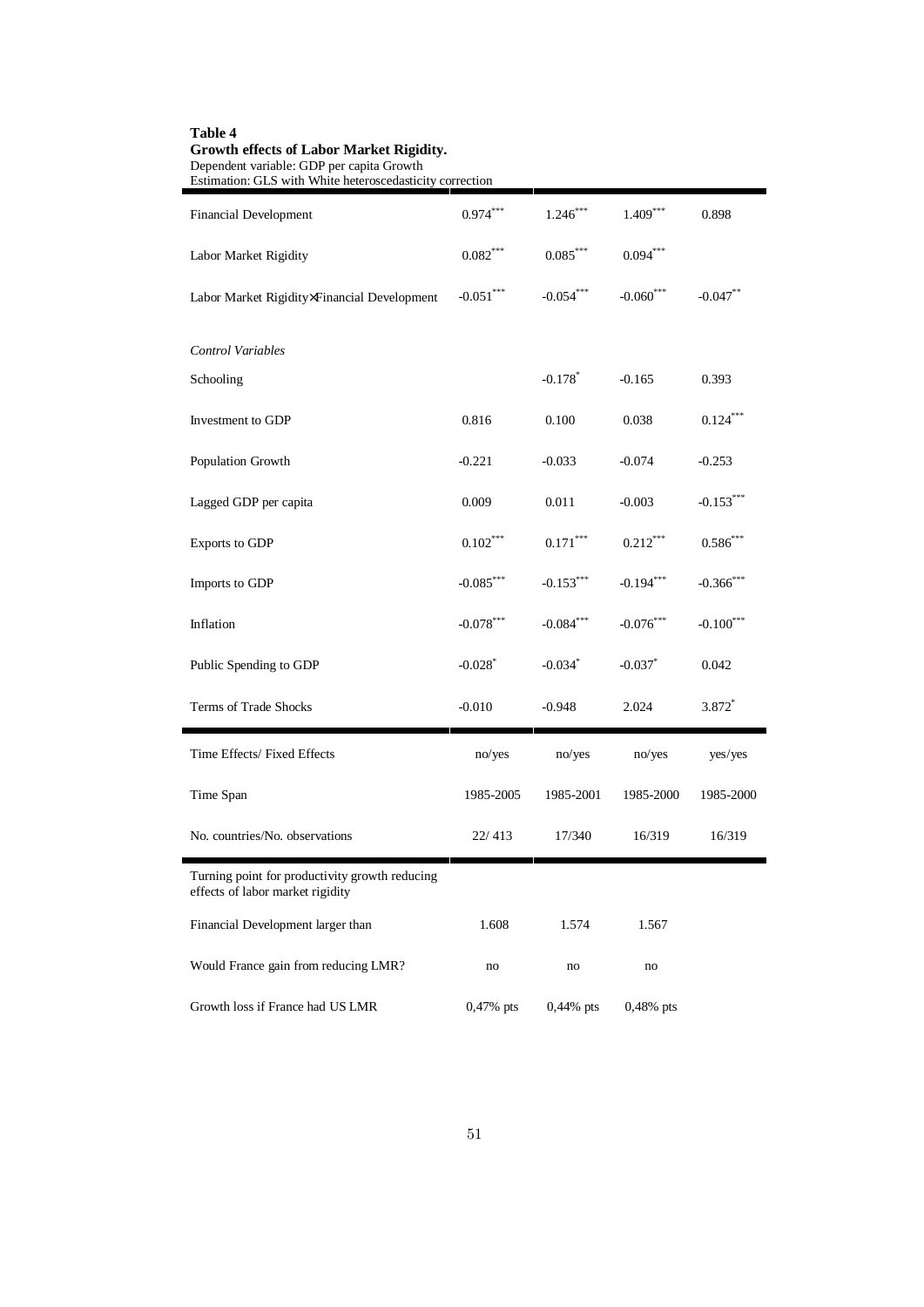| chacht variable. Opt per worker Or<br>Estimation: GLS with White heteroscedasticity correction |              |              |              |
|------------------------------------------------------------------------------------------------|--------------|--------------|--------------|
| <b>Financial Development</b>                                                                   | $0.055***$   | $0.069***$   | $0.063***$   |
| Labor Market Flexibility                                                                       | $-0.044***$  | $-0.050***$  | $-0.046$ *** |
| Labor Market Flexibility×Financial Development                                                 | $0.031***$   | $0.035***$   | $0.032***$   |
| <b>Control Variables</b>                                                                       |              |              |              |
| Schooling                                                                                      |              | 0.168        | 0.325        |
| Investment to GDP                                                                              | $0.099***$   | $0.099***$   | $0.111***$   |
| Labor Force Growth                                                                             | $-0.631***$  | $-0.654$ *** | $-0.663$ *** |
| Lagged GDP per worker                                                                          | $-0.094***$  | $-0.108***$  | $-0.124***$  |
| Exports to GDP                                                                                 | $0.316***$   | $0.459***$   | $0.539***$   |
| Imports to GDP                                                                                 | $-0.307***$  | $-0.339***$  | $-0.389$ *** |
| Inflation                                                                                      | $-0.221$ *** | $-0.246$ *** | $-0.239***$  |
| Public Spending to GDP                                                                         | $0.063**$    | $0.091**$    | $0.106***$   |
| Terms of Trade Shocks                                                                          | $-0.037***$  | $-0.005$     | $-0.011$     |
| Time Effects/ Fixed Effects                                                                    | yes/yes      | yes/yes      | yes/yes      |
| Time Span                                                                                      | 1985-2005    | 1985-2001    | 1985-2000    |
| No. countries/No. observations                                                                 | 23/407       | 17/301       | 16/280       |
| Turning point for productivity growth enhancing<br>effects of labor market flexibility         |              |              |              |
| Financial Development larger than                                                              | 1.419        | 1.429        | 1.437        |
| Would France gain from increasing LMF?                                                         | no           | no           | no           |
| Growth loss if France had Netherlands LMF                                                      | $-0,37%$ pts | $-0,45%$ pts | $-0,44%$ pts |

# **Table 5 Growth effects of Labor Market Flexibilty.** Dependent variable: GDP per worker Growth